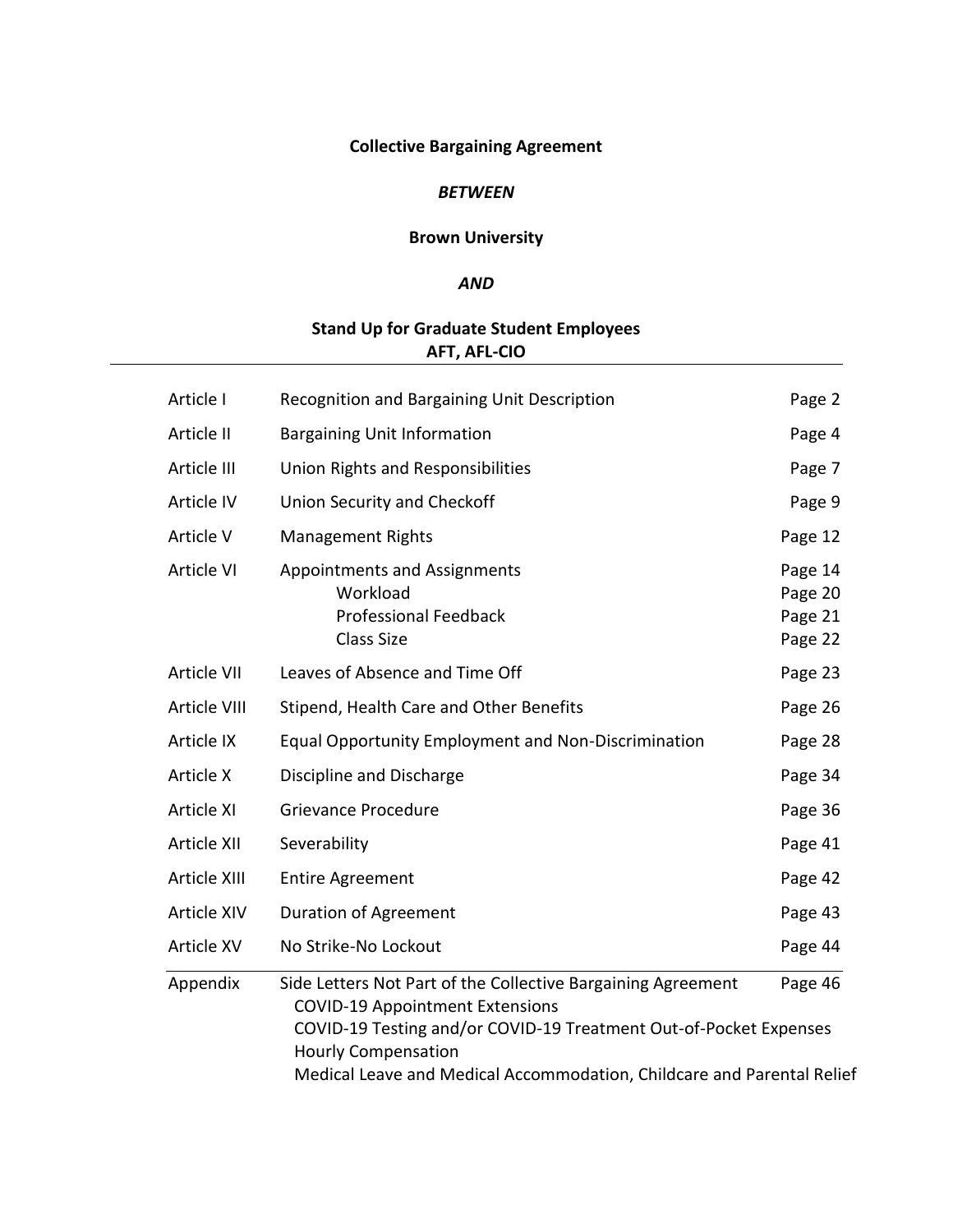# **Article I**

# **Recognition and Bargaining Unit Description**

# **I.1**

Brown University (hereinafter referred to as the "University") hereby recognizes the Stand Up for Graduate Student Employees, AFT, AFL-CIO, Local TBD (hereinafter referred to as the "Union") as the sole and exclusive collective bargaining unit representative for wages, hours, and terms and conditions of employment for all Graduate Student Employees within the bargaining unit as certified by the American Arbitration Association (hereinafter referred to as the "AAA") on December 6, 2018, which certification has been communicated to the NLRB Region 1:

Included within the bargaining unit are:

- All University Ph.D. students who are: (i) matriculated in a Graduate School doctoral degree program and who have a commitment from the University for a Stipend over a set period of years; and (ii) a component of receiving the Stipend is that in certain semesters these doctoral students will provide research or instructional services as duly appointed Teaching Assistants ("TA"), Teaching Fellows ("TF"), Research Assistants ("RA") and Proctors (collectively "Graduate Student Employees"); and (iii) during the semester(s) for which their TA, TF, RA or Proctor semester-length appointment is in effect.
- All University Masters students who are: (i) matriculated in a Graduate School master's degree program; and (ii) as a component of receiving financial support for their degree program provide research or instructional services as duly appointed Teaching Assistants ("TA"), Research Assistants ("RA") and Proctors (collectively "Graduate Student Employees"); and (iii) during the semester(s) for which their TA, RA or Proctor semester-length appointment is in effect.
- Graduate Student Employees (TA, TF, RA or Proctor) will be included in the bargaining unit only during those specific semesters during which the Graduate Student Employee performs duties in satisfaction of his/her/their Graduate Student Employee appointment as a TA, TF, RA or Proctor consistent with his/her/their Stipend or financial support.

Excluded from the bargaining unit are: Teaching Assistants, Teaching Fellows, Research Assistants, or Proctors who are supervisors, managerial employees, confidential employees; graduate students receiving fellowship stipend support where additional work performing research or instructional services are not a condition of receiving a stipend, unless such work entails a semester-length appointment as a TA, TF, RA, or Proctor with an average workload of twenty (20) hours per week as part of their assigned position; Ph.D. students receiving an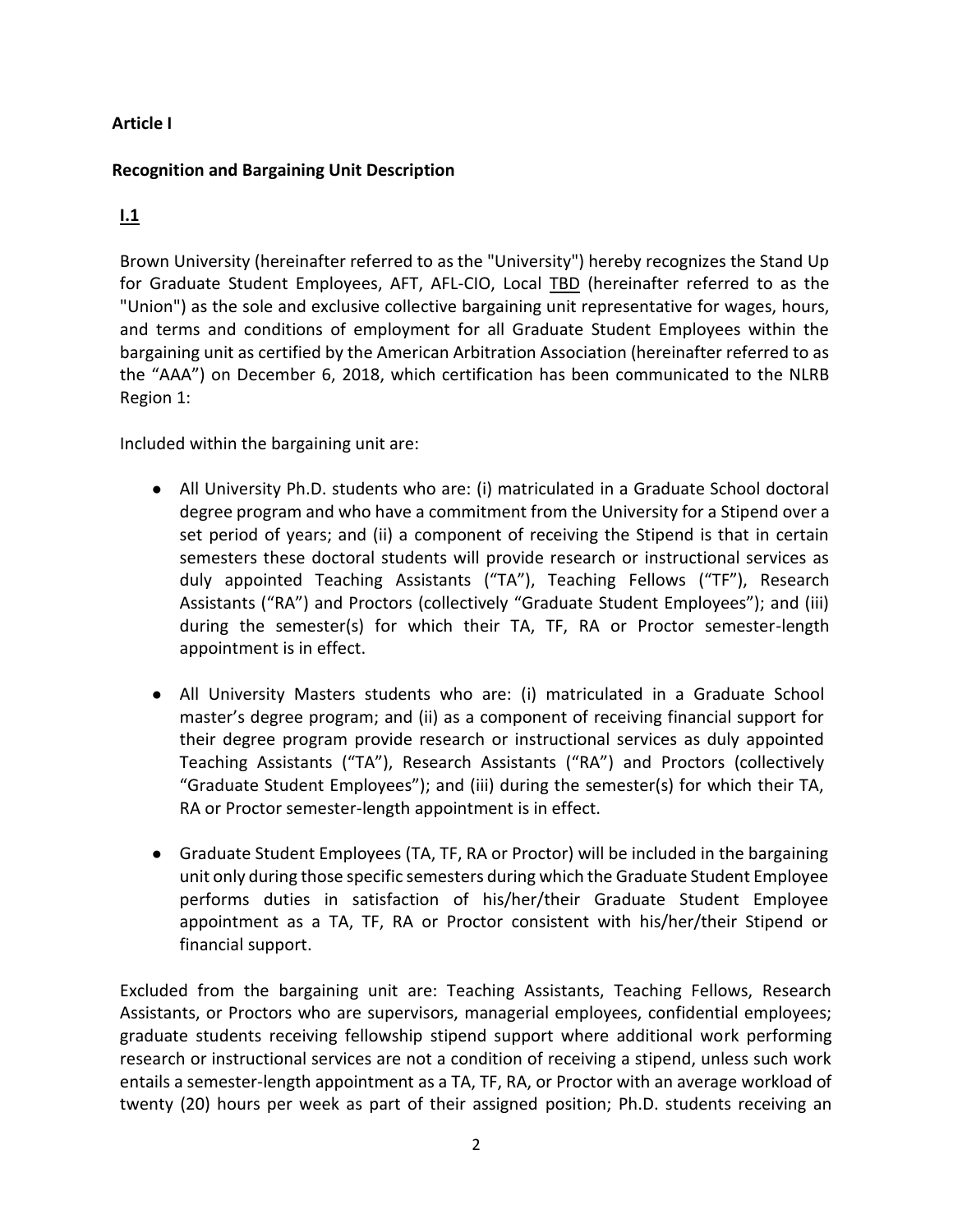institutional training grant from external funding agencies where the purpose of the grant is to support student academic training and the external funding agency determines the terms and conditions of the grant; all undergraduate students; students who are compensated on an hourly basis; all other faculty; and all other employees.

# **I.2**

The University agrees not to negotiate with any other labor organization, its agent, or any employee organization over wages, hours, terms and conditions of employment, for all employees within the bargaining unit, unless specified otherwise/elsewhere in this Agreement. No changes to wages, hours and terms and conditions of employment that fall within the specific terms of this Agreement, other than those that are recognized by this Agreement, will be made except by mutual agreement of the University and the Union pursuant to collective bargaining.

The parties recognize that members of the bargaining unit are students in the University's graduate programs, and even when performing work as defined by this Agreement, they retain their status as students. Consequently, the University shall exercise sole authority on all decisions involving academic and student matters. Nothing in Article I shall be construed to prevent the University from exercising that authority through the established University governance processes and procedures, including the University or any administrator or faculty member from meeting with the Graduate Student Council and/or any other University organization or group, including student and Departmental organizations, to hear their view on any matter, to consider and discuss proposals and requests, and to act on those matters. No member of the bargaining unit shall be prevented from participating in or serving as a member of the Graduate Student Council, or any other committee, task force, search committee, working group, or other such body of the established University governance processes and procedures.

# **I.3**

When the term "Graduate Student Employee" is used in this Agreement, it shall refer to a member of the bargaining unit as defined in this Article.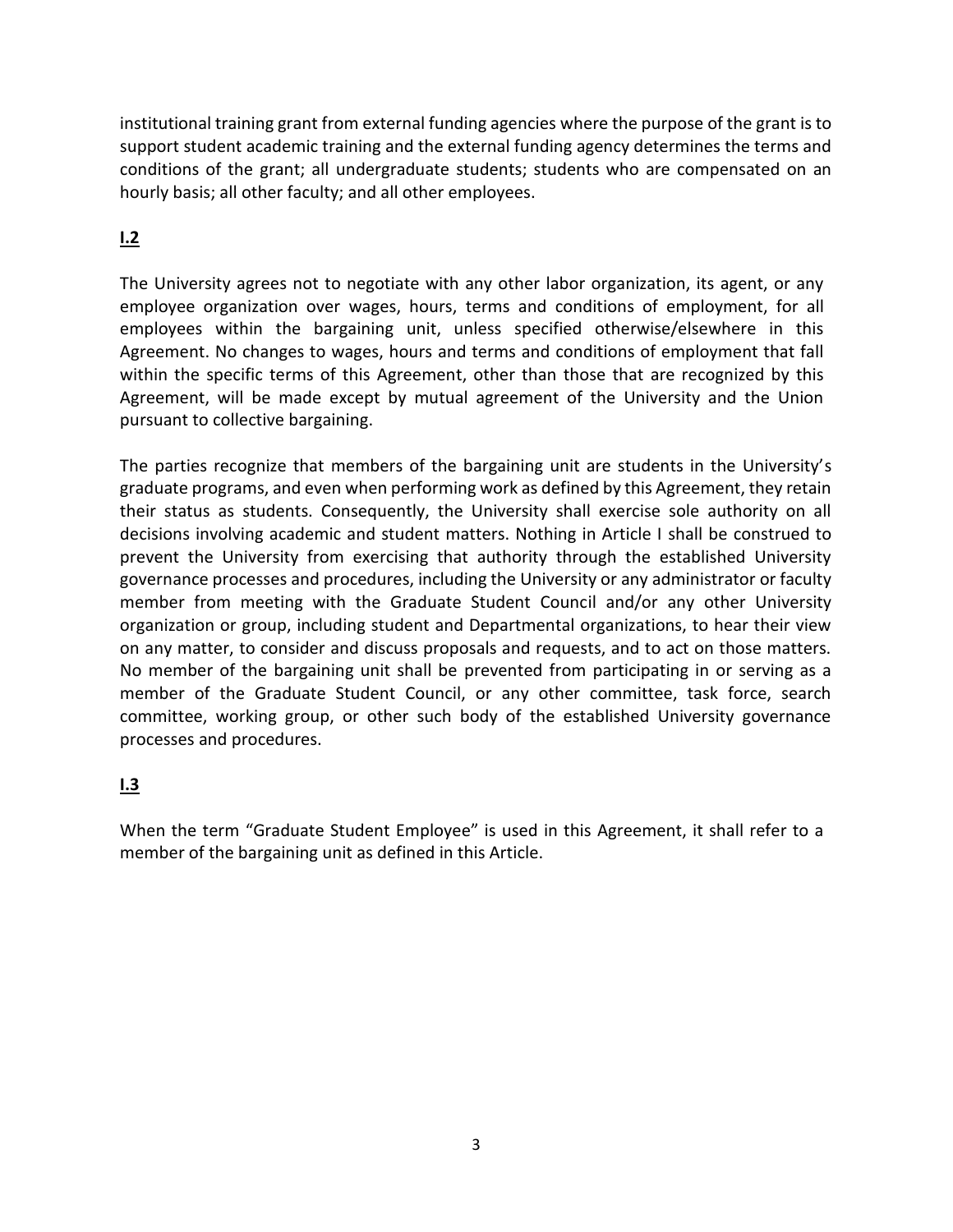# **Article II**

# **Bargaining Unit Information**

# A. FERPA Release/Waiver

The University shall provide all Graduate Student Employees performing bargaining unit work with a form that, when signed voluntarily, will constitute a written valid waiver of their privacy rights under the Family Education Rights and Privacy Act (FERPA) and affirm their consent to release non-directory information sought by the Union for representation purposes as set forth in this Article.

This form will be included in the Graduate Student Employees's original hiring paperwork along with a communication that will indicate that the Union is their exclusive bargaining representative when the Graduate Student Employees is engaged in bargaining unit work covered by this Agreement. The communication will also include, at minimum, information about the following:

(1)The Union has a legal obligation to represent the Graduate Student Employees when they are engaged in bargaining unit work and that to do so, the Union requires information about its members so that it is properly prepared to enforce the Collective Bargaining Agreement negotiated with the University;

(2)In order to avoid any conflict between the National Labor Relations Act, which grants the Union the right to access this information, and FERPA, which protects certain information in a Graduate Student Employee's student records, the Graduate Student Employees will be asked to sign the form to grant the Union access to records maintained by the University which relate to employment covered by this Agreement; and

(3)Contact information for the Union and the University to raise any questions about the FERPA release/waiver, and/or how the information shared with the union may be used.

In addition to any specific language the University determines is legally required, it shall communicate the information in this Section in plain language that prioritizes clarity and comprehension.

The Union agrees that it will not re-disclose any non-directory information provided by the University under this Article without the written consent of the Graduate Student Employee.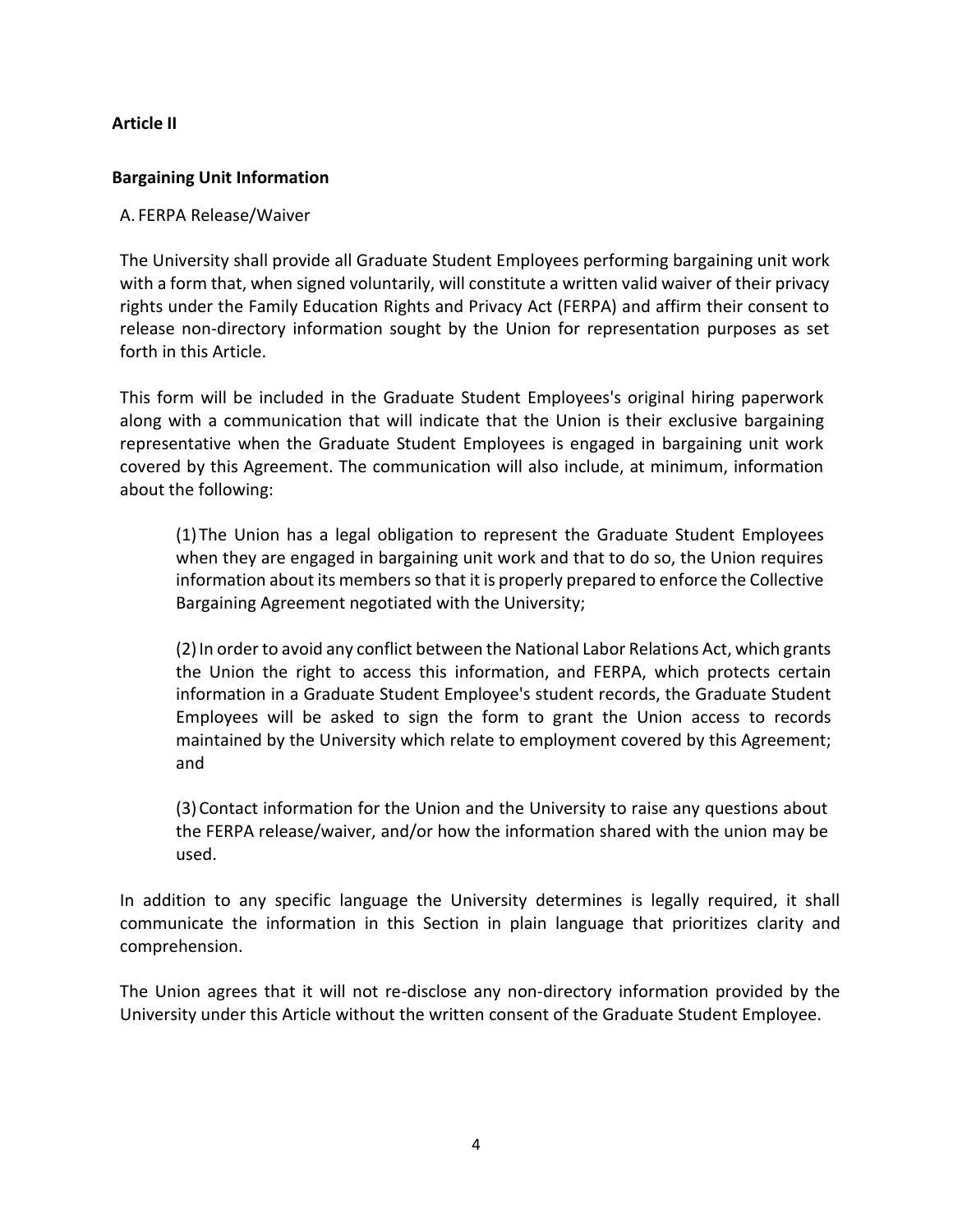B.No later than two (2) weeks after the start of each semester, the University will provide the Union with the following unblocked directory information regarding bargaining unit members:

- 1. Name;
- 2. Departmental address;
- 3. Phone number;
- 4. University email; and

C. Provided the Graduate Student Employee has given the University a properly executed FERPA release/waiver, the University will provide the Union with the following information regarding bargaining unit members no later than two (2) weeks after the start of each semester:

- 1. Employee ID number
- 2. Home Academic Department
- 3. Department or school of appointment; and
- 4. Amount of compensation taxed as wages for the appointment;

## D. List Updates

- 1. If any Graduate Student Employees are hired after this initial list is sent to the Union, the University will provide the Union with the information listed in Sections B for the newly hired Graduate Student Employees within two weeks of the end of the "shopping period" each semester and the information listed in Section C for any newly hired Graduate Student Employee who has given the University a properly executed FERPA release/waiver. If any Graduate Student Employees initially reported are later excluded from the bargaining unit due to a change in appointment, the University will notify the Union as soon as possible.
- 2. Two weeks after the end of the shopping period each semester, the University will provide a list to the Union detailing the course and labs in which any Graduate Student Employee who has given the University a properly executed FERPA release/waiver is employed, to include the following information where applicable:
	- a. For TAs and TFs, the name, prefix and number of the course and name of supervisor;
	- b. For RAs, name of supervisor;
	- c. For Proctors, name of supervisor;
	- d. The title of the Graduate Student Employee.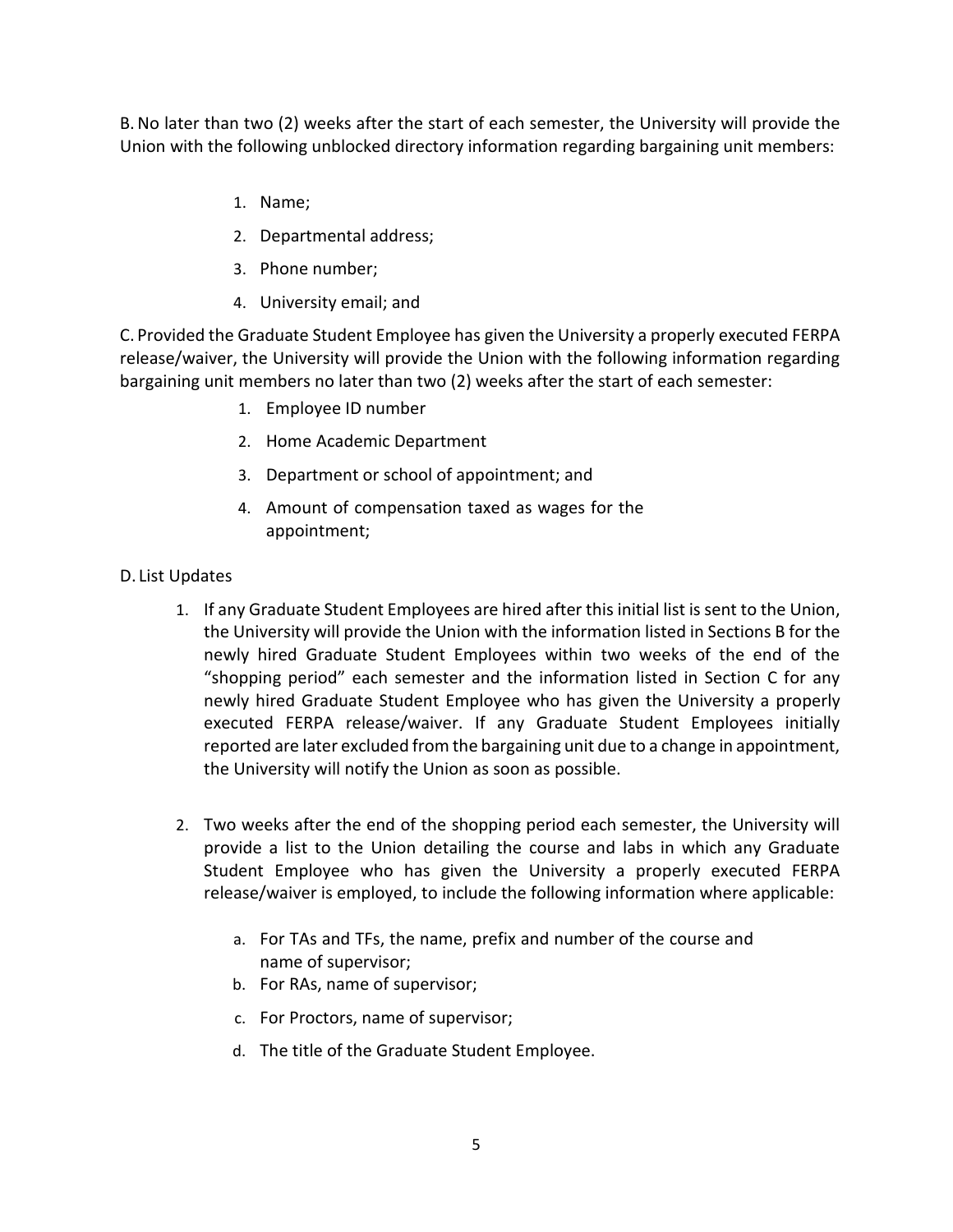# E.Notification

- 1. The Union agrees to notify the University of its upcoming obligations as defined in this Article at least two (2) weeks prior to the deadlines established in Section B and Section C of this article.
- 2. If the Union fails to notify the University by the deadline established in Section E(1), the University shall provide the information agreed to in this Article no later than two (2) weeks after the Union does send notification.
- 3. The University recognizes its ongoing obligations to provide this information and shall make reasonable efforts to prepare for such requests without needing to wait for notification.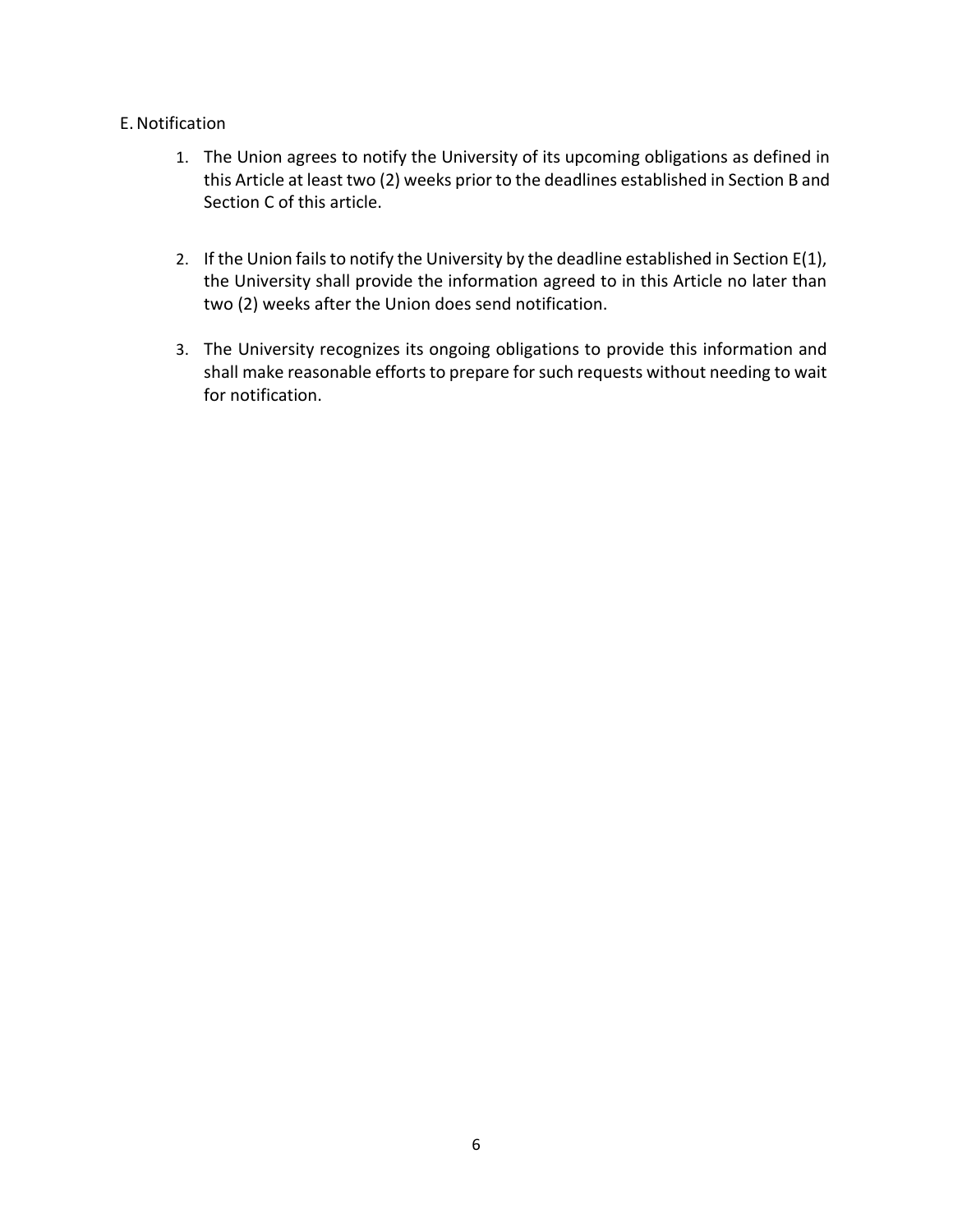## **Article III**

## **Union Rights and Responsibilities**

### A. Union Orientation

Union representatives shall be given reasonable time by the University at all University, School, Department, or Program-level orientations at which Graduate Student Employees are expected in order to address Graduate Student Employees in attendance. The University, School, Department or Program shall not require Graduate Student Employees' presence elsewhere during this time.

- 1. The University shall notify the Union of such orientations as soon as practicable, but no later than twenty-one (21) calendar days in advance of each orientation.
- 2. The University will make a good faith effort to notify the Union no later than fourteen (14) days before the start of each semester of Departments and Programs that do not hold an orientation for Graduate Student Employees. In those instances the University will provide the Union with the names of newly appointed Graduate Student Employees in those Departments and Programs.
- 3. The Union shall notify the University (or the relevant School, Department, or Program) of its intent to send representatives as soon as practicable, but no later than fourteen (14) days in advance of each orientation.
- 4. If an orientation is scheduled without sufficient advance notice to comply with the above deadlines, the University shall notify the Union as soon as the orientation is scheduled, and the Union shall notify the University of its intent to send representatives as soon as practicable, but no later than twenty-four (24) hours in advance.
- B. Good-Faith Rules
	- 1. Official Business. Representatives of the Union shall be permitted to transact official business with appropriate representatives of the University at all reasonable times provided they follow regular University procedures.
	- 2. Rooms, Facilities, and Equipment. Where rooms, facilities, or equipment, such as duplicating, computing and audiovisual, are available for meetings or use by other university unions, such rooms, facilities, or equipment available to the Union in accordance with established University policies and procedures.
	- 3. Bulletin Boards. The Union may post notices on existing bulletin board space, if the space is not reserved for specific purposes and in accordance with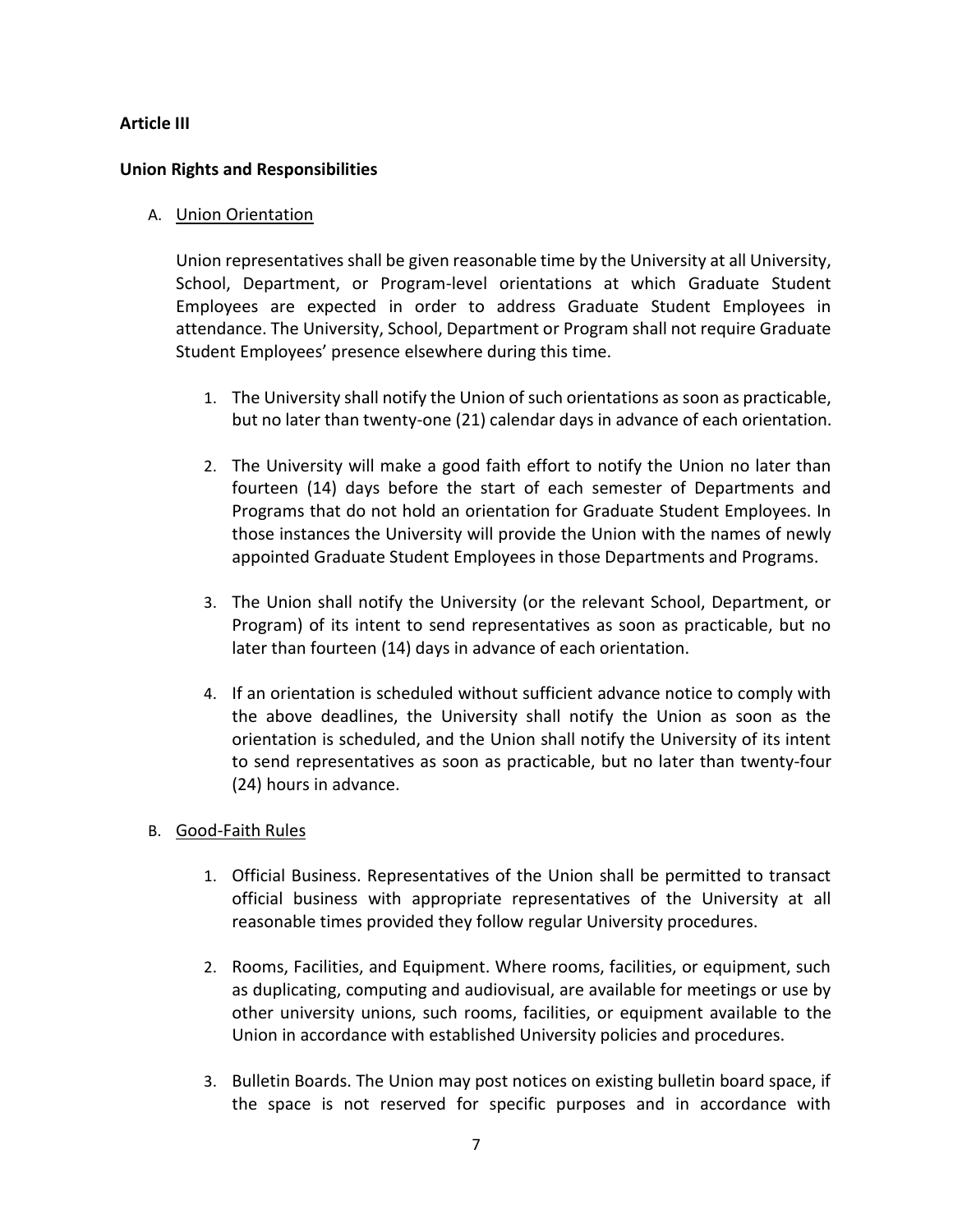established University policies and procedures.

- 4. Tabling. The Union may, at its choosing, have an information table for a onehour period both before and after a school-wide Graduate Student Employee orientation in a mutually convenient location and in accordance with established University policies and procedures.
- 5. It is understood that Graduate Student Employees may serve, from time to time, in roles or on committees related to and in support of Union business and the administration of this Agreement. The University will respect and not interfere with the reasonable amount of time such Graduate Student Employees need to spend on such activities, and such Graduate Student Employees will be responsible for managing their time to ensure that such activities do not interfere with fulfillment of their duties on a recurring basis as TAs, TFs, RAs, or Proctors.

# C. Communication

- 1. The University shall, by the end of the first full week of each semester, make readily available on a University web page for graduate students a plain language summary of this Agreement written and prepared by the Union. The plain language summary shall note that it is the sole work of the Union and that this Agreement is the definitive agreement for all Graduate Student Employees.
- 2. The University shall make the full text of this Agreement available to members of the Union, the Brown community and the public on the University website alongside other University collective bargaining agreements.
- 3. By October 15 of each year, the Union shall provide a list of those Graduate Student Employees who shall represent the Unit in the adjustment of grievances, the processing of any disciplinary appeals, and in meetings with a Grievant or University representative, as well as in attending to other matters relating to the administration of this Agreement. Such list shall be periodically updated as needed.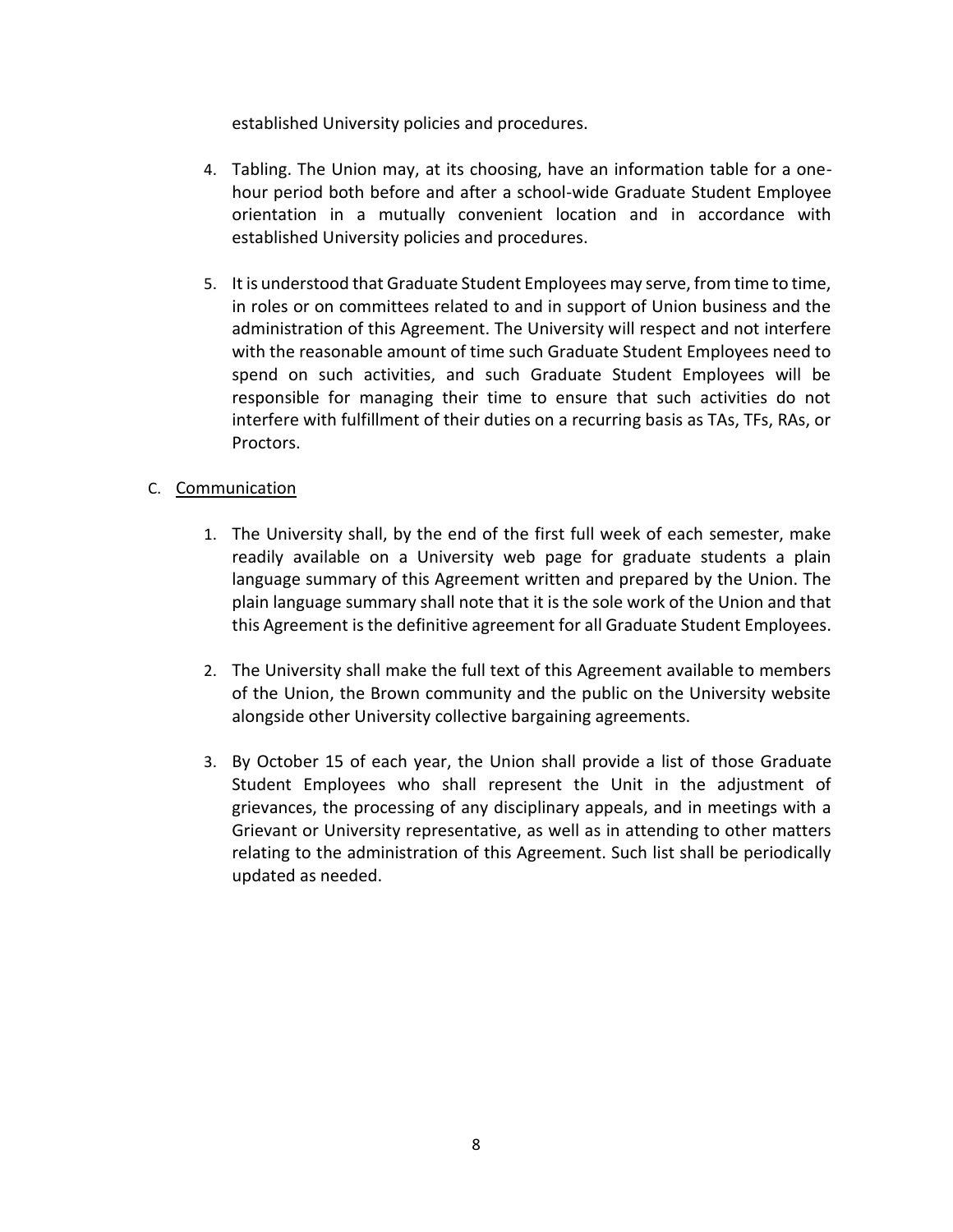# **Article IV**

# **Union Security and Checkoff**

- A. Student/Employee Distinction. This Article shall only apply to the status of a Graduate Student Employee as an employee covered by this collective bargaining agreement. This Article will not affect a Graduate Student Employee's status as a student.
- B. Union Membership. The University and the Union agree that it shall be a condition of employment that all Graduate Student Employees shall maintain union membership or pay Fair Share Fees, as detailed in Section C below. The University and the Union shall cooperate in seeking understanding of this provision by:
	- 1. Notifying covered Graduate Student Employees at their time of hire of the existence of this agreement and their options, and
	- 2. Providing new hires with union membership and payroll deduction information and links to their electronic counterparts in their initial employment packet.
- C. Fair Share Fees. Graduate Student Employees shall have the right to, in lieu of union membership, pay a Fair Share Fee (a service charge as a contribution toward the cost of administration of this Agreement and representation of Graduate Student Employees). The amount of such Fair Share Fee shall be determined by the Union in accordance with applicable law.
- D. Authorization. A Graduate Student Employee who has joined the union may choose to have their union membership dues, or their Fair Share Fees, deducted from each paycheck during the periods they are performing services covered by this Agreement, as long as they have signed an authorization for such deductions in a form acceptable to the University and the Union. Authorization forms submitted to the University will be processed prospectively on the next feasible payroll and not retroactively. The Union shall be responsible for obtaining executed written authorizations from existing Graduate Student Employees and may obtain these authorizations electronically. The Union shall submit these written authorizations to the University.
- E. Amounts
	- 1. Each year, the Union shall establish and certify in writing to the University's designated representative, the amounts of dues and Fair Share fees applicable to bargaining unit members. This notification shall be provided no less than thirty (30) days before it becomes effective. The effective date of any change in amount shall coincide with the beginning of an academic semester.
	- 2. The University will adjust prospectively the amount of dues and/or fees it deducts by the effective date of the change provided the notice complies with the 30 day period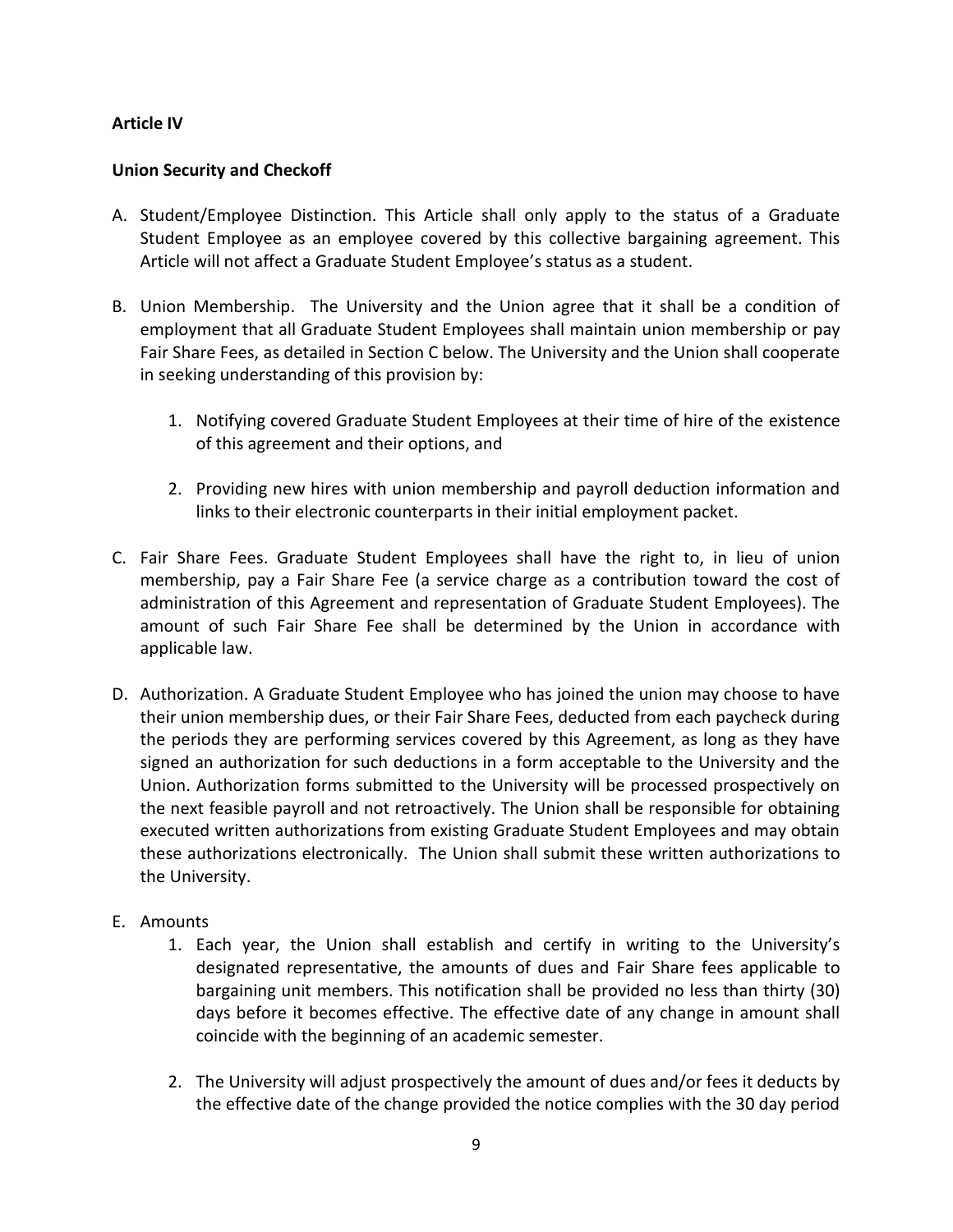for receiving written notice from the union that these amounts have changed and the beginning of an academic semester.

- F. Committee on Political Education (COPE) Contributions. The University agrees to deduct voluntary contributions made by Graduate Student Employees to the Union COPE and to remit said contributions to the Union in the same manner as union dues and Fair Share fees are remitted. Such contributions are strictly voluntary and can be in any amount as determined by the Graduate Student Employee. COPE deduction authorization forms shall be submitted to the University and will be processed prospectively on the next feasible payroll period as determined by the University and not retroactively.
- G. Payroll Deduction. The Union shall receive payroll deductions for any dues, fees, and/or contributions from any Graduate Student Employee in the bargaining unit during a semester when the Graduate Student Employee is performing services covered by the unit and who has indicated in writing on the dues authorization form referred to in this Article that they wish such deductions to be made. Deductions shall be made prospectively only and no retroactive deductions shall be made.
	- 1. Each payday, the University shall deduct from a Graduate Student Employee's compensation for covered services a sum of dues, or Fair Share fees, and/or COPE contributions due to the Union and authorized under federal labor law, provided the Graduate Student Employee has furnished the University with written authorization(s) executed in accordance with law.
	- 2. Revocation. A Graduate Student Employee shall be free to revoke their membership dues authorization, Fair Share Fees authorization, and/or COPE contribution authorization at any time by notifying the University or University-designated office in writing.
	- 3. Notification. Materials voluntarily completed by a Graduate Student Employee shall be submitted simultaneously to the University and the Union, including dues authorization forms and revocations thereof.
	- 4. Remission of Dues. On or about the fifteenth  $(15<sup>th</sup>)$  day of the month following the deductions, monies so deducted by the University shall be transmitted by mail or electronically to the Union Treasurer or other Union designee. Such deductions shall continue during the period that the Graduate Student Employee is performing services covered by the Unit until instruction to cease payroll deductions during the period is given in writing by the Graduate Student Employee to the University or University-designated office.
	- 5. Redress for Missing or Incorrect Deductions. The Union or the Graduate Student Employee may report missing or incorrect deductions as they become known. In the event that a payroll deduction for a Graduate Student Employee is processed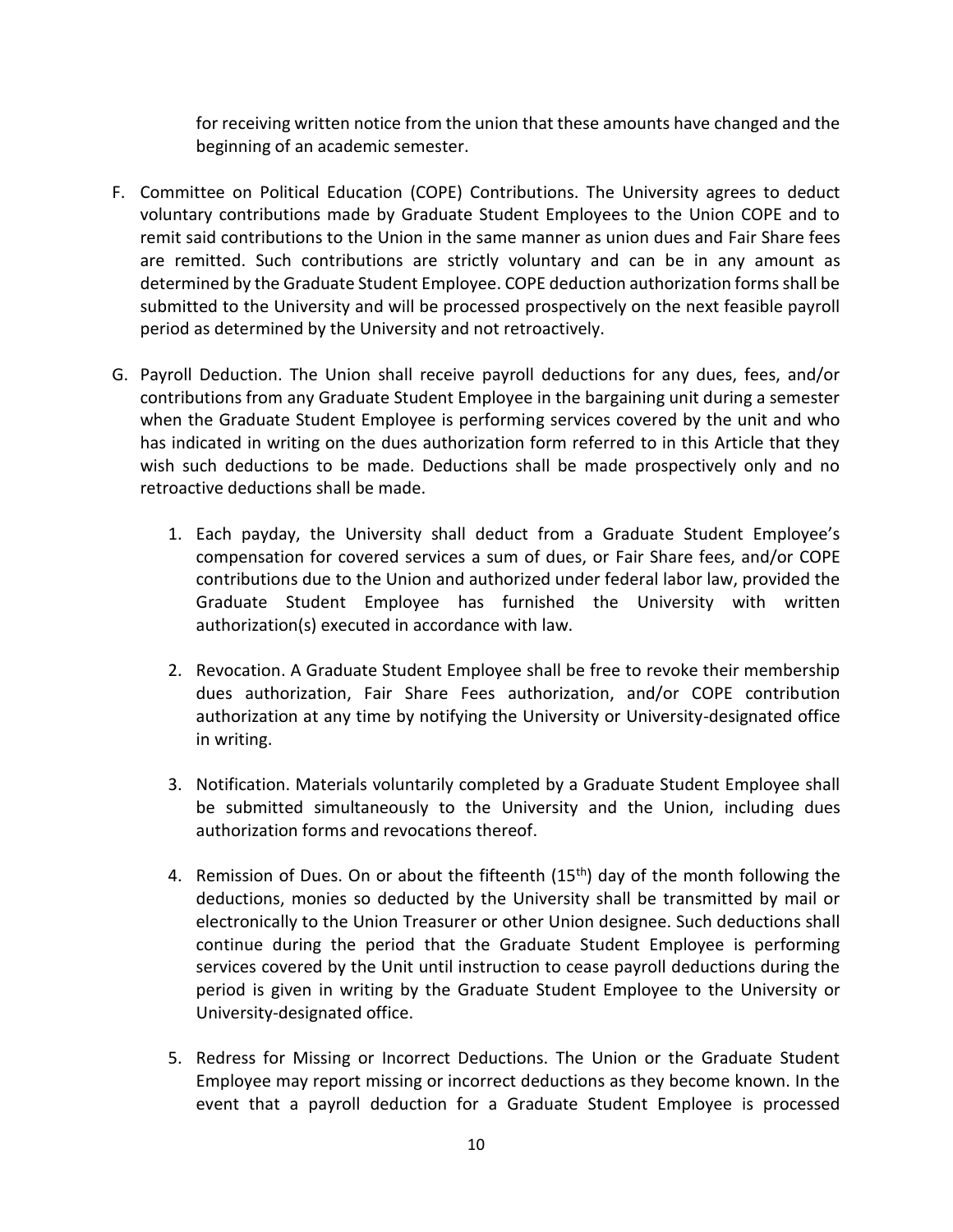incorrectly notwithstanding adequate notice, the Graduate Student Employee may authorize the University in writing to correct the error in the next pay period after being informed of the error by the Graduate Student Employee. The University shall not be liable to the Union or the Graduate Student Employee for any error. This shall not constitute a waiver of right of the Union to collect or recover the monies directly from the Graduate Student Employee.

H. Indemnification. The Union hereby agrees that it shall indemnify, defend, and otherwise hold the University harmless against any and all claims, demands, actions, or proceedings by a Graduate Student Employee out of or by any reason or action taken or not taken by the University pursuant to this Article.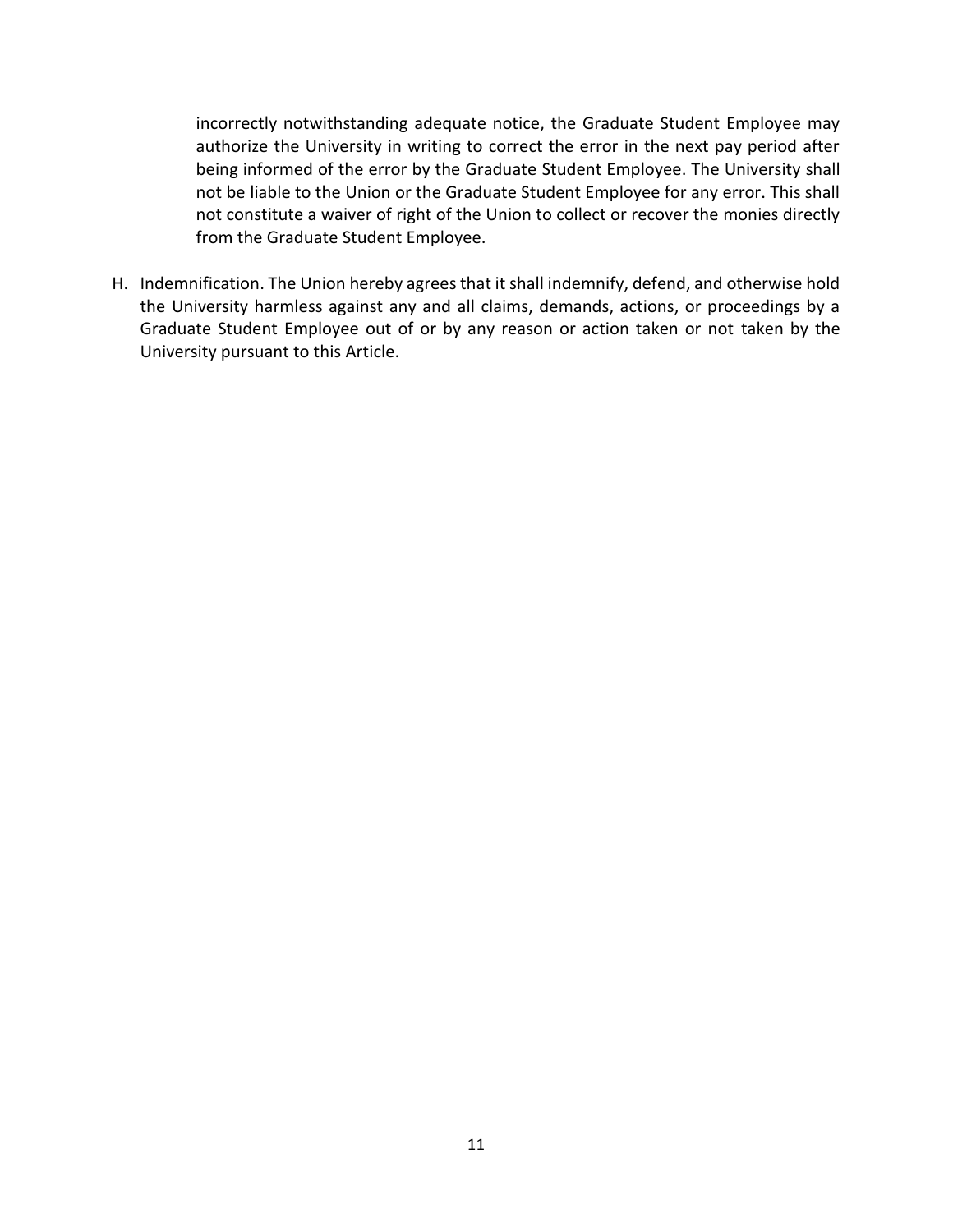## **Article V**

## **Management Rights**

- A. All Brown University academic, student and management rights, functions and prerogatives (hereafter referred to as "Management Rights"), written or unwritten, which have not been explicitly modified or restricted by specific provisions of this Agreement, are retained and vested exclusively in Brown University and may be exercised by the University at its sole discretion.\* These management rights include, without limitation, the authority to:
	- 1. exercise sole and exclusive authority on all decisions involving academic and student matters as noted in Article I, Recognition and Bargaining Unit Description;
	- 2. make appointments of Teaching Assistants, Teaching Assistants II and Teaching Fellows which, as noted in Article VI, Appointments and Assignments, are made in the sole discretion of the Graduate School on the basis of departmental recommendations;
	- 3. determine, establish, direct, effect and control, alter or discontinue the University's mission, objectives, priorities, organizational structure, programs, services, activities, facilities, locations, operations and resources;
	- 4. determine and implement the University's budgetary, financial and personnel decisions and procedures by which the University's programs, services and operations are conducted;
	- 5. establish, maintain, modify or enforce standards of performance, productivity, conduct, order, safety and other University policies, procedures, guidelines, rules and regulations and to require bargaining unit members to observe them;
	- 6. recruit, hire, appoint, assign, schedule, transfer, direct, train, supervise, evaluate, promote, tenure, retain, discipline, demote, suspend, and dismiss employees, within the limitations set forth in Article X Discipline and Discharge and Article XI Grievance Procedure;
	- 7. determine or modify the hiring criteria and work standards for and the number and qualifications of employees; to modify and eliminate positions; and to determine job qualifications and duties; and
	- 8. set student admissions standards and make decisions regarding student admission, matriculation, degree completion, and graduation standards;
	- 9. determine and modify, tuition, fees, costs and charges for academic operations, benefits and University services;
	- 10. set the rank, level and category of appointment consistent with the terms defined by this Agreement;
	- 11. determine courses, curriculum, course content, and instructional methods;
	- 12. assess student work and grades and determinations as to students' academic progress;
	- 13. make determinations as to academic probation and dismissal;
	- 14. set the policies, procedures and regulations regarding intellectual integrity and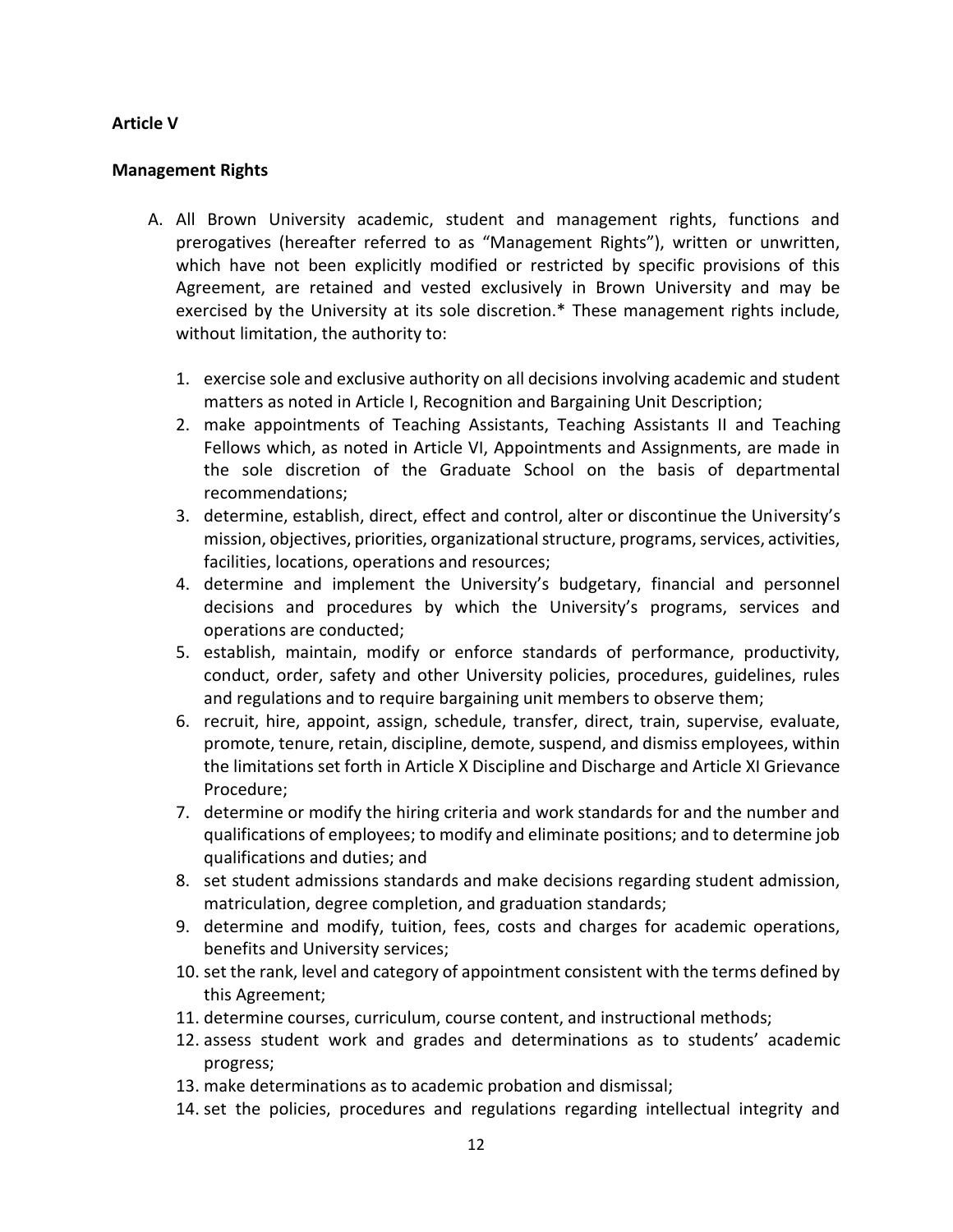intellectual property;

- 15. determine and modify benefits (provided that they are not terms and conditions of employment) offered and their costs to students;
- 16. set the specifics of academic calendars and holidays;
- 17. determine and modify benefits (provided that they are not terms and conditions of employment) offered and their costs; and
- 18. select and periodically change the insurance carriers and arrangements, provided such changes do not have a material impact on the benefits, and associated costs, available to Graduate Student Employees.
- B. Brown University retains all rights and prerogatives granted by applicable law.
- C. Brown University shall continue to appoint, to involve and to recognize graduate students on departmental, program, school, college and university committees, bodies and tasks forces to provide insight, guidance, and determinations about University matters. Brown University shall continue to provide adjustments, accommodations and assistance to individual graduate students. These practices shall not be deemed to conflict with the SUGSE bargaining relationship and the participation of students in this manner shall not be deemed to be collective bargaining negotiations or to modify, add to or change the Agreement.
- D. The exercise of Management Rights by Brown University shall be consistent with this Agreement. No action taken by Brown University with respect to a Management Right shall be subject to the Grievance and Arbitration procedures unless the exercise of such right directly violated an expressly written provision of this Agreement.
- E. The enumeration of Management Rights in this Article is not exhaustive and does not exclude other Management Rights not specified herein. Brown University, in not exercising any Management Right hereby reserved to it in this Article, or in exercising any such Management Right in a particular way, will not be deemed to have waived its right to exercise such Management Rights or preclude Brown University from exercising the Management Rights in some other manner.

\*See Pre-election Agreement Part II, Section 5 (B).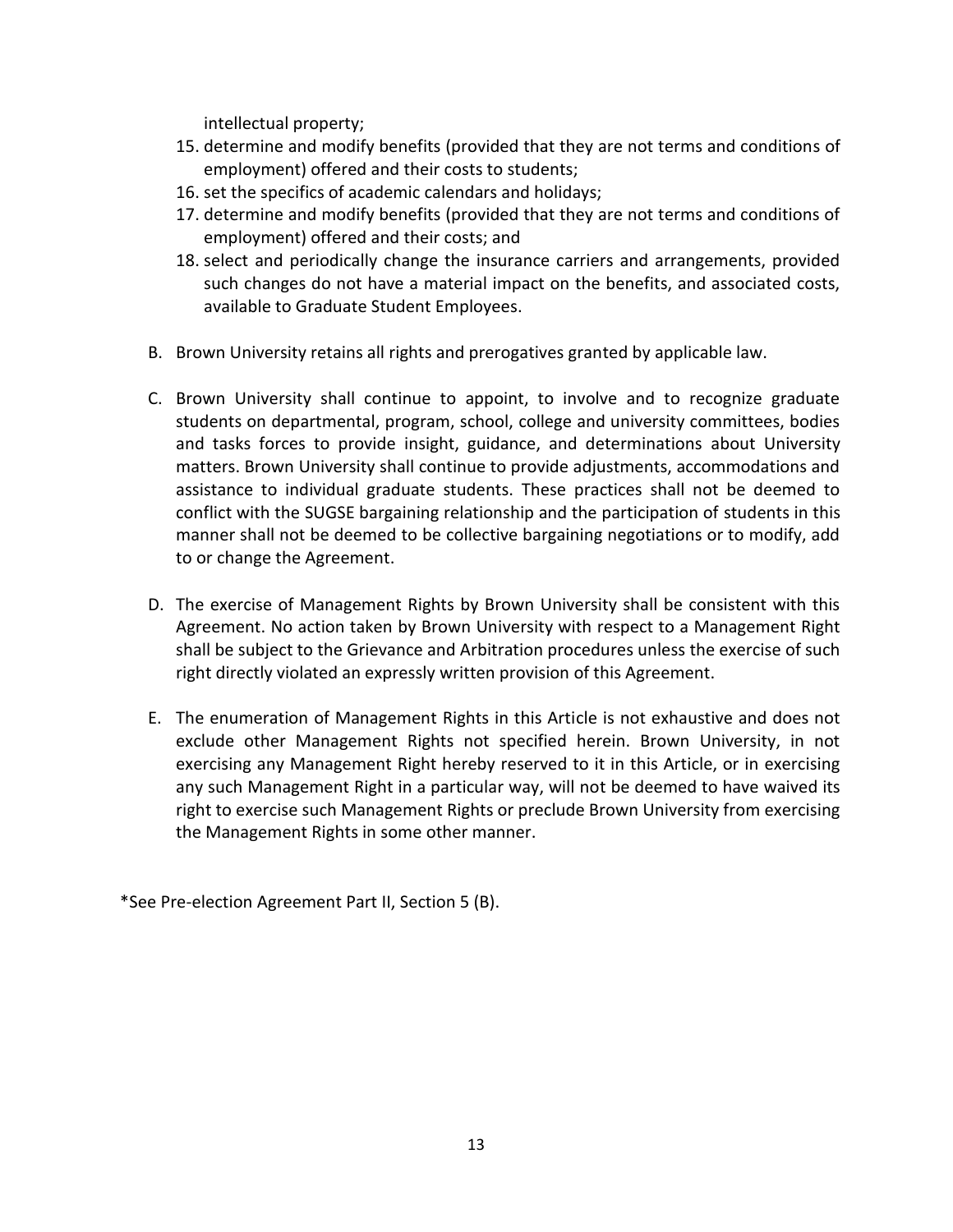# **Article VI**

## **Appointments and Assignments**

## **Introduction**

This Article sets forth parameters for appointments and assignments for Graduate Student Employees across the University's schools, departments and programs. The University, the Union and the Graduate Student Employees acknowledge the variety of appointments that are given to Graduate Student Employees and the need for flexibility in adapting assignments to individual program, faculty and Graduate Student Employee needs. Therefore, there is agreement that the University shall have reasonable latitude in the appointment terms and duties. The sole remedy that a Graduate Student Employee who is dissatisfied with the exercise of flexibility may seek, unless otherwise stated in this Article, is a discussion of such modifications from the general parameters and, to the extent feasible, the University will examine its action to determine if there are potential adjustments that are responsive to the issues raised by a Graduate Student Employee.

# **A. Written Letter of Appointment**

Each appointment, reappointment, or assignment to a Graduate Student Employee position (TA, TA II, TF, RA or Proctor) shall be made by the University in writing and shall state the basic terms and conditions of the appointment, reappointment, or assignment, to the extent known at the time.

## **B. Minimum Length of Appointment.**

Appointment or reappointment to a Graduate Student Employee position shall be for a minimum term of one (1) semester. Nothing in this Article shall prevent or discourage the University from making appointments or re-appointments that exceed one (1) semester.

## **C. Definition of Assigned Positions**

**1. Teaching Assistant.** A Teaching Assistant (TA) assists a faculty member both inside and outside the classroom on activities related to the teaching of a particular course. The nature of the tasks may vary depending on the teaching needs of the individual department. TAs are supervised by a faculty member and do not bear primary responsibility for the design or implementation of a course. Appointments are made in the sole discretion of the Graduate School on the basis of departmental recommendations.

The duties of a TA vary across courses and departments and examples of standard duties may include some classroom teaching, the presentation of occasional lectures, leading discussion sections, preparing and supervising labs, conducting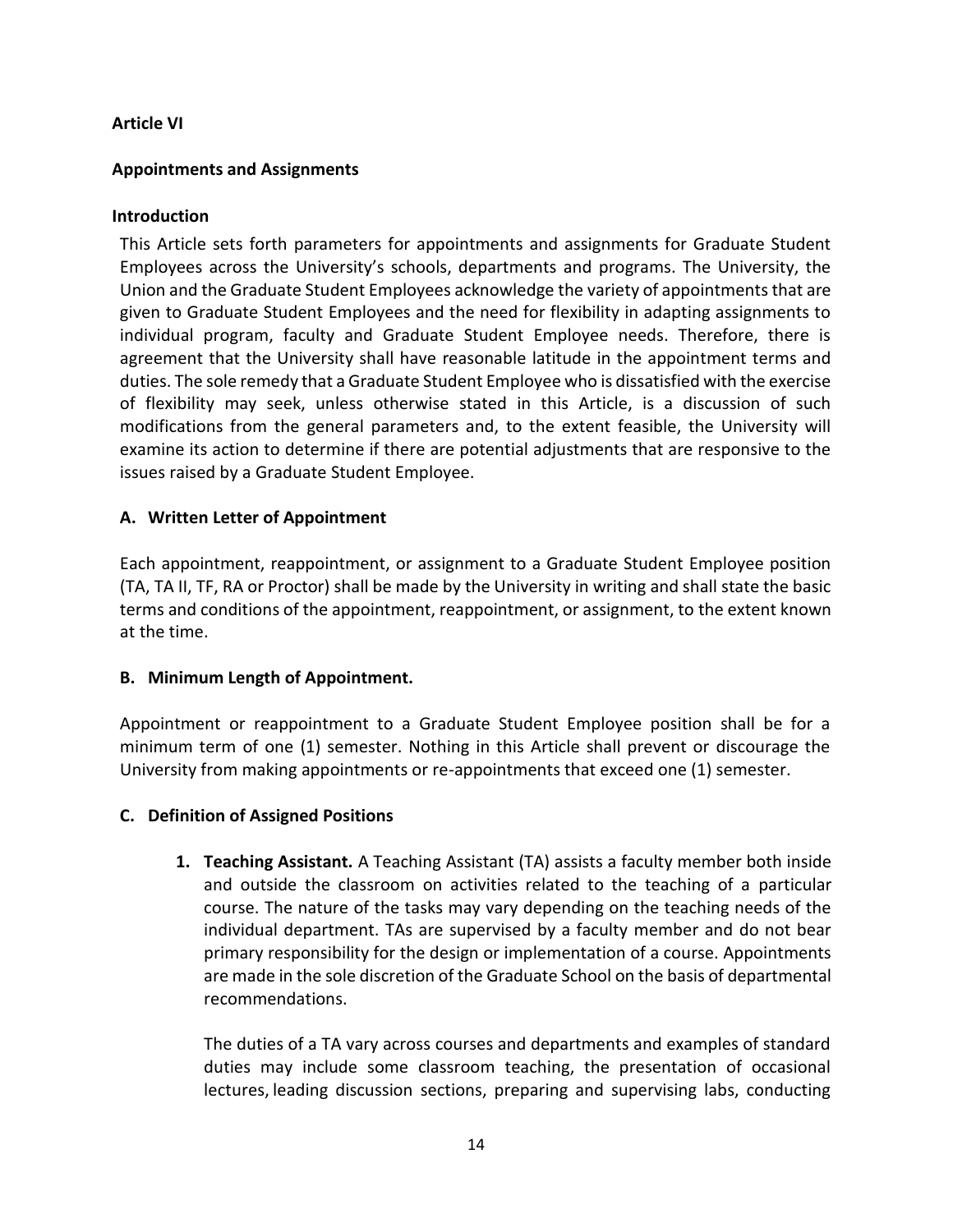tutorials, holding office hours, grading papers, problem sets, quizzes, and examinations, and other programmatic duties for a course.

- **2. Teaching Assistant II.** A Teaching Assistant II (TA II) is a TA who bears primary responsibility for instruction and grading of a particular course. This does not include guest lecturing or irregular and infrequent instruction of a course section. Appointments are made in the sole discretion of the Graduate School on the basis of departmental recommendations.
- **3. Teaching Fellow.** A Teaching Fellow (TF) is an advanced student with teaching experience who is responsible for the design and teaching of their own course. Teaching Fellows bear primary responsibility for the gradable component of a course and serve as the instructor of record. Eligibility for appointment as a Teaching Fellow varies across departments. Appointments are made in the sole discretion of the Graduate School on the basis of departmental recommendations.
- **4. Research Assistant.** A research assistant (RA) works with faculty on the faculty member's academic and research projects, both at the University and in the field. RA research duties vary across departments and projects, are defined by the faculty member who serves as principal investigator, and are thus administered independently by each department and/or investigator. The University and the Union acknowledge that due to the nature of research and education in the sciences, the research being conducted by an RA on behalf of a principal investigator may also be, in whole or in part, in furtherance of the Graduate Student Employee's thesis. Normally the time devoted to being an RA should not exceed a maximum of 20 hours per week, unless the research being conducted is integral to the RA's academic research.
- **5. Proctors.** Graduate Student Employees assigned as Proctors serve in non-instructional positions with an academic department, degree program, or through another research, academic, or administrative office. Proctors perform work (research, program development, projects, etc.) that is pre-defined and relevant to the appointing department or office's academic objectives. These positions are intended to foster the professional development and/or research interests of Graduate Student Employees. Under no circumstances are proctors to be used for general administrative work. Appointments are made in the sole discretion of the Graduate School on the basis of departmental recommendations and programmatic need.

If a Graduate Student Employee in a University department or program believes they are misclassified under the definitions in this section, they may bring that concern directly to the Dean of the Graduate School or their designee. The Dean of the Graduate School or their designee will meet with the concerned Graduate Student Employees within seven (7) business days of being made aware of the concern and will endeavor to resolve the concerns in a timely manner. The University shall notify the Graduate Student Employee concerned in writing of any action(s) taken to resolve the matter.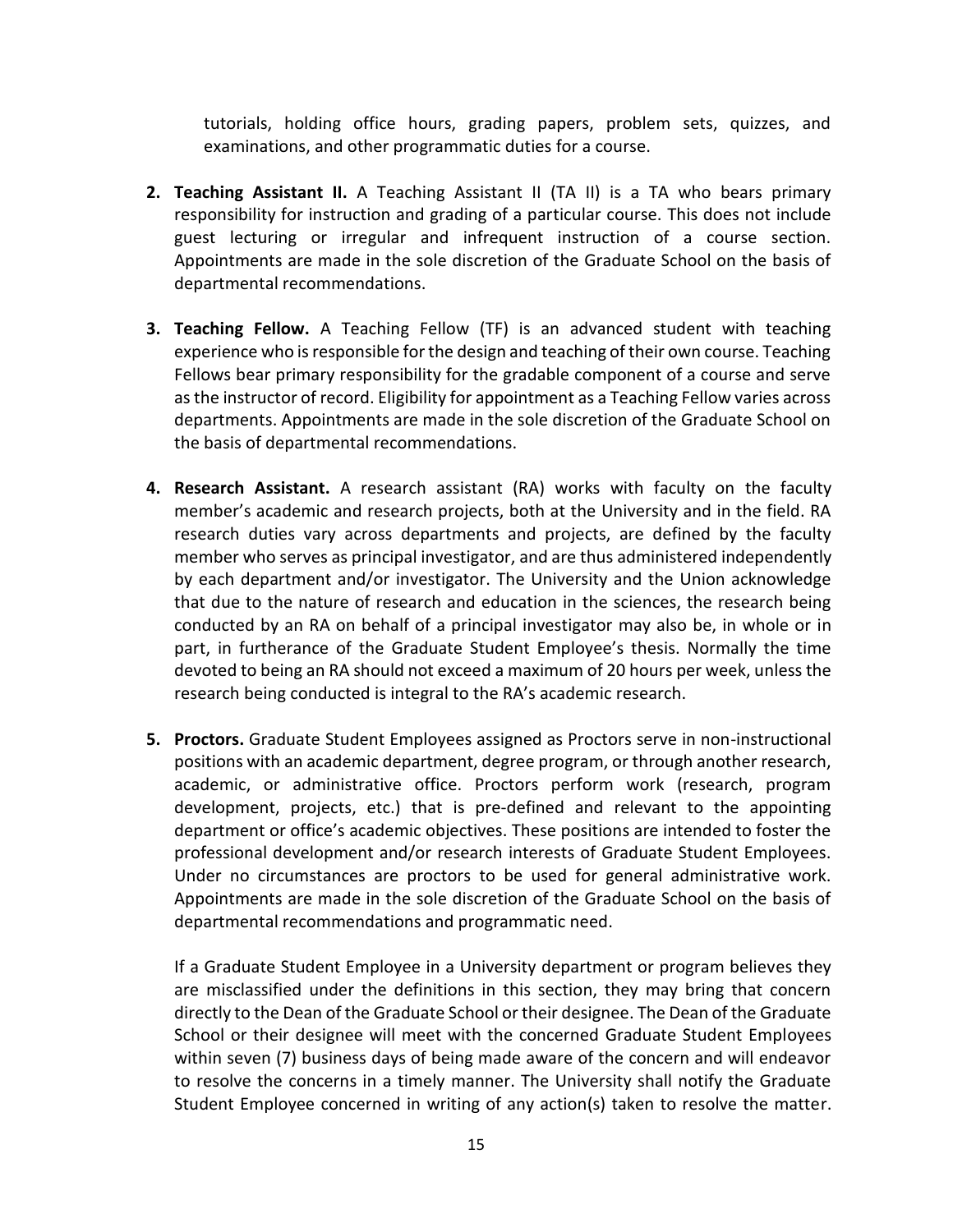Additionally, the University shall create a log of instances in which a Graduate Student Employee brings such a concern to the Dean of the Graduate School to include, at a minimum, the University department or program involved and the action(s) taken, if any, to resolve the matter. At least once per year, the University shall share the log with the Union to document the scope and nature of the concerns.

## **D. Academic Authority of the University**

The University and the Union acknowledge that the University retains sole authority over academic and student matters, including the number of Graduate Student Employee positions (TA, TA II, TF, RA and Proctor), the appointment of individuals to these positions, the criteria for appointment to those positions, and matters pertaining to course assignment and reassignment, course schedules, content, supervision of courses, curricula, research assignments, and research programs.

# **E. Timelines**

- 1. **Appointments**. The University shall normally notify Graduate Student Employees in writing of their appointment as a TA, TA II, TF, RA or Proctor at least two (2) months before the start of the semester in which their appointment begins. In the case of appointment as a RA, the University will endeavor to provide notice two (2) months before the start of the appointment; however, notice may be delayed due to notification of funding on the part of external funding agencies over which the University has no control. The University and the Union acknowledge that due to complexities of academic management across the large number of schools, departments and programs in which Graduate Student Employees are appointed it is not realistic that all information about all appointments will be known two (2) months before the start of the semester in which the appointment begins. The University will endeavor in good faith to provide as much information as possible within these timelines and the Union acknowledges that due to the nature of academic appointments some flexibility and expectation of changing circumstances is to be expected.
- 2. **Assignment of Course as a TA or TA II.** The University and the Union acknowledge that due to Brown's open curriculum, undergraduate enrollment of courses, and the need for TA or TA II positions in those courses, may fluctuate from semester to semester. The University will endeavor in good faith to provide Graduate Student Employees with as much advance notice of their course assignment as possible while reserving the right to change assignments based on factors such as course cancellations, new course offerings, or course enrollments up until three (3) business days after the last day by which undergraduate students may add a course without paying a fee in each semester. When a Graduate Student Employee in a University department or program believes they have not received reasonable notice of their course assignment they may bring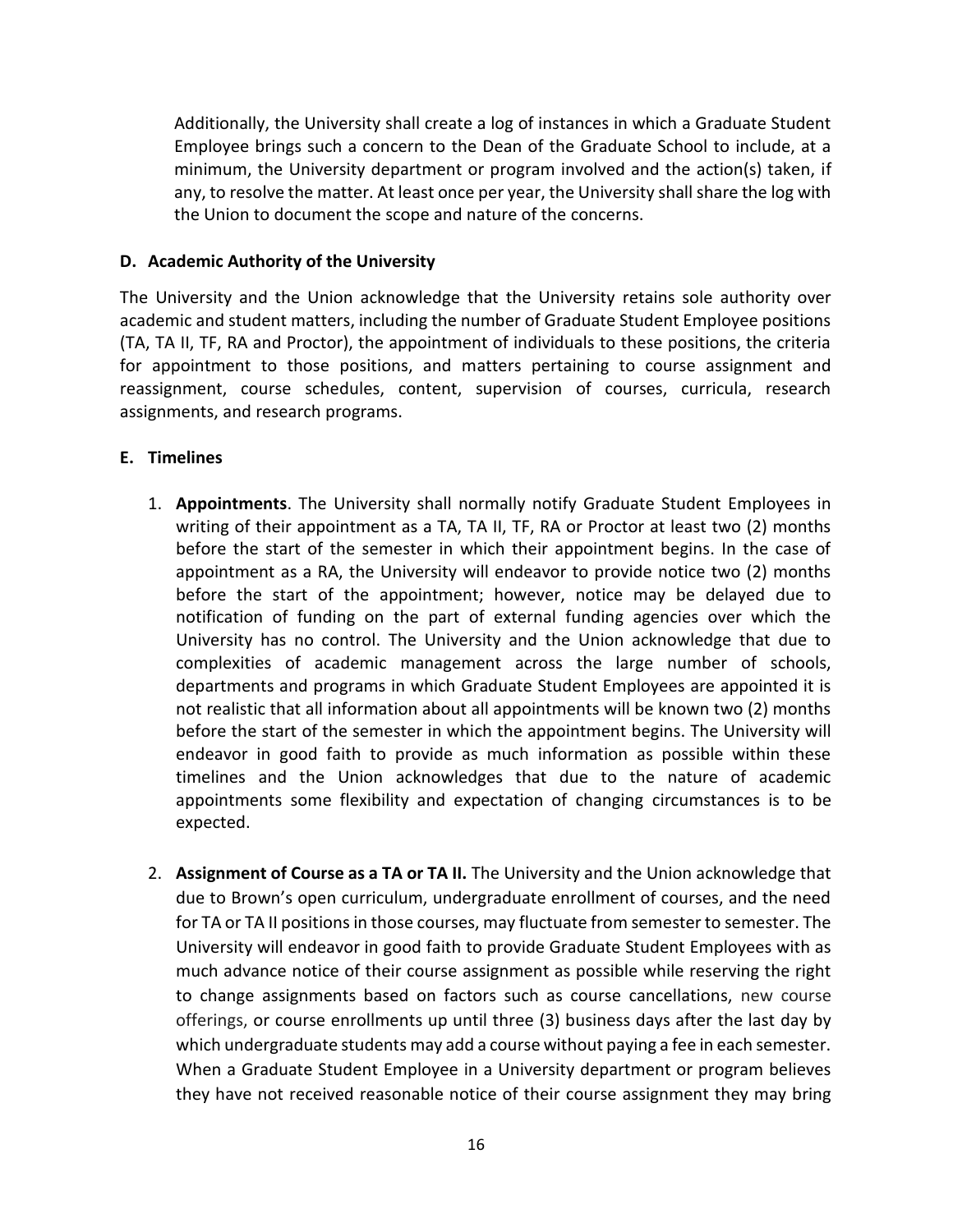that concern directly to the Dean of the Graduate School or their designee. The Dean of the Graduate School or their designee will meet with the concerned Graduate Student Employees within seven (7) business days of being made aware of the concern and will endeavor to resolve the concerns in a timely manner. The University shall notify the Graduate Student Employee concerned in writing of any action(s) taken to resolve the matter. Additionally, the University shall create a log of instances in which a Graduate Student Employee brings such a concern to the Dean of the Graduate School to include, at a minimum, the University department or program involved and the action(s) taken, if any, to resolve the matter. At least once per year, the University shall share the log with the Union to document the scope and nature of the concerns.

Subject to this general condition, the University shall make a good faith effort to notify Graduate Student Employees appointed as a TA or TA II of their course assignment:

- (1) By August 1 for the Fall Semester.
- (2) By January 1 for the Spring Semester.
- (3) By June 1 for Summer Session.
- 3. Nothing in this Article shall preclude the University from offering newly available employment opportunities after the deadlines in Article VI.E.
- 4. A Graduate Student Employee who does not receive notice of appointment or assignment of a course as a TA or TA II from the University within the timeframe set above will be responsible for notifying their supervisor or Program Director of Graduate Study and may also request an explanation from the University as to why the notice was delayed. Upon receiving such a request, the University will review the request to determine the underlying circumstances for the delay.

## **F. Letters of Appointment.**

- 1. Letter of Appointment. The letter of appointment shall include, subject to the qualifications and flexibility around timelines described above, the following information:
	- a) Appointment title;
	- b) Effective starting and, if known, the end dates of the appointment;
	- c) Employment unit (e.g., department, institute, center, etc.);
	- d) Amount of stipend/funding attributable to instructional or research services for the term of the appointment;
	- e) A description of the general duties that the Graduate Student Employee will be required to perform to the extent known at the time of the issuance of the Letter of Appointment;
	- f) Supervisor's name and contact information;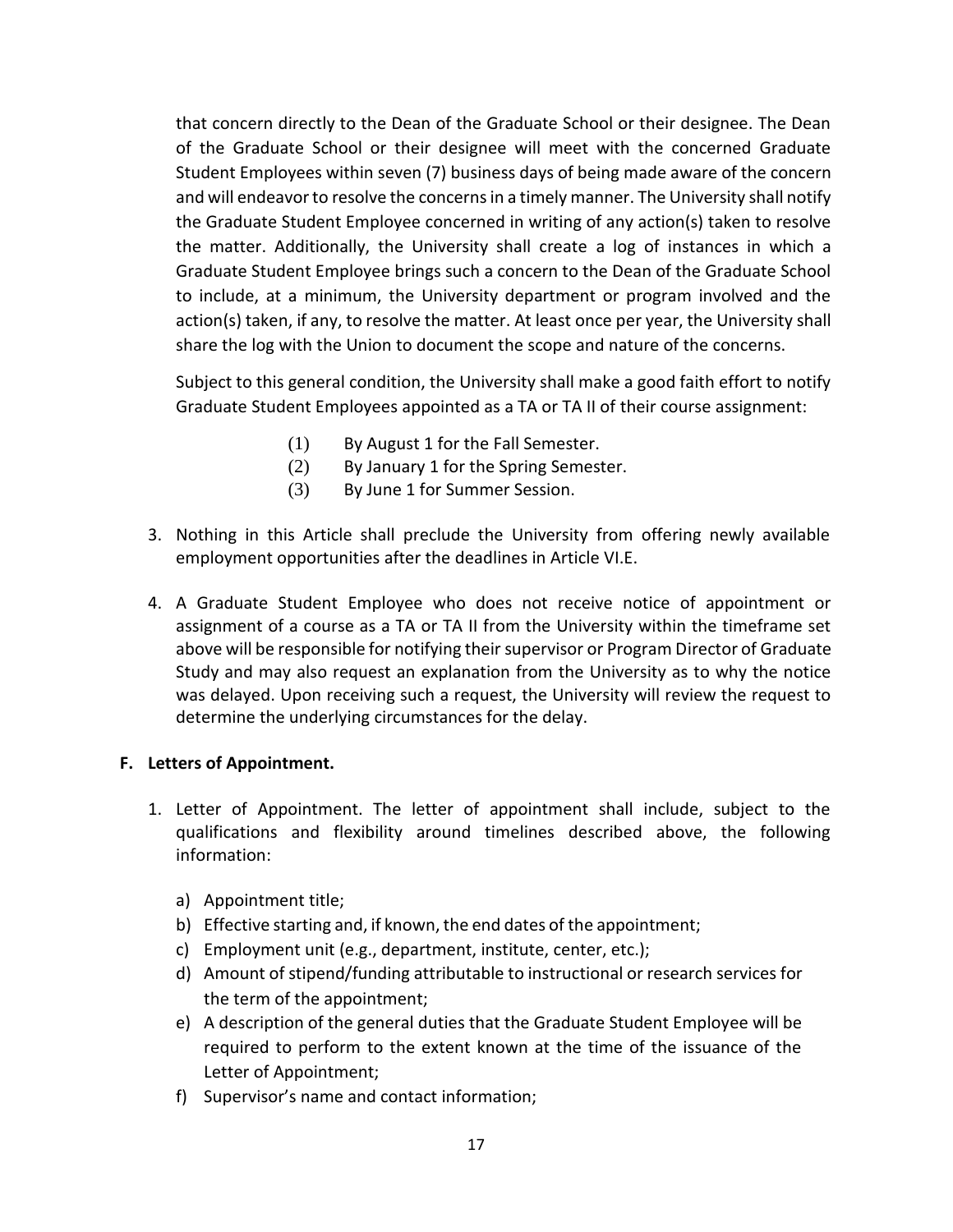- g) Instructions on where to find information regarding benefits of graduate student status not detailed in this Agreement or readily available on University web pages for graduate students.
- h) Assigned hours where known and relevant to the appointment;
- i) Inclusion in the bargaining unit for the period of the appointment; and
- j) Contact information for questions regarding appointments, working conditions, and benefits.
- 2. **Assignment of Course as TA or TA II**. The University shall provide, subject to the qualifications and flexibility around timelines described above, a Graduate Student Employee assigned to a Course as a TA or TA II with applicable documentation detailing examples of the specific duties of the assigned course for that semester, including but not limited to:
	- (a) The assigned course title and description;
	- (b) The course meeting times and location(s);
	- (c) The maximum number of students that is set by the University for the class, section, or lab where such a maximum exists; and
	- (d) Specific requirements of the course, including but not limited to, any required or standard syllabus, textbook, or other instructional materials (with the acknowledgement that such information may not be known in part or whole until shortly before the semester begins, and the primary source of such information will be discussion and course planning between the TA or TA II and the faculty member serving as instructor of record for the course).

Graduate Student Employees may request the opportunity to teach a variety of courses and labs, including elective, required, and core courses and labs. Nothing in this Agreement shall prohibit nor mandate granting such a request.

# **G. Access to Facilities and Services**

- 1. Preparatory, Meeting, and Private Space. Graduate Student Employees will have access to space, to the extent available, appropriate to the fulfillment of the duties of their employment. Examples of such spaces include, but are not limited to, space to prepare for class, meet with, and advise students, as well as conference rooms as necessary and available; private space will also be provided when necessary and as available.
- 2. Graduate Student Employees shall have access in the Department to computers with Internet access, printers, photocopying, and tech support in order to prepare for classes, serve students, and otherwise fulfill the obligations of their employment.
- 3. Graduate Student Employees shall be provided with mailboxes in each Department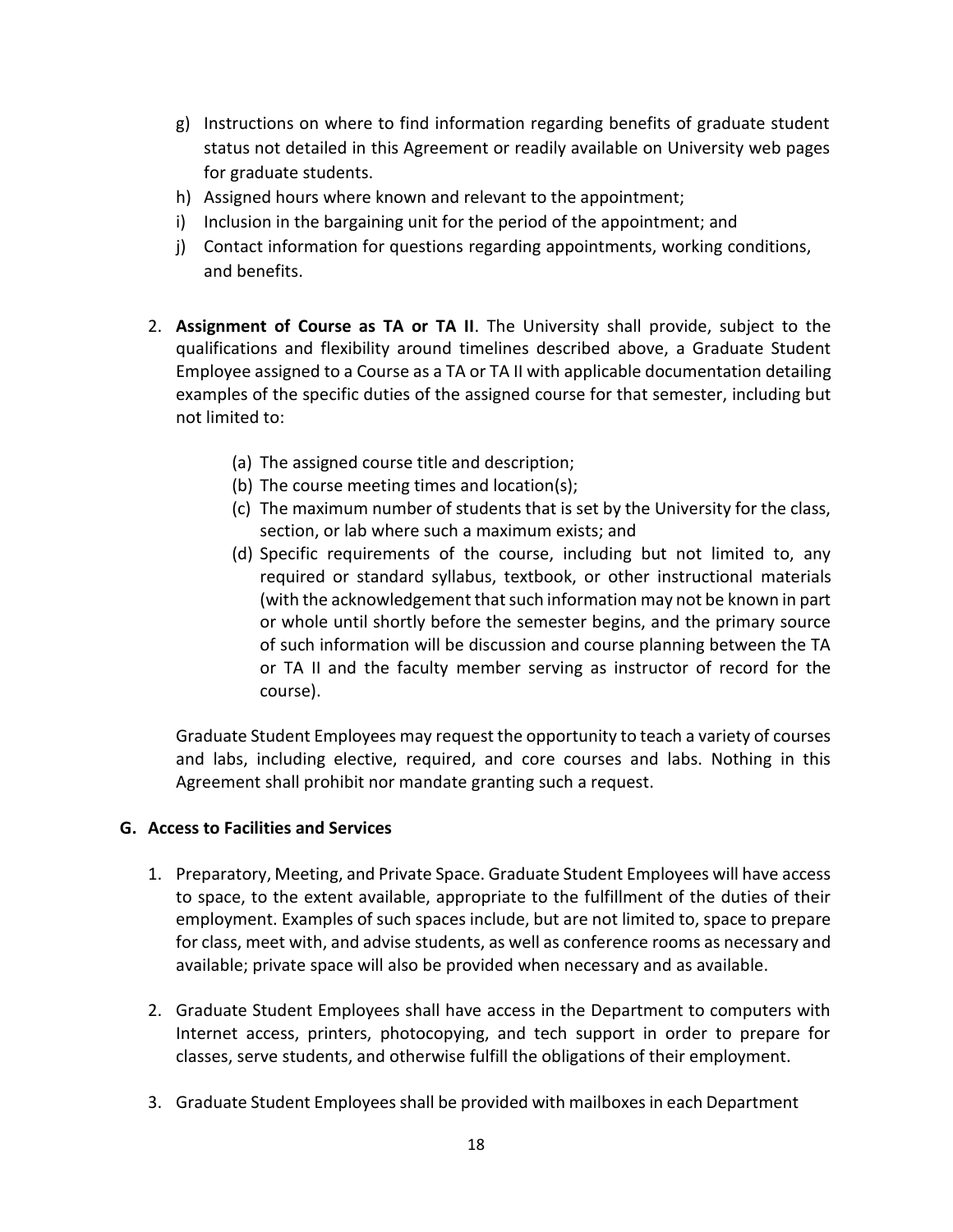to receive student papers, employee announcements, and professional mail.

- 4. Graduate Student Employees shall be provided with any required textbooks, equipment, and/or software necessary to the successful completion of their work assignments.
	- a. In the case of textbooks, Graduate Student Employees shall receive instructor copies upon request, rather than student copies, if they exist.
	- b. In the case of software, it shall be made available for installation on their laptops in order to facilitate work off-campus, if faculty members are able to use the software off-campus.
- 5. Except in a case of a TA II teaching a course of their own design, Departments shall provide syllabi to TA IIs if they exist. If no syllabi exists, the TA II may propose one to the Supervisor for discussion and final approval by the Supervisor.
- 6. Graduate Student Employees shall be offered non-mandatory training on how to use required technology, including software, for the courses which they have been appointed to teach and for their research. Departments which offer internal training programs in teaching or research (that is, not through the Sheridan Center or other University-level resources) must provide written documentation of the schedule and attendance requirement in order to complete such programs, as well as written certification of completion, if applicable and available.
- 7. When a one Graduate Student Employee in a University department or program believes they have not received reasonable facilities and services under this provision, they may bring that concern directly to the Dean of the Graduate School or their designee. The Dean of the Graduate School or their designee will meet with the concerned Graduate Student Employees within seven (7) business days of being made aware of the concern and will endeavor to resolve the concerns in a timely manner. The University shall notify the Graduate Student Employee concerned in writing of any action(s) taken to resolve the matter. Additionally, the University shall create a log of instances in which a Graduate Student Employee brings such a concern to the Dean of the Graduate School to include, at a minimum, the University department or program involved and the action(s) taken, if any, to resolve the matter. At least once per year, the University shall share the log with the Union to document the scope and nature of the concerns.

# **H. Elimination of Teaching or Research Appointments**

In the event of the elimination or partial elimination of departments or programs which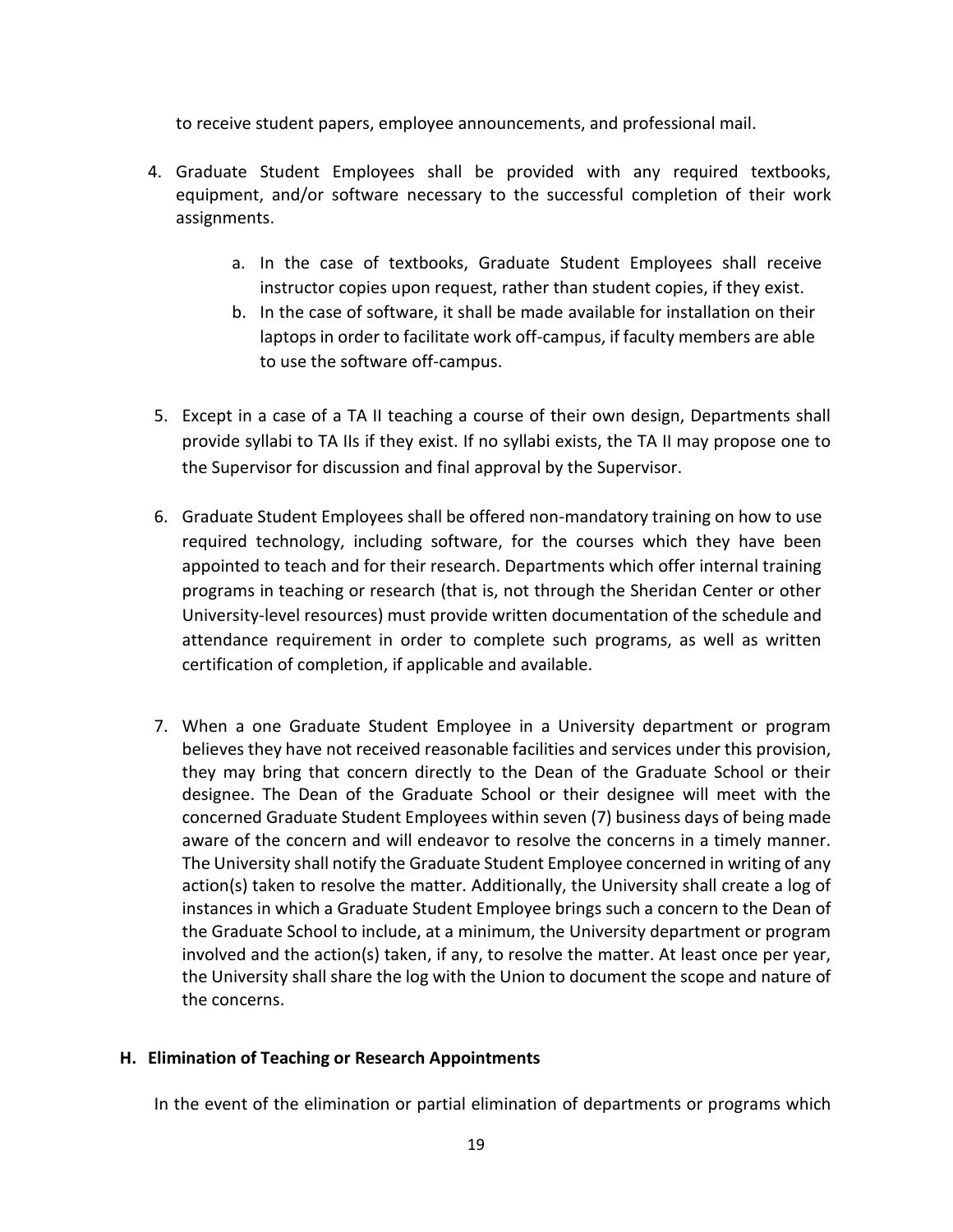have the effect of eliminating teaching or research appointments of a Graduate Student Employee, the GSE shall be notified as soon as practical and shall receive consideration for suitable appointments for which the GSE is qualified in departments or programs of a cognate field and for Proctor appointments for the duration of the assignment that has been eliminated. If the reassignment negatively affects the GSE's scheduled compensation, the University shall pay the GSE fifty percent of the difference in compensation that would have been received but for the change.

### **Workload**

- A. The University and the Union acknowledge that the specific hours worked each week will fluctuate for Graduate Student Employees due to the nature of their work. The University and the Union also acknowledge that the work of a Research Assistant may overlap with the academic work of the student in the degree program.
- B. No Graduate Student Employee shall be compelled or pressured to work more than an average of twenty (20) hours per week as part of their assigned position, except in the case of an RA whose work is also their thesis work, in which case the hour cap does not apply.
- C. A Graduate Student Employee who believes their assigned workload cannot reasonably be completed within the time limits specified in Article VI, Workload, Section B may bring such concerns to their Supervisor and/or Department Chair for discussion and appropriate action. If a Graduate Student Employee in a University department or program believes their concerns regarding workload have not been resolved, they may bring that concern directly to the Dean of the Graduate School or their designee. The Dean of the Graduate School or their designee will meet with the concerned Graduate Student Employees within seven (7) business days of being made aware of the concern and will endeavor to resolve the concerns in a timely manner. The University shall notify the Graduate Student Employee concerned in writing of any action(s) taken to resolve the matter. Additionally, the University shall create a log of instances in which a Graduate Student Employee brings such a concern to the Dean of the Graduate School to include, at a minimum, the University department or program involved and the action(s) taken, if any, to resolve the matter. At least once per year, the University shall share the log with the Union to document the scope and nature of the concerns.
- D. The University acknowledges as a general principle that obligations of assigned positions should be met primarily during standard business hours (8:30 am to 5:00 pm, weekdays). The Union acknowledges as a general principle that the nature of the work performed by Graduate Student Employees involves obligations outside of those hours, such as classes or other academic activities scheduled in the evening, and laboratory responsibilities, such as ongoing experiments, that must be attended to at night and on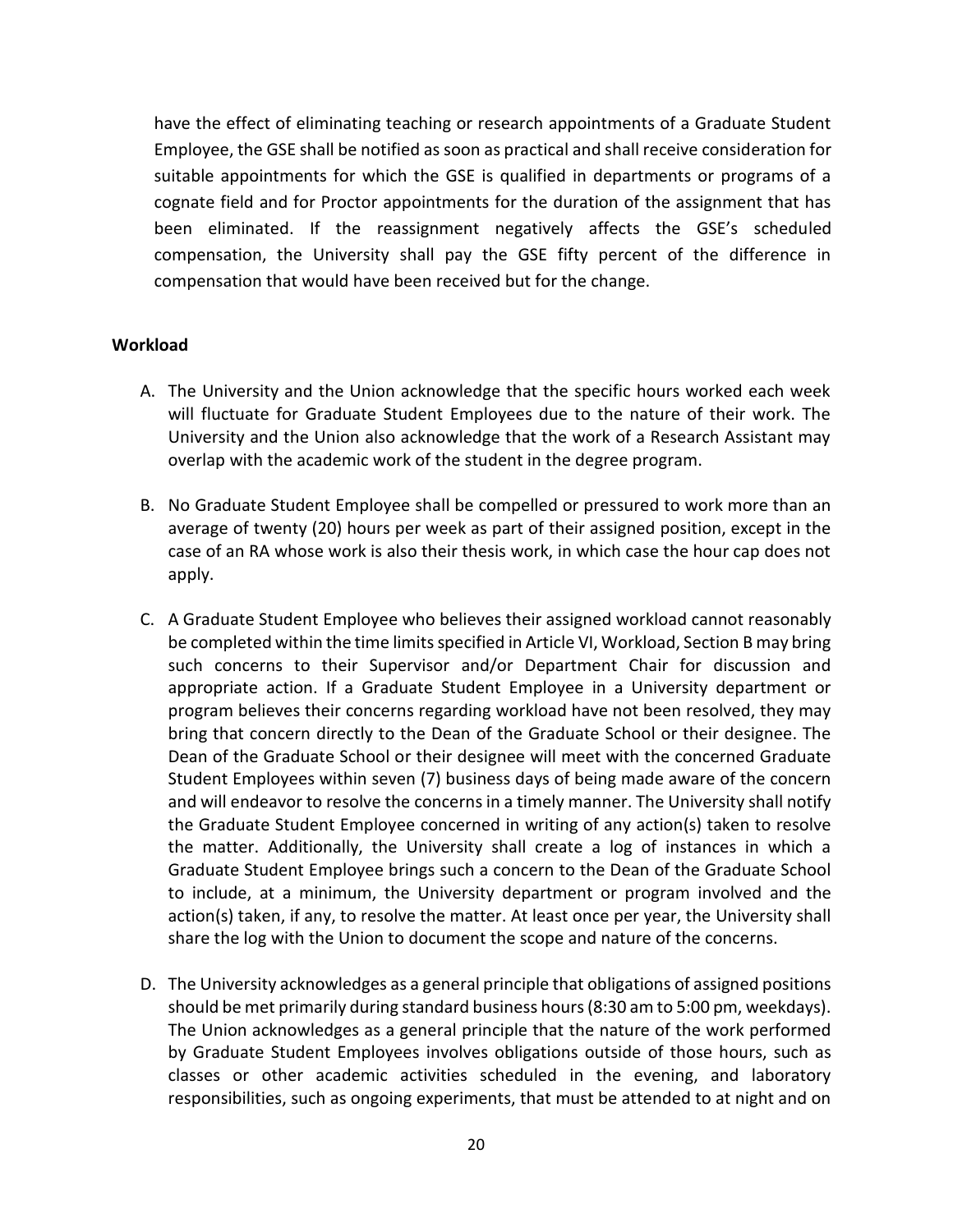weekends. The parties acknowledge as a general principle that events, programs and expectations that are a condition of employment outside of those hours may unfairly disadvantage some Graduate Student Employees. As is the case with faculty, departments are expected to follow best practices regarding family friendly scheduling. This does not mean that all events outside of standard business hours should be prohibited. Rather, it means that those engaged in programming should be conscious of the exclusions created by afterhours events and should take proactive steps to accommodate Graduate Student Employees who may have difficulty attending events on evenings and/or on weekends. Departments and programs are expected to refrain from regularly scheduling events or meetings that are a condition of employment outside of standard business hours, and where Graduate Student Employees experience such regular scheduling they may bring those concerns to the Dean of the Graduate School.

## **Professional Feedback**

- A. Supervisors shall provide regular feedback to Graduate Student Employees on the work they perform, including advice, guidance, and support on how to improve their performance. Flexibility in such feedback is encouraged, so as to address the broad nature of work performed by Graduate Student Employees and their individual needs.
- B. Notwithstanding the flexibility encouraged in Article VI, the following minimum standards shall be met by the Graduate Student Employee's Supervisor.
	- 1. Early Intervention. In the event that a Supervisor has reasonable concerns about a Graduate Student Employee's performance, they shall meet with the Graduate Student Employee as soon as practicable to discuss such concerns and provide the necessary guidance and support for the Graduate Student Employee to improve.
	- 2. Written Feedback. Supervisors shall undertake their best effort to provide written feedback to each Graduate Student Employee they supervise at least once per semester (which may include at the conclusion of the semester). Departments are encouraged to adopt their own forms or procedures for determining the parameters of such written feedback. Copies of written feedback shall be maintained by the Department and Supervisor.
	- 3. The written feedback will include an emphasis on the development of skills, and/or practices, and/or techniques, as appropriate, and shall also identify areas for growth and improvement.
	- 4. The Graduate Student Employee may request and receive an in-person meeting to obtain feedback and/or discuss the written feedback provided by the Supervisor.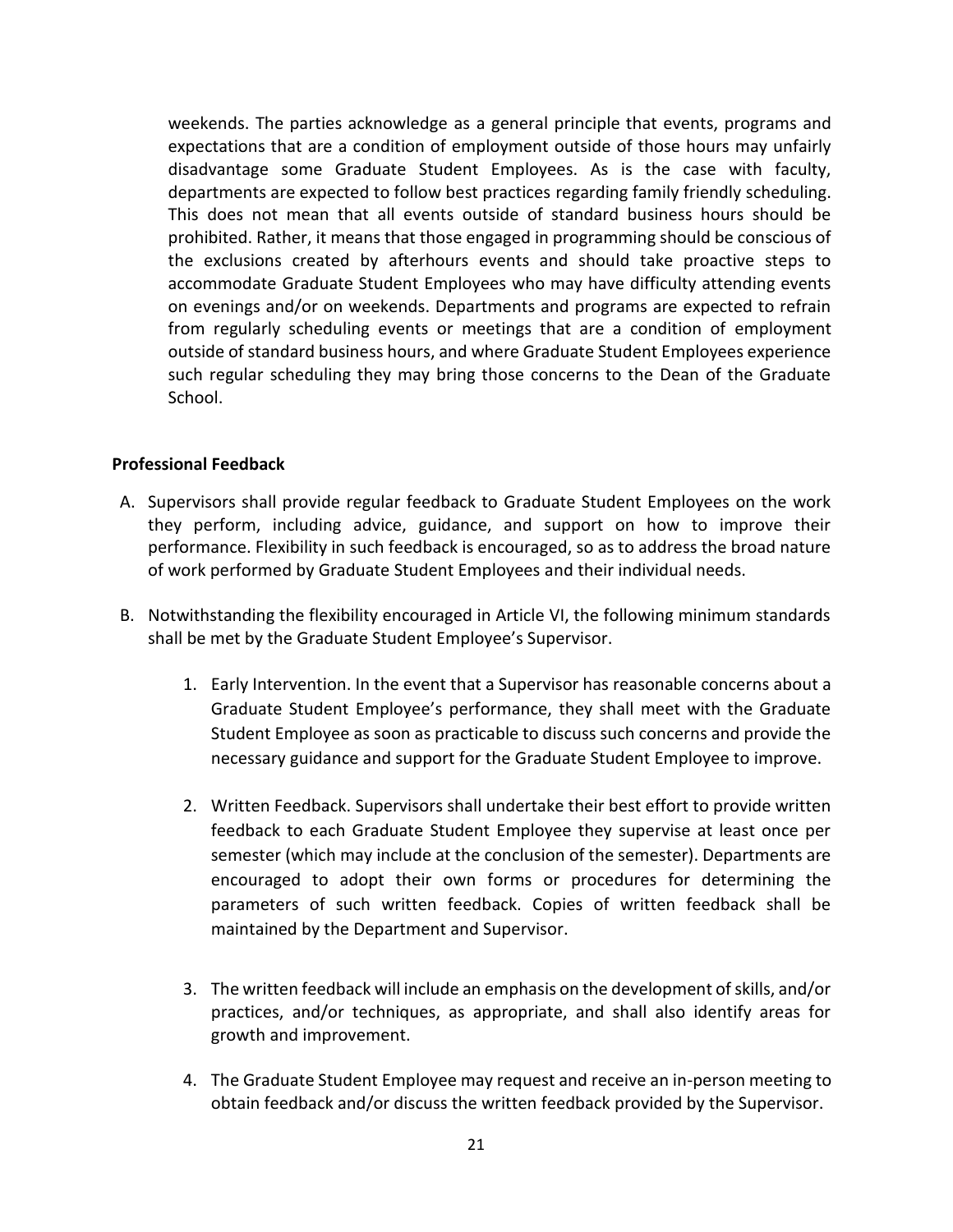- C. A Graduate Student Employee may also request and receive an annual review of their performance if performance feedback previously provided by the Supervisor does not address the Graduate Student Employee's performance over the year in which work was performed.
- D. The provision of professional feedback is not a prerequisite to the University exercising its rights to evaluate the specific assignment or continuing appointment of a Graduate Student Employee.

# **Class Size**

- A. Class Size. Recognizing that the size of classes has an impact on the workload of the Employee, the University and the Union agree that:
	- 1. Each department employing TAs, TA IIs, or TFs will establish a class and/or section size policy for classes to which TAs, TA IIs, and TFs are assigned that is consistent with the class size limit placed on the course for purposes of student registration. This class size policy will include, but need not be limited to, the maximum number of students in each section (recognizing the potential for reduction within sections with regard to programmatic need). The class size policy will be provided in writing to any Graduate Student Employee upon request.
	- 2. The department will have available, in writing, the method(s) for handling override authorization forms and person(s) who are authorized signers. In the event the Department seeks to override class size limits, it will only do so after consultation with the TA or TA II and make every effort to keep any increase to a minimum for a specific course section or class. No TAs or TA IIs shall be required to accept enrollees in excess of the maximum class or section size.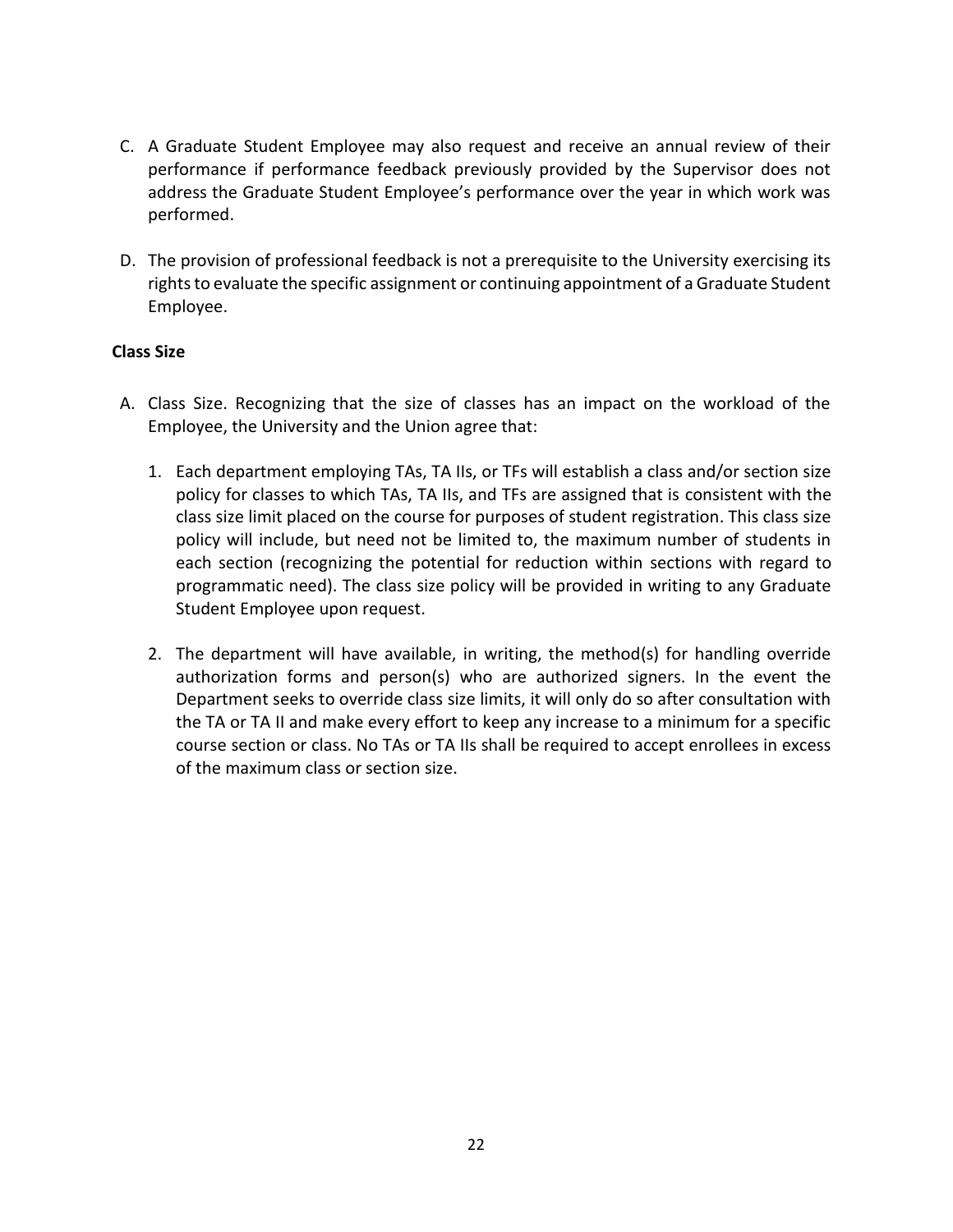# **Article VII**

## **Leaves of Absence and Time Off**

All graduate student leaves of absence, including family leave, medical leave, professional development leave, probationary leave, and personal leave, will be governed by the Graduate School's policies of leaves of absence. Graduate student employees considering medical leave and sick time are encouraged to review, depending on their circumstances, whether accommodations through the University Office managing accessibility services are appropriate.

## VII.1 Medical Leave of Absence

- A. A graduate student employee shall be eligible for medical leave of absence on a semester basis when unable to meet employment obligations because of illness or injury.
- B. Students requesting a medical leave of absence initiate the process with the Graduate School. (No confidential information need be shared by the student except with the student support staff in the Graduate School and health care providers.) Paperwork required for a medical leave must be approved by the student's department and the Graduate School.
- C. International Students. A student approved for a medical leave of absence, who intends to seek treatment in the U.S. (doctor's note required) during the approved period of leave, may be approved to remain in the United States. Students seeking to remain in the U.S. while on medical leave are required to request this with OISSS.
- D. During medical leave, the Graduate Student Employee shall retain their Brown University email account, library privileges, and access to recreational facilities. Students may also request continued building access, which will be reviewed on a case-by-case basis.
- E. Return from leave. Return from medical leave is contingent upon the submission of documentation from a healthcare professional confirming that the graduate student employee is able to engage in required duties. Readmission from a medical leave must be approved by the Graduate School and University Health Services and/or Counseling and Psychological Services.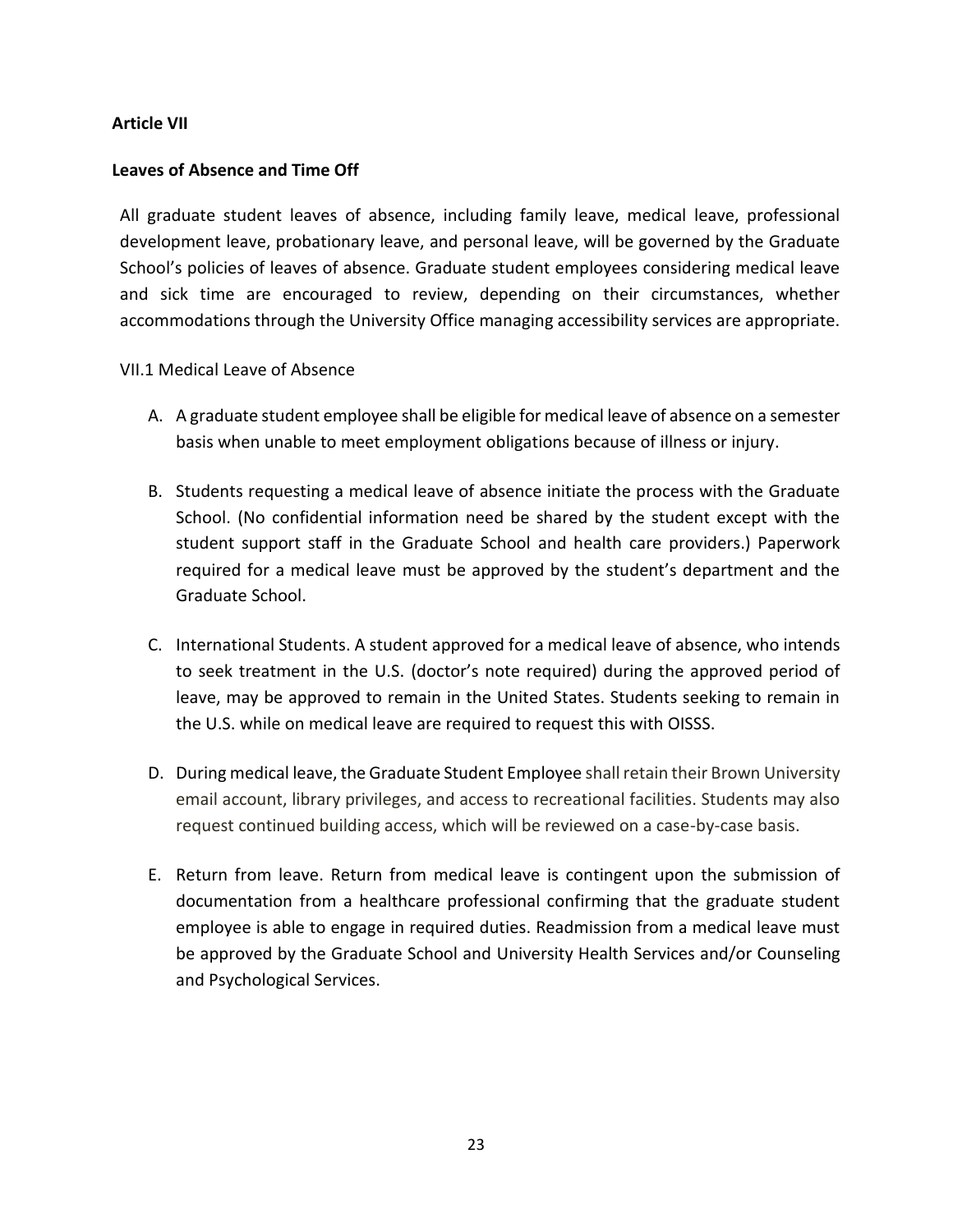# VII.2 Sick Time

A. Sick Time. The University recognizes that graduate student employees may need time off work due to bona-fide illness or non-work related injury. A graduate student employee shall be eligible to use five (5) sick days when unable to meet employment obligations because of personal illness, injury, medical appointment, medical procedure, or other disabling medical condition, or because of the illness, injury, medical appointment, medical procedure, or other disabling medical condition of a family member. Graduate student employees are expected to schedule doctor's appointments in such a way as to minimize time away from work. When this is not possible, sick time may be taken.

# VII.3. Holidays

An employee shall not be required to perform assigned duties when the University is closed for a national or state holiday or a declared emergency unless the special conditions of the appointment require the employee to perform duties at these times. These days shall not count towards permitted days of leave or vacation pursuant to Article VII.

# VII.4 Special Time-Off

- A. Taking examinations for professional licensing related to the degree or qualifying examinations required by the University. These days shall not count towards permitted days off or vacation pursuant to Article VII.
- B. Approved traveling to conferences or other events for professional development. These days shall not count towards permitted days off or vacation pursuant to Article VII.

## VII.5 Jury or Witness Service

A. A graduate student employee may take time off to serve on jury duty. Subpoenas or other documentation regarding the jury duty must be presented to graduate student employee's supervisors as soon as received. A graduate student employee serving jury duty will receive regular pay and benefits for the duration of the services. It is expected that a graduate student employee will come to work when jury duty does not last an entire work day. Graduate student employees keep any pay received from jury duty in addition to receiving their regular pay from Brown.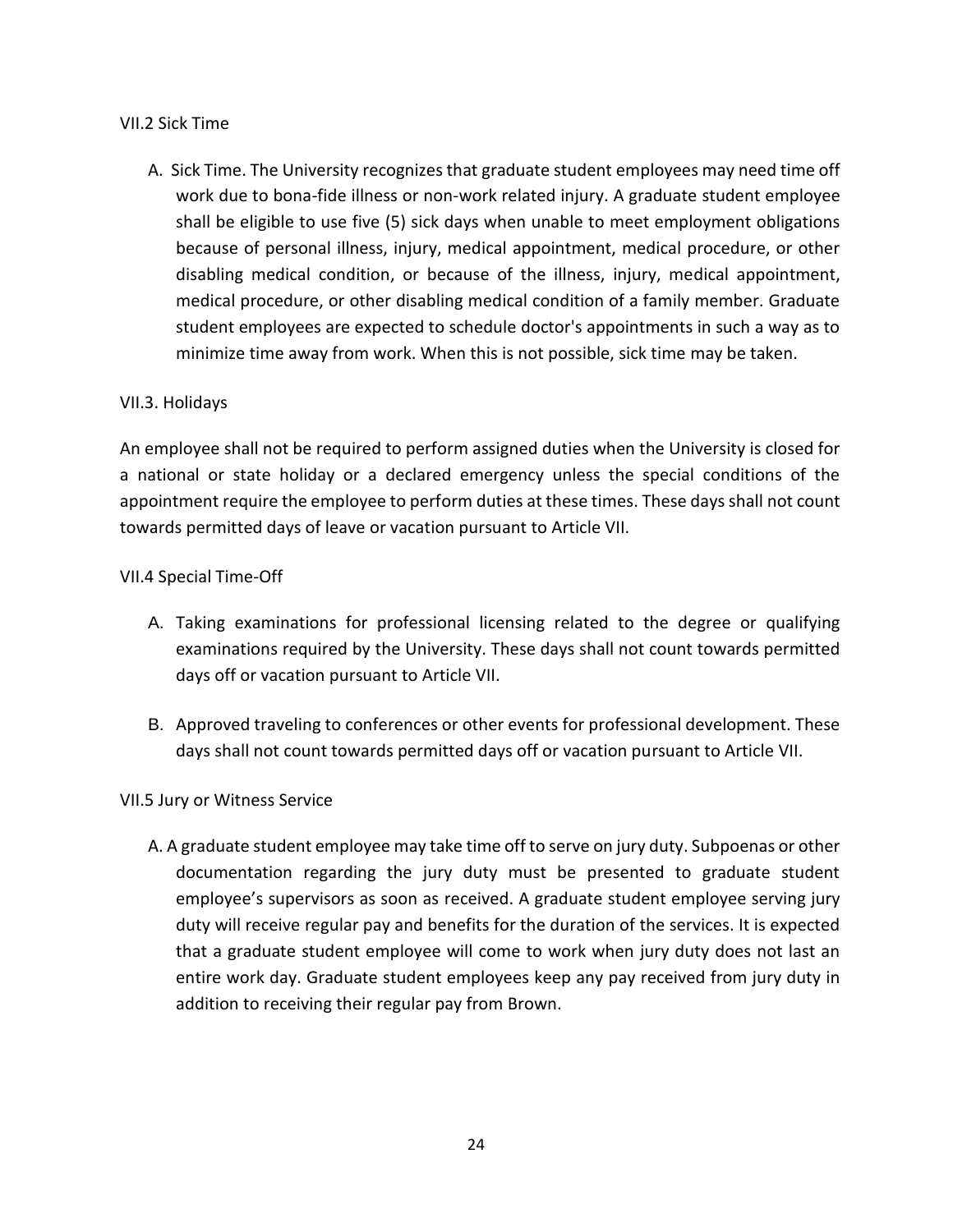## VII.6 Bereavement

- A. The Graduate Student Employee will be granted the amount of time off with pay that is required to attend the funeral, memorial, or other similar services or gatherings, and/or to make arrangements necessitated by the death of any of the following:
	- i. Graduate student employees are permitted to take up to three working days off with pay upon the death of a parent, step-parent, child, step-child, son or daughter-in-law, spouse, domestic partner, grandchild, grandparent, grandparent- in-law, mother-in-law, father-in-law and sibling. These relations are inclusive of spouse and domestic partner.
	- ii. One day of paid bereavement time off may be taken to attend the funeral or memorial service of persons who are not listed above.
	- iii. A Graduate Student Employee experiencing bereavement upon conclusion of a pregnancy, in cases other than live birth, shall be granted five days of paid bereavement time off.

## VII.7 Replacement Coverage

A. In the event a Graduate Student Employee is unable to fulfill employment duties, services or obligations for reasons covered under this article, the Graduate Student Employee will notify the appropriate immediate supervisor (or department or unit designee) as promptly as possible so that arrangements for the absence can be made by the University. In no case will the Graduate Student Employee be required to pay for coverage of their duties in their absence. It is the responsibility of the University to find a temporary replacement.

# VII.8 Professional Development Leave

A. A graduate student employee may take a one to two semester leave for an approved educational or professional development opportunity that advances the graduate student employee's pedagogic goals. Examples of reasons for a professional leave include full- time professional internships, or short-term teaching or research appointments at another institution. Applications for a professional leave must be completed with the student's department, and with the Graduate School and should be made at least four weeks before the start of the semester in which the student would like to take the leave.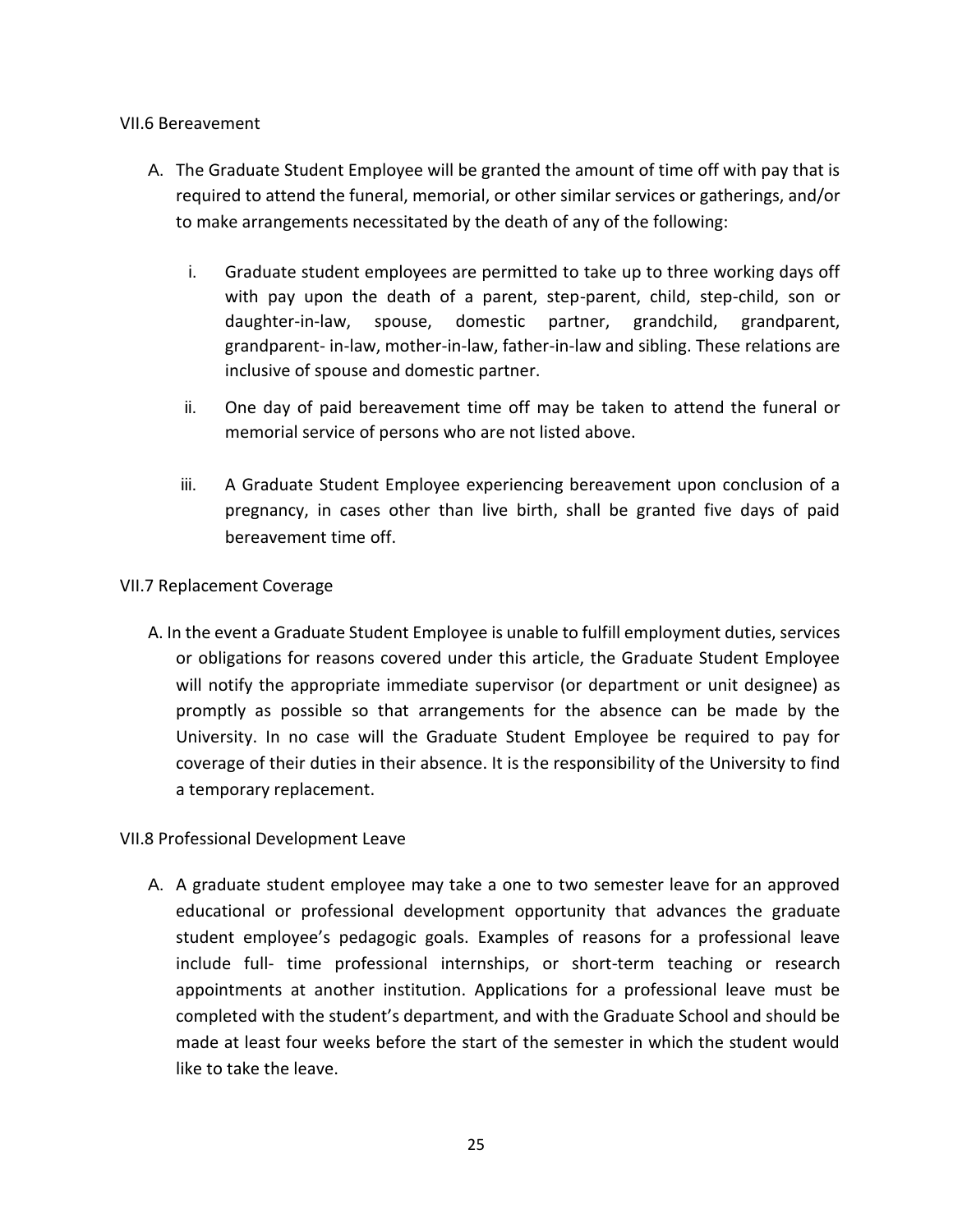# **Article VIII**

# **Stipend, Health Care and Other Benefits**

## **Stipend**

| <b>FY</b>    | Adjustment                                                                                                                                                                            | <b>Academic Year</b><br><b>Base Stipend</b> | <b>Summer Base</b><br><b>Stipend: H&amp;SS</b> | <b>Summer Base</b><br><b>Stipend: Sciences</b> |
|--------------|---------------------------------------------------------------------------------------------------------------------------------------------------------------------------------------|---------------------------------------------|------------------------------------------------|------------------------------------------------|
| <b>FY 20</b> | Current                                                                                                                                                                               | \$26,276.00                                 | \$5,242.50                                     | \$8,758.65                                     |
| <b>FY 21</b> | 2.50%                                                                                                                                                                                 | \$26,932.00                                 | \$5,373.00                                     | \$8,977.32                                     |
| <b>FY 22</b> | The parties will reconvene to negotiate stipend amounts in January 2021. The<br>stipend increase for FY22 will be no less than the faculty and staff merit pool for<br>the same year. |                                             |                                                |                                                |
| <b>FY 23</b> | The parties will reconvene to negotiate stipend amounts in January 2022. The<br>stipend increase for FY23 will be no less than the faculty and staff merit pool for<br>the same year. |                                             |                                                |                                                |

The University and the Union agree that reconvening in January 2021 and January 2022 regarding the stipend amount for the second and third year of this agreement are an express and intentional exception to Article XIII, Entire Agreement.

The stipend adjustment in FY 21 will take effect on July 1, 2020 for H&SS and Sciences.

**Top-up rate for Teaching Assistant II and Teaching Fellow positions**

| <b>FY</b>            | <b>Teaching Assistant</b><br>Ш | <b>Teaching Fellow</b> |
|----------------------|--------------------------------|------------------------|
| FY 20 (per semester) | N/A                            | \$250.00               |
| FY 21 (per semester) | N/A                            | \$250.00               |
| FY 22 (per semester) | \$750.00                       | \$1,000.00             |
| FY 23 (per semester) | \$750.00                       | \$1,000.00             |

Nothing in Article VIII will bar a department, program or a University division from enhancing the stipend of an individual TA, RA or Proctor and that such enhancements are not subject to the grievance or arbitration process.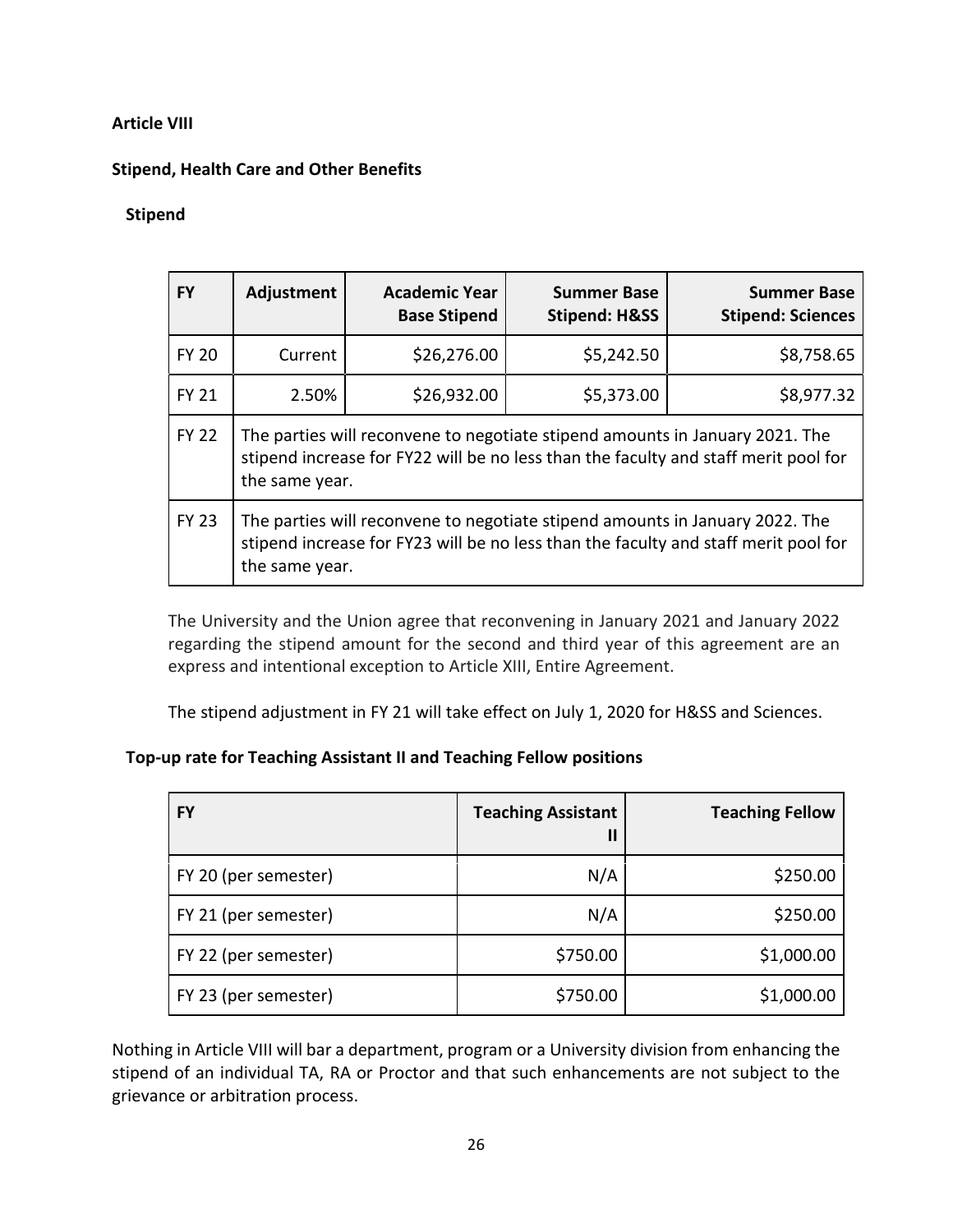# **Health Care**

## **I. Subsidized health insurance for dependents.**

● All PhD and MFA graduate students are eligible to receive a 75% subsidy for the cost of health insurance premium for a dependent(s).

# **II. Subsidized dental insurance for dependents.**

● All PhD and MFA graduate students are eligible to receive a 75% subsidy for the cost of dental insurance premium for a dependent(s).

# **Other Benefits**

# **I. Back up child care**

● The number of eligible back-up child care days will be increased by five (5) days effective in FY 21 for graduate students when serving in bargaining unit positions (incremental to the five (5) days per year all graduate students currently are eligible for to a total of ten (10) days for graduate students when serving in bargaining unit positions).

## **II. Cost of Health Care Assistance**

- The University recognizes the potential impact of the COVID-19 Pandemic on health related expenses for graduate students. To assist with these expenses, all graduate students who are eligible on September 30, 2020 to be included in the bargaining unit in accordance with Article I, Recognition and Bargaining Unit Description, will receive a one-time cash payment in the amount of \$400 on or about October 31, 2020. All such eligible students will receive the payment regardless of whether they are serving in a TA, TF, RA or Proctor semester-length appointment at the time the payment is made.
- The University is studying the idea of a health reimbursement arrangement (HRA) to be implemented in FY 22 or FY 23.
- In the event the University determines that an HRA is not practical or possible to implement, the University will make a one-time cash payment to all eligible graduate students in the amount of \$500 on or about October 31, 2021 (to students eligible as of September 30, 2021) and in the amount of \$600 on or about October 31, 2022 (to students eligible as of September 30, 2022).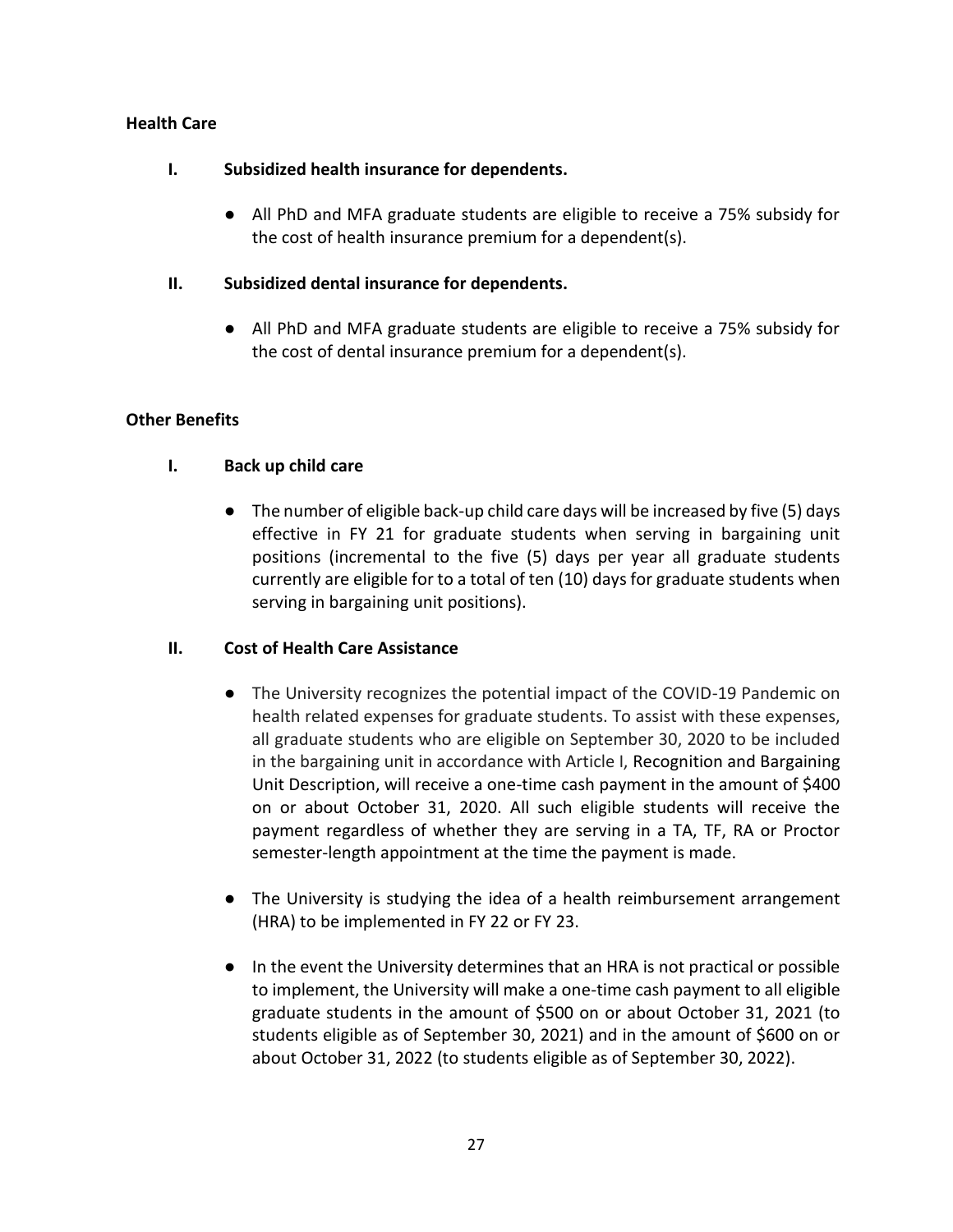### **Article IX**

#### **Equal Employment Opportunity and Non-Discrimination**

#### IX.1 Statement of Values

Unlawful discrimination or harassment has no place at the University and offends the University's core values, which include a commitment to equal opportunity, diversity and inclusion. The University and the Union hereby affirm a mutual commitment to affirmative action and community that is truly integrated, diverse and inclusive and agree that there shall be no discrimination or harassment based on federal and state law, University policy and factors defined below in the application of this Agreement.

### IX.2 Statements of Policy

Brown University policy statements on discrimination and harassment reflect Brown's commitment to creating and maintaining educational, working and living environments that are free of any unlawful discrimination. The University recognizes its legal obligations to pursue that same goal, including with regard to this Agreement when the act or activity pertains to or is directly related to the Graduate Student Employee's specific status or function as a TA, TA II, TF, RA, or Proctor, under applicable Federal and State statutes, which include Title IX of the Education Amendments of 1972, Title VI and Title VII of the Civil Rights Act of 1964, the Americans with Disabilities Act, and the Rehabilitation Act of 1973.

The University and the Union agree not to discriminate or permit harassment on the basis of race, color, religion, age, national or ethnic origin, disability, status as a veteran, sexual orientation, gender identity, gender expression or sex or any other characteristic protected under applicable federal or state law. In the spirit of a mutual commitment to a truly integrated, diverse and inclusive community, the University and the Union further agree not to discriminate or permit harassment based on Union membership or Union activity, participation in a grievance or complaint process (formal or informal) provided under this Agreement, marital, parental or pregnancy status, citizenship status, height or weight when height or weight are related to existing protected categories such as gender or disability.

#### IX.3 Non-Retaliation Policy

University policy prohibits taking any retaliatory action for reporting or inquiring about alleged improper or wrongful activity. The University will not tolerate any form of retaliation against a Graduate Student Employee for making a good faith report of potential university-related legal or policy violations, including but not limited to allegations of discrimination and/or harassment. No Graduate Student Employee shall be adversely affected because they refused to carry out a directive which constitutes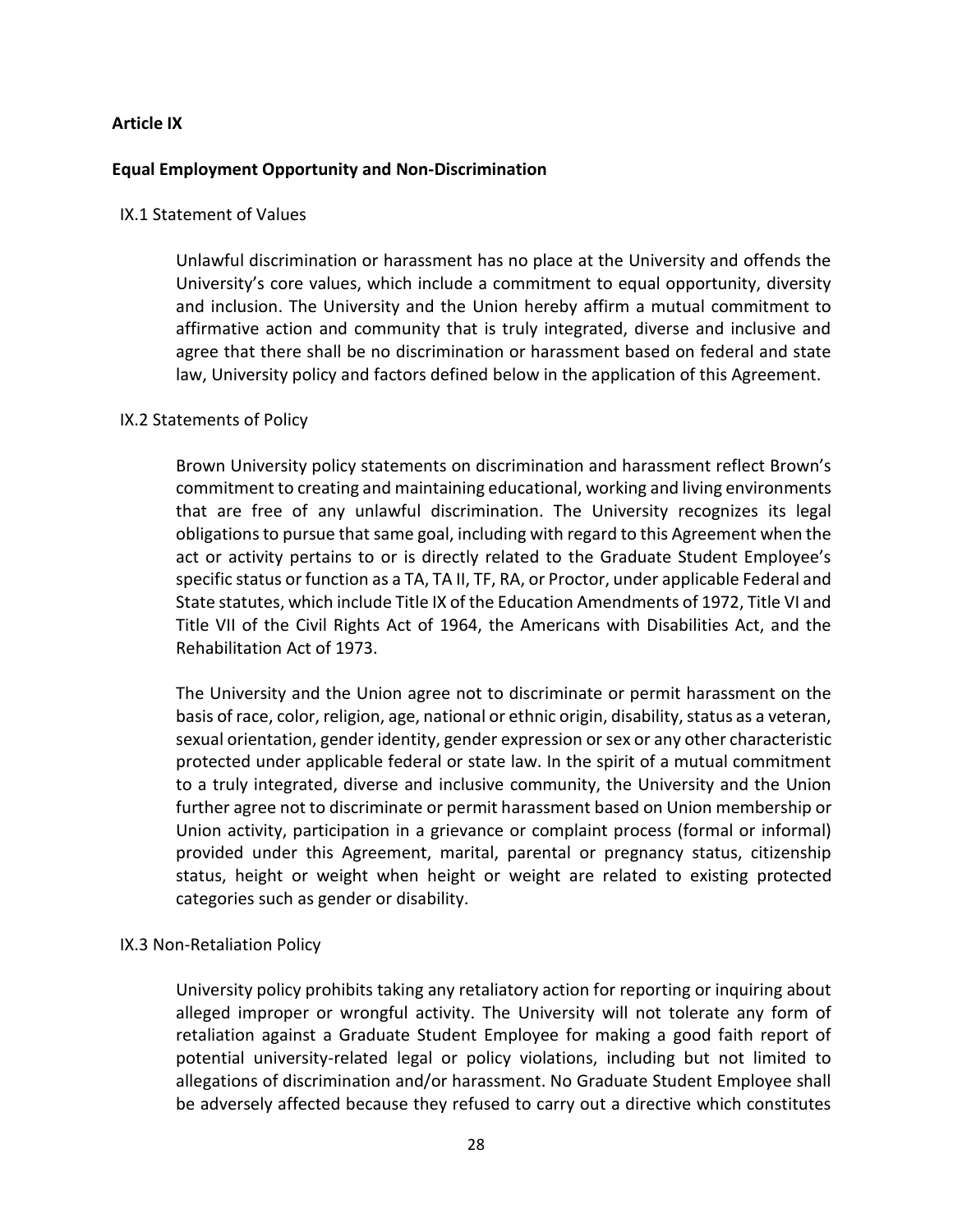fraud or is a violation of local, state, federal or other applicable laws and regulations. Any attempted or actual retaliatory action covered under this Policy will be subject to disciplinary action, up to and including termination. The University will investigate any complaint of alleged retaliation.

#### IX.4 Graduate Student Employee Responsibilities

The Union acknowledges that Graduate Student Employees covered by this Agreement are subject to University policies prohibiting discrimination and harassment, as referenced in this Article. Graduate Student Employees acting in a teaching or supervisory capacity, including laboratory supervisors, are subject to the same reporting requirements for their students or those they supervise as other teachers and supervisors, and the University shall provide training regarding these requirements. Graduate Student Employees are held to the same standards prohibiting discriminatory treatment as others teachers and supervisors with regard to their treatment of the students and others they teach or supervise.

#### IX.5 Definitions of Discrimination and Harassment

The University has established policies which define and prohibit discrimination and harassment and which apply to all Graduate Student Employees. These relevant policies include the "Sexual and Gender-Based Harassment, Sexual Violence, Relationship and Interpersonal Violence and Stalking Policy" and the "Brown University Discrimination and Harassment Policy" and the "Americans with Disabilities Act." Definitions of discrimination and harassment specific to this Agreement, and consistent with those University policies, follow below and are included here for informational reference. The Union and the University acknowledge that as an employer the University is subject to compliance with federal, state and local law, including regulations, guidance, court decisions, and other external factors (collectively "the law") which may change from time to time and are beyond the control of the University and outside the terms of this Agreement. If there is a conflict between this Agreement and University policy, this Agreement shall be controlling, provided that this Agreement does not limit or interfere with the University's compliance with the law.

Unlawful discrimination is defined by federal and/or state statute to include unfavorable or unfair treatment of a person or class of persons because of race, color, religion, sex, national origin, age, disability, veteran status, sexual orientation, gender identity, and gender expression.

Unlawful harassment is harassment that refers to or is based upon the protected status of the person or persons being harassed, as defined by relevant federal and/or state statutes. Unlawful harassment in the work and educational environment is created if conduct of another person is sufficiently severe or pervasive such that it interferes with an employee's ability to perform their job or denies or limits a student's ability to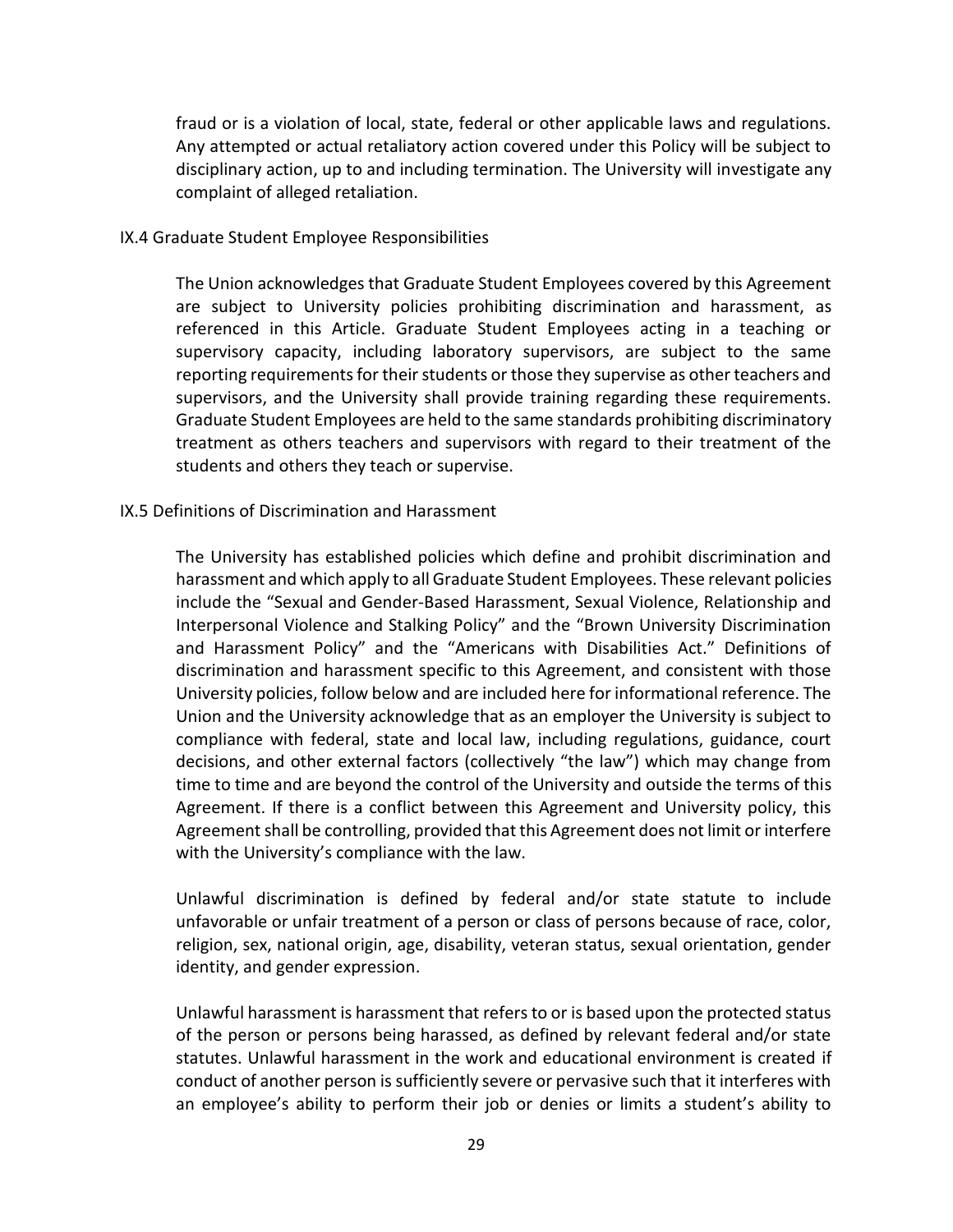participate in or benefit from the University's programs and thus creates a hostile work or learning environment.

In evaluating whether a hostile environment exists, the totality of known circumstances shall be considered, including, but not limited to:

- a. The frequency, nature, and severity of the conduct;
- b. Whether the conduct was physically threatening;
- c. The effect of the conduct on the grievant's mental or emotional state;
- d. Whether the conduct was directed at more than one person;
- e. Whether the conduct arose in the context of other discriminatory conduct;
- f. Whether the conduct unreasonably interfered with the grievant's educational or work performance and/or University programs or activities; and
- g. Whether the conduct implicates concerns related to academic freedom or protected speech.

Sexual Harassment is any unwelcome sexual advance, request for sexual favors, or other unwanted conduct of a sexual nature, whether verbal, non-verbal, graphic, physical, electronic, or otherwise, when one or more of the following conditions are present:

(i.) Submission to or rejection of such conduct is either an explicit or implicit term or condition of, or is used as the basis for decisions affecting an individual's employment or advancement in employment, evaluation of academic work or advancement in an academic program, or basis for participation in any aspect of a Brown University program or activity (quid pro quo); and/or

(ii.) Such conduct has the purpose or effect of unreasonably interfering with an individual's learning, working, or living environment; in other words, it is sufficiently severe, pervasive, or persistent as to create an intimidating, hostile, or offensive learning, working, or living environment under both an objective and subjective standard (hostile environment).

Gender-Based Harassment includes harassment based on sex or gender, sexual orientation, gender identity, or gender expression, which may include acts of intimidation or hostility, whether verbal or non-verbal, graphic, physical, or otherwise, even if the acts do not involve conduct of a sexual nature.

Gender identity or expression means a gender-related identity, appearance, expression of behavior of an individual, whether actual or perceived, and regardless of the individual's assigned sex at birth.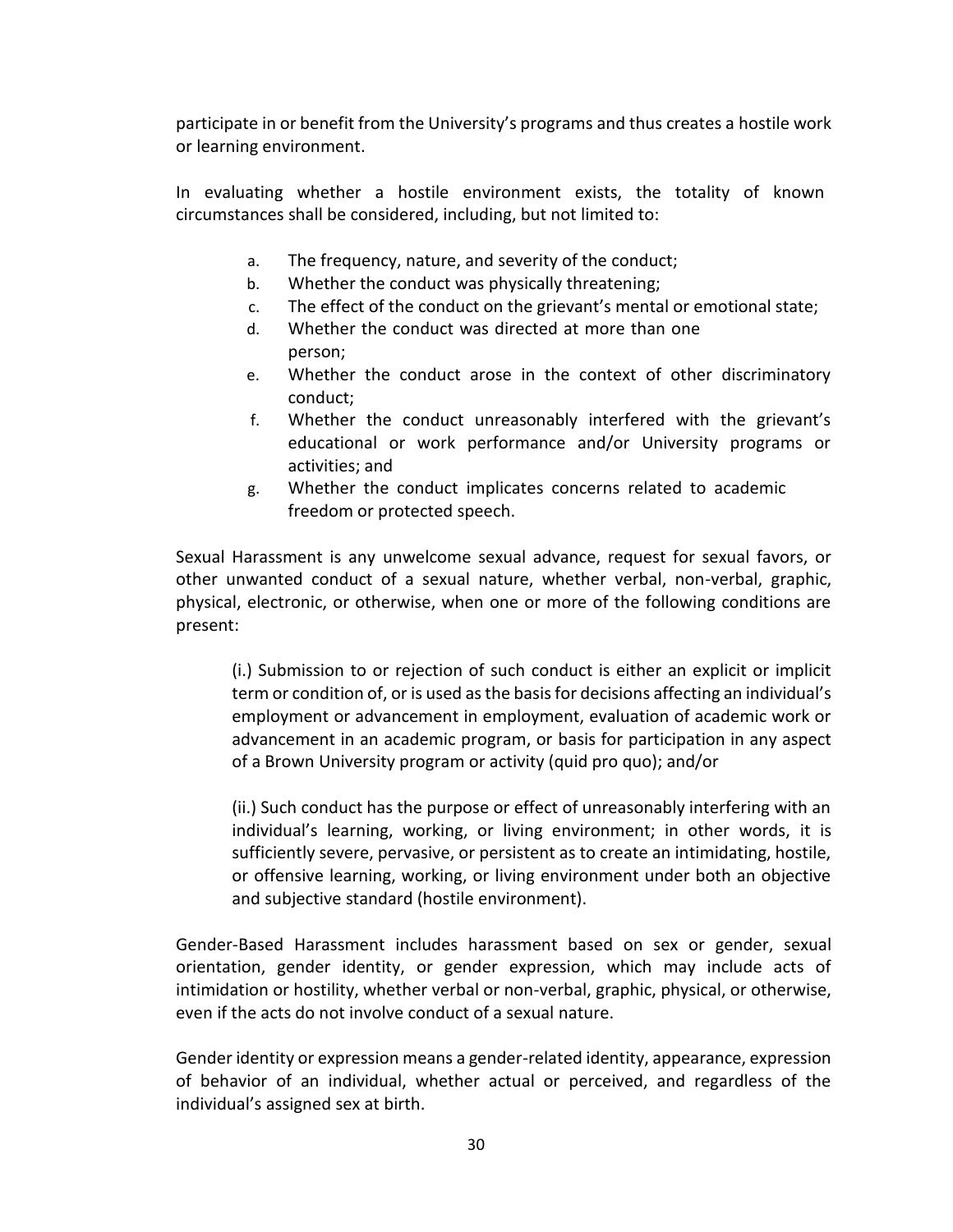IX.6 Applicability of This Article

Discrimination and/or Harassment directed against any person(s) covered by this Agreement shall be strictly prohibited (Prohibited Conduct). For the purposes of this Agreement this Article pertains to acts of Prohibited Conduct committed against Graduate Student Employees when the act or activity pertains to or is directly related to the Graduate Student Employee's specific status or function as a TA, TA II, TF, RA, or Proctor and when:

## (i.) The conduct occurs on Brown University premises; and/or

(ii.) The conduct occurs in the context of a Brown University employment, education, or research program or activity, including but not limited to Brown University-sponsored study abroad, research, internship, mentorship, summer session, or other affiliated programs or premises, or fieldwork activities; and/or

(iii.) The conduct occurs outside the context of a Brown University employment, education, or research program or activity, but (i) has continuing adverse effects on Brown University premises or in any Brown University employment, education, or research program or activity or (ii) occurs in close proximity to Brown University premises and is connected to hostile conduct on Brown University premises.

## IX.7 Processes for Complaints of Discrimination

If an allegation is brought by a Graduate Student Employee that the University or University Employee has discriminated against the Graduate Student Employee with regard to their work as a TA, TA II, TF, RA or Proctor on the basis of any provision of this Article, it will be processed through the procedures of the University Office that handles such discrimination claims. The matter will be investigated and the University shall, in accordance with its applicable policies and procedures, make a determination on whether or not discrimination has occurred and take any necessary action. The Graduate Student Employee, whether as a complainant or the respondent, shall be entitled to all processes, procedures, accommodations, rights and responsibilities afforded any other member of the Brown Community under such applicable policies and procedures, including but not limited to all processes of appeal and/or review.

If the Union determines that the University's findings or actions constitute a violation of this Agreement, the Union may take the matter to mediation by serving notice in accordance with Article XI – Grievance Procedures. By seeking mediation, it is the intent of the parties to work toward a resolution of the complaint without utilizing the other provisions of the Grievance Procedure Article XI. The University shall be responsible for covering the full cost of mediation for a period of two (2) days, after which the University and the Union will split the costs evenly.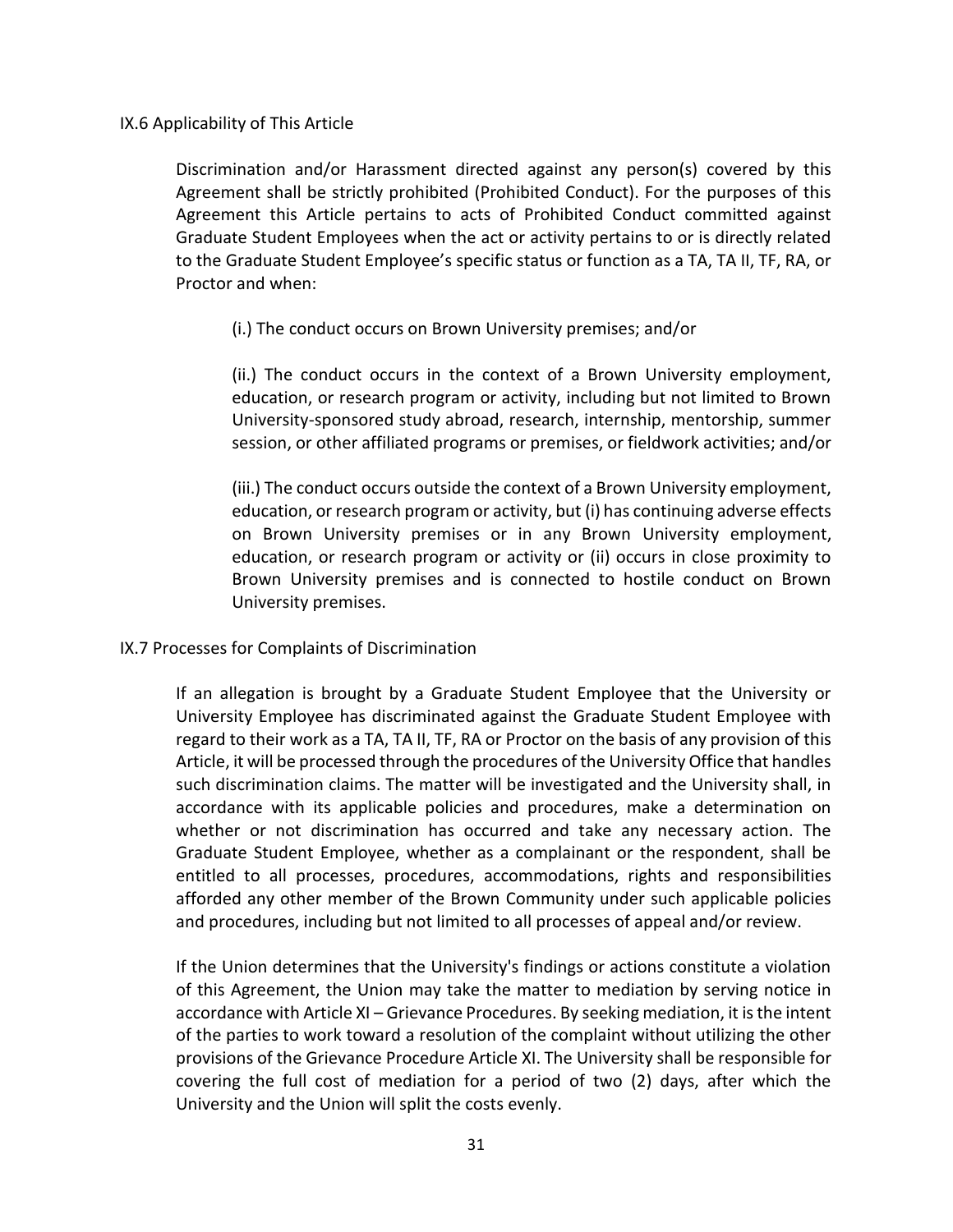Nothing in this section shall be construed to prevent a Graduate Student Employee who alleges discrimination under this Article from exercising constitutional or statutory rights which might be available in addition to what is provided in this Article.

#### IX.8 Remedial and Protective Measures

Brown University will take and/or make available reasonable and appropriate measures to protect a Graduate Student Employee's access to Brown University employment or education programs and activities regardless of whether they choose to file a Complaint under the applicable procedures. These measures may be both remedial (designed to address a complainant's safety and well-being and continued access to educational opportunities) or protective (involving action against a respondent). Remedial and protective measures, which may be temporary or permanent, may include counseling and emotional support, no contact and communication directives, residence modification, academic schedule modification, academic accommodations or assistance, escort, voluntary leave of absence, interim suspension, administrative leave, restrictions on campus activities, work schedule modifications, and other remedies as reasonable and appropriate. A Graduate Student Employee seeking relief under this section shall have the right to have an authorized Union Representative present at any point.

Remedial and protective measures are available to all members of the Brown University community through the appropriate offices, including Title IX and Gender Equity and Campus Life. For purposes of this Agreement, the University and the Union acknowledge that matters specific to the terms and conditions of employment as Graduate Student Employees may need to be addressed from time to time. A Graduate Student Employee seeking remedial and protective measures related to their employment may do so through the Dean of the Graduate School at any time. The Dean of the Graduate School, in coordination with other offices as necessary and appropriate, may provide any of the remedial and protective measures referenced above as well as switching the advisor or laboratory of a Graduate Student Employee with as minimal disruption to their employment and research as possible, work schedule modifications, including the extension of funding timeline to accommodate time lost due to switching advisors or other changes, and other reasonable accommodations as necessary and appropriate. The Dean of the Graduate School has the discretion to ensure the appropriateness of any measure.

If the Union determines that the University's findings or actions constitute a violation of this Agreement, the Union may take the matter to mediation by serving notice in accordance with Article XI – Grievance Procedures. By seeking mediation, it is the intent of the parties to work toward a resolution of the complaint without utilizing the other provisions of the Grievance Procedure Article XI. The University shall be responsible for covering the full cost of mediation for a period of two (2) days, after which point the University and the Union will split the costs evenly.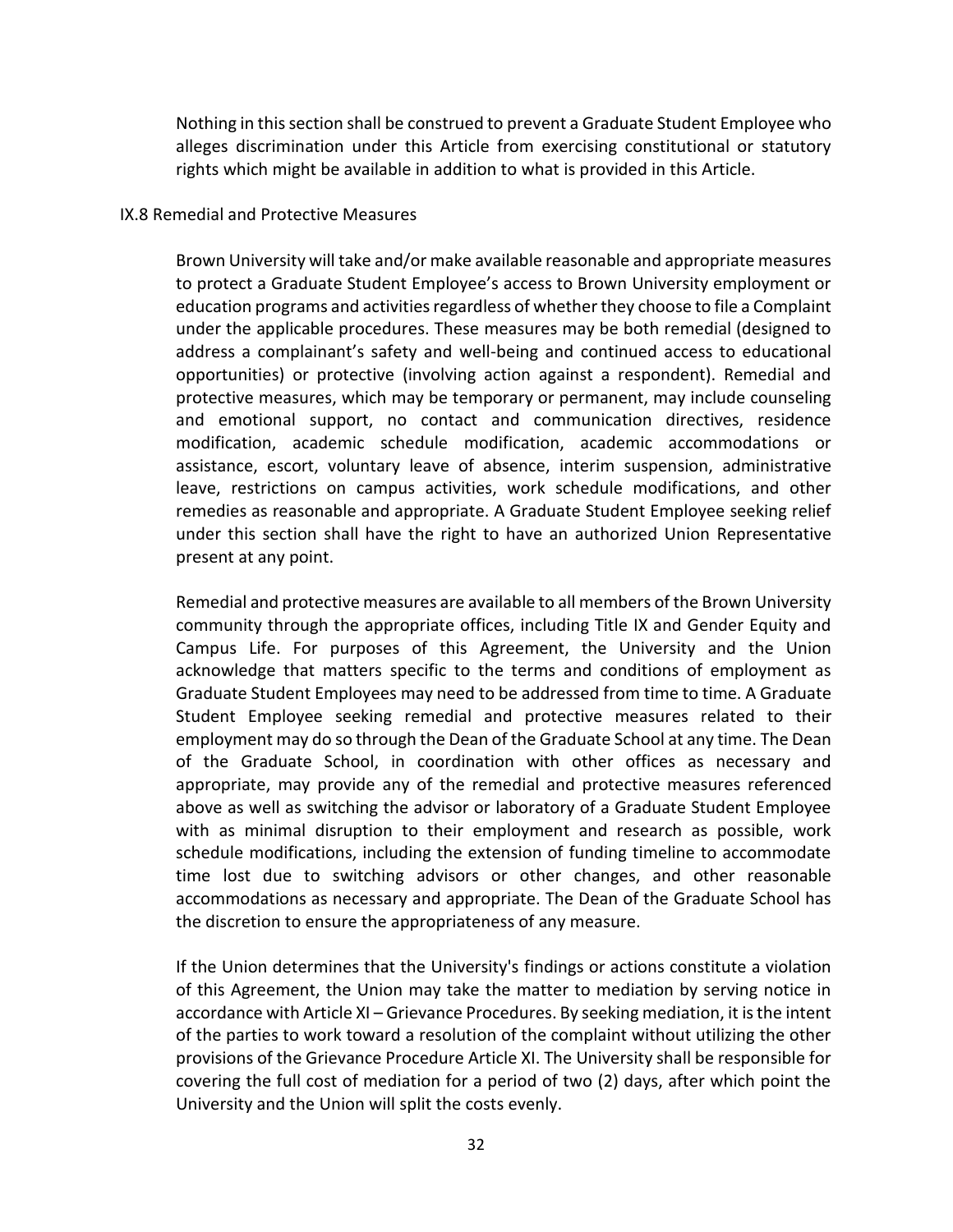The University shall create a log of instances in which a Graduate Student Employee brings a request for Remedial and Protective Measures to the Dean of the Graduate School to include, at a minimum, the University department or program involved, the nature of the complaint, and the action(s) taken, if any, to resolve the matter. At least once per year, the University shall share the log, without any personally identifying or otherwise protected information about individuals, with the Union to document the scope and nature of the concerns.

#### IX.9 Union Activities or Membership

Neither the University nor the Union shall discriminate against, intimidate, restrain, coerce, or interfere with any Graduate Student Employee because of, or with respect to, his/her/their lawful union activities or membership or the right to refrain from such activities or membership. In addition, there shall be no discrimination against any Graduate Student Employee in the application of the terms of this Agreement because of membership or non- membership in the Union.

## IX.10 Accommodations for Graduate Student Employees with Disabilities

The University will provide a qualified Graduate Student Employee with such reasonable accommodation necessary for the performance of their essential functions as a TA, TA II, TF, RA or Proctor consistent with University policy and procedure for providing reasonable accommodations to faculty and staff.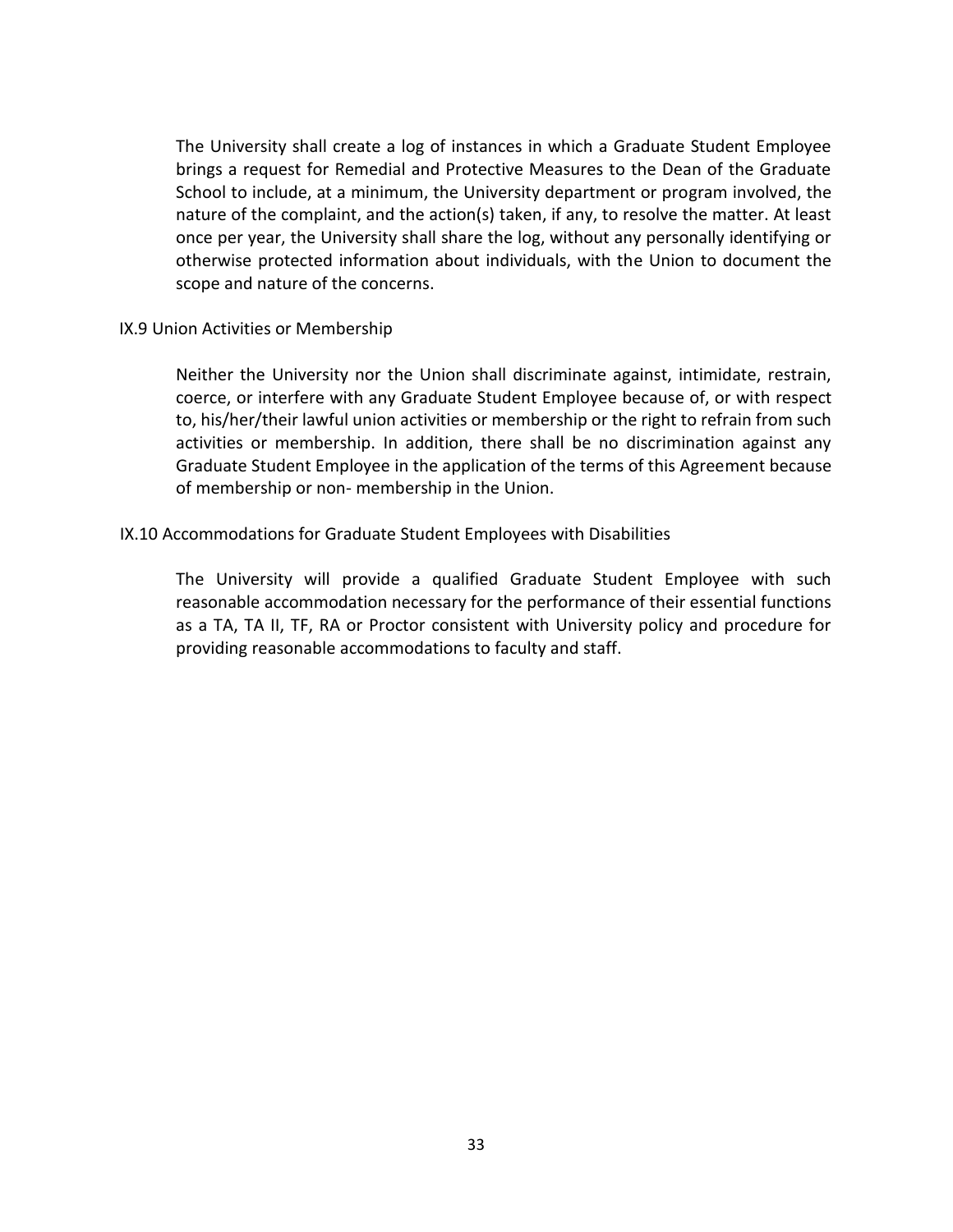## **Article X**

# **Discipline and Discharge**

The parties recognize that discipline and discharge in this agreement refers solely to the employment relationship between the University and graduate student employees in semester-length appointments. Nothing in this article infringes on the University's right to exercise discretion regarding academic matters, including disciplinary procedures related to the academic and non- academic conduct of graduate students.

- A. Employee/Student Distinction. Discipline related to employment conduct or activities as a teaching assistant, research assistant or Proctor, where feasible, shall not include consequences to a Graduate Student Employee's student status; any incidents that could affect both student status and employment shall be handled separately, where feasible. The Union acknowledges it has no right to interfere with or grieve decisions regarding student status, including such decisions that may impact a student's employment, but may only grieve or arbitrate decisions prompted solely and exclusively by conduct, performance and/or activities specifically and directly arising from the employment duties of the Graduate Student Employee as provided for in this Agreement. The exchange of feedback or performance evaluation does not constitute disciplinary actions. Notwithstanding the right to grieve or arbitrate employment related conduct, the ultimate decision on student status remains in the sole discretion of the University.
- B. Informal Resolution. Both the University and the Union encourage the use of informal discussion between a Graduate Student Employee and their supervisor in an effort to resolve employee performance problems. Such specific informal interaction shall not be considered disciplinary or used as a factor in future employment decisions unless accompanied or followed by a written statement, which shall be shared by the supervisor with the Graduate Student Employee and included in the Graduate Student Employee's personnel file consistent with the terms of this agreement. Nothing in this paragraph prevents a supervisor from determining that after undertaking informal steps, the conduct or performance which was the subject of the informal interaction shall be treated thereafter as a disciplinary matter.
- C. Scope of Discipline. Discipline may include written warnings, unpaid suspensions, or discharge from employment. There is no required disciplinary sequence and the University may implement discipline or discharge consistent with its determination of the seriousness of the graduate student's actions.
	- 1. No Graduate Student Employee shall be disciplined or discharged for conduct or performance specifically covered by this Article except for just cause. Decisions that involve the academic mission and operation are not subject to a just cause standard or to the grievance and arbitration process.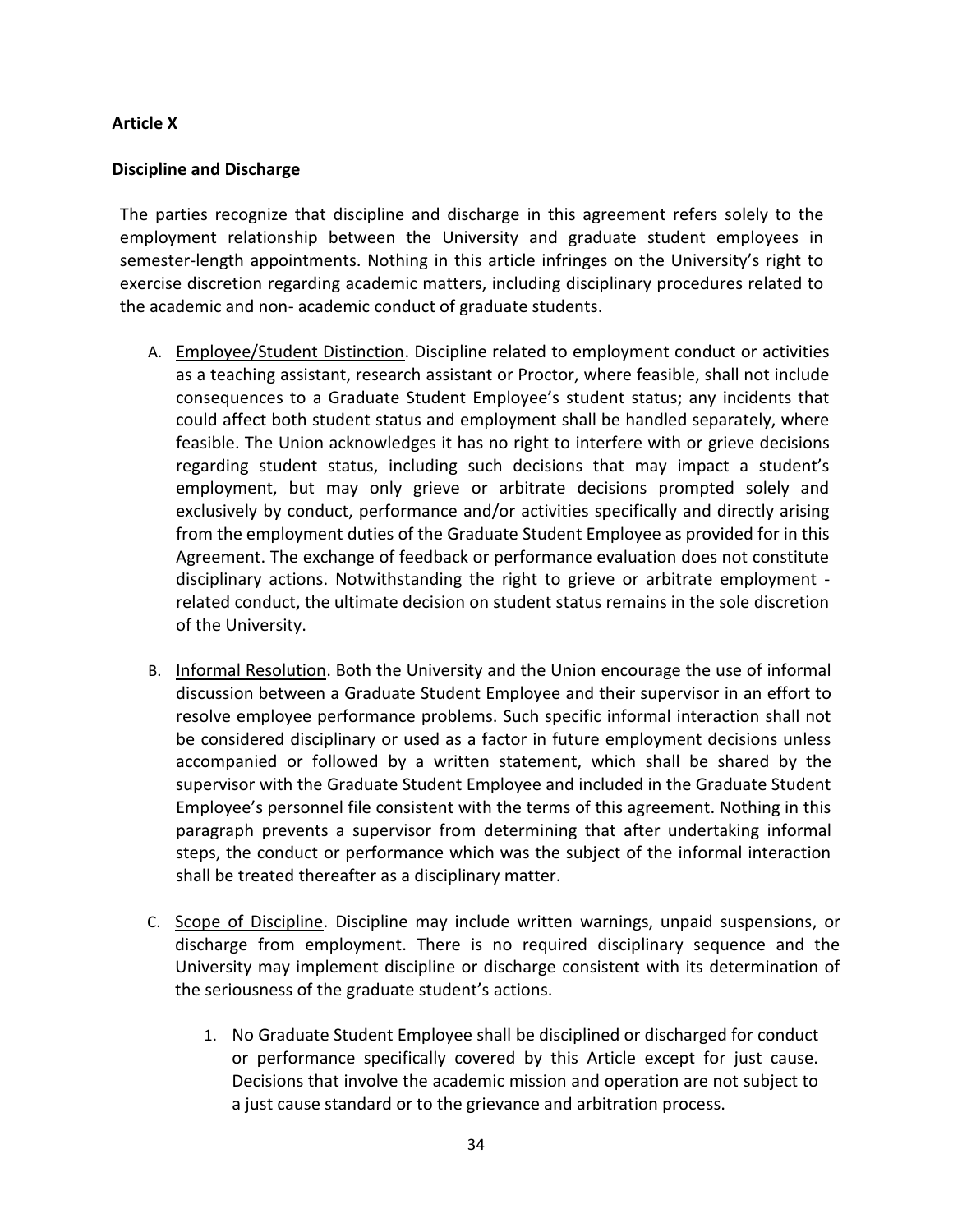- 2. Discharge, for the purposes of this Agreement, shall mean the termination of a Graduate Student Employee's appointment prior to the expiration of that semester or academic year appointment. Discharge does not include the nonreappointment of a Graduate Student Employee, nor does it mean the failure to offer an appointment to a Graduate Student Employee. Discipline, for the purpose of this Agreement, refers to adverse employment actions taken based on job-related misconduct or job-related deficient performance, and not to determinations by the University to take adverse action or dismiss a Graduate Student Employee, for academic reasons, including without limitation, issues such as academic assessments, grades, non-employment related conduct, or actions governed by another University policy or procedure.
- 3. At the discretion of the Dean of the Graduate School or their designee, a Graduate Student Employee may be placed on paid administrative leave to permit the University to investigate potential or alleged misconduct that may result in discipline. Being placed on paid administrative leave is not itself a disciplinary action or discharge. The University reserves the right to stop payments during the leave in very serious situations. If the University later finds that the Graduate Student Employee is not responsible for the alleged misconduct, the University shall make the Graduate Student Employee whole.
- 4. Reassignment should not be used as a disciplinary action, but the University retains the right to change a Graduate Student Employee's work assignment, including as a method for resolving a work performance or conduct matter.
- D. Remedial Measures. It is understood that the University, in addition to issuing disciplinary action, may also take reasonable remedial measures, when appropriate, with which a Graduate Student Employee must comply, provided the remedial measures are rehabilitative or corrective rather than punitive.
- E. Grievance Procedure. If a discipline or discharge involving job-related misconduct or job-related deficient performance is imposed, a Graduate Student Employee who disagrees with the sanction may seek redress through the Grievance Procedure provided in this Agreement.
- F. **Union Representative.** A Graduate Student Employee who has authorized the sharing or release of information to the Union in accordance with the Article dealing with Bargaining Unit Information and FERPA, may request that a Union representative be present at any investigatory meeting that a Graduate Student Employee reasonably believes may lead to discipline and/or a meeting where discipline is to be administered. Such requests shall not be unreasonably denied. A meeting to provide standard feedback of performance evaluation is not considered an investigatory meeting.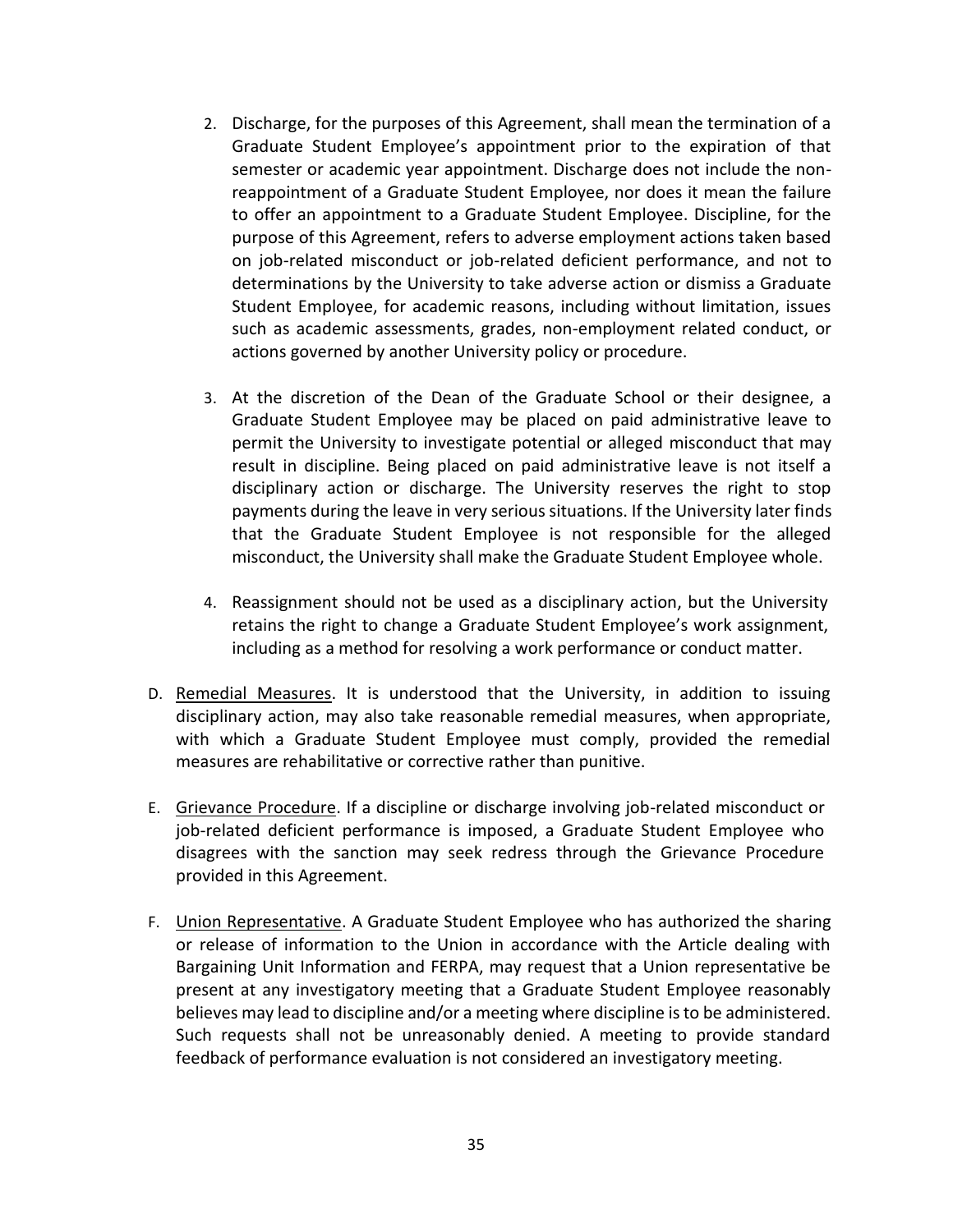### **Article XI**

### **Grievance Procedure**

- A. General Provisions for Resolving Grievances
	- 1. The grievance procedure shall be the sole and exclusive procedure for the prompt, efficient and constructive resolution of grievances under this Agreement. Notwithstanding this process, the University and the Union recognize and encourage informal resolution of any dispute, generally by direct discussion between the grievant and his/her/their supervisor and/or the Union and the University.
	- 2. A grievance shall be any dispute concerning the interpretation, application or claimed violation of a specific term or provision of this Agreement. The grievance process does not apply to the University's academic and managerial rights recognized in the Management Rights Article of this Agreement.
	- 3. The calculation of time limits set forth in this Article are as follows: the first day of the time period will be the first date after the date of the grievance and shall be the following consecutive calendar days, include Saturday, Sunday and holidays.
	- 4. Except for the initial filing of a formal grievance, all time limits may be extended by prior mutual written agreement of the parties. During periods when regular classes are not scheduled, such as between semesters, after graduation and before the resumption of classes in the Fall, during long periods when the University is closed for holidays or breaks, the parties in particular can anticipate extending the required time periods for each Step.
	- 5. Unless the parties agree in advance in writing of the extension of a time limit for the grievance process, any demand for a grievance which is not filed at each step within the time period set in this Agreement will be deemed waived and there shall be no further processing of the grievance or any other process provided for in this Article. A failure by the Union/grievant to comply with the time limits of Step 1 shall preclude any subsequent filing of the grievance.
	- 6. Failure by the University at any Step to communicate its response within a specified time limit shall permit the grievant to move to the next Step but shall not be deemed to be agreement by the University with the grievant's position.
	- 7. The filing or pendency of a grievance under this Article shall not prevent the University from taking action complained of, subject to the procedures of this Article.
	- 8. The Union may initiate a Grievance at Step 2 if the grievance involves multiple students with the same issue.
	- 9. Any grievance may be withdrawn without prejudice.
	- 10. Any resolution reached through the grievance process may not be used to establish a precedent for the future interpretation or application of this Agreement.
	- 11. The University may from time to time have concerns regarding the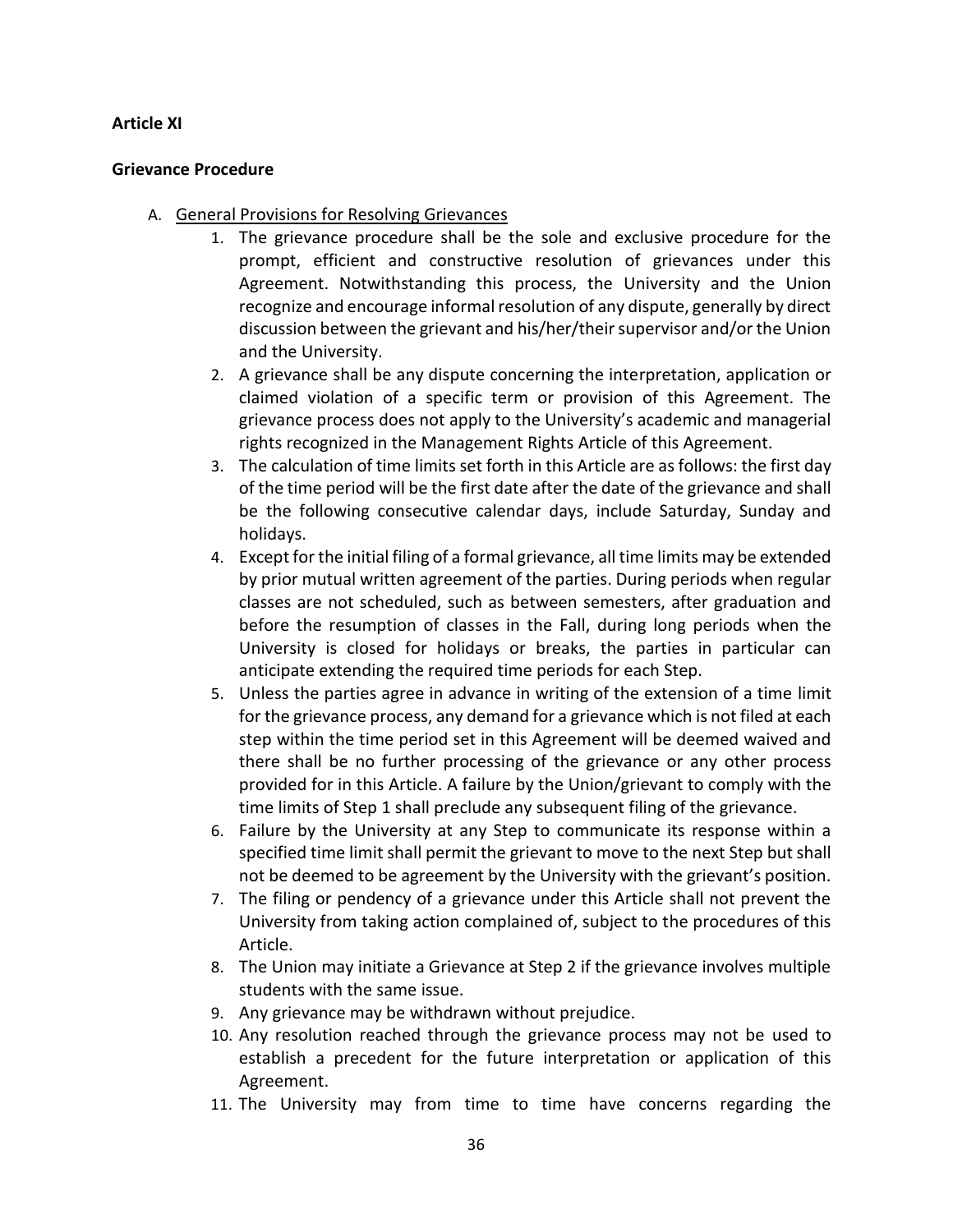interpretation, application or claimed violation of a specific term or provision of this Agreement on the part of the Union. The University shall seek to resolve such concerns through direct discussion and informal resolution between the University and the Union. If such direct discussion fails to resolve the matter the University shall have the right to initiate Step 3 of the grievance procedure with respect to any grievance, dispute or difference and, following Step 3, to take such matter through the mediation and arbitration procedure, using the process outlined in this Article.

# B. Representation

- 1. A Union Representative may represent a Graduate Student Employee alleging a grievance.
- 2. By July 1 each year the Union shall provide the University with the names, email addresses, and telephone numbers of its officials and Grievance Committee members, and any changes therein.
- 3. By July 1 each year the University shall provide the Union with the names, email addresses, and telephone numbers of its representatives or designees at Step Two and Step Three and shall report any changes to these representatives to the Union.

# C. Protection against Retaliation

- 1. No individual who files a grievance in good faith shall be subject to retaliation.
- 2. Retaliation means any adverse action or threat taken or made against an individual, including through third parties and/or legal counsel, for filing a grievance or participating in any investigation or proceeding related to this Article. Retaliation includes threatening, intimidating, harassing, or any other conduct that would discourage a reasonable person from engaging in activity protected under this Agreement, such as seeking services, receiving protective measures and accommodations, and/or filing a grievance. Retaliation includes maliciously and purposefully interfering with, threatening, or damaging the academic and/or professional career of another individual before, during or after the investigation and resolution of a grievance under this Agreement.
- 3. University resource persons and Union designees shall advise a Graduate Student Employee of their right to be free of retaliation and the University shall investigate any complaint of alleged retaliation.
- 4. This provision applies to grievances made or information provided in good faith, even if the facts alleged in the grievance and/or information are determined to be unfounded.

# D. Grievance Procedure

The following procedure shall be the sole and exclusive means for resolving grievances.

1. Initial Filing of a Formal Grievance.

If a grievance cannot be resolved informally, a Graduate Student Employee or the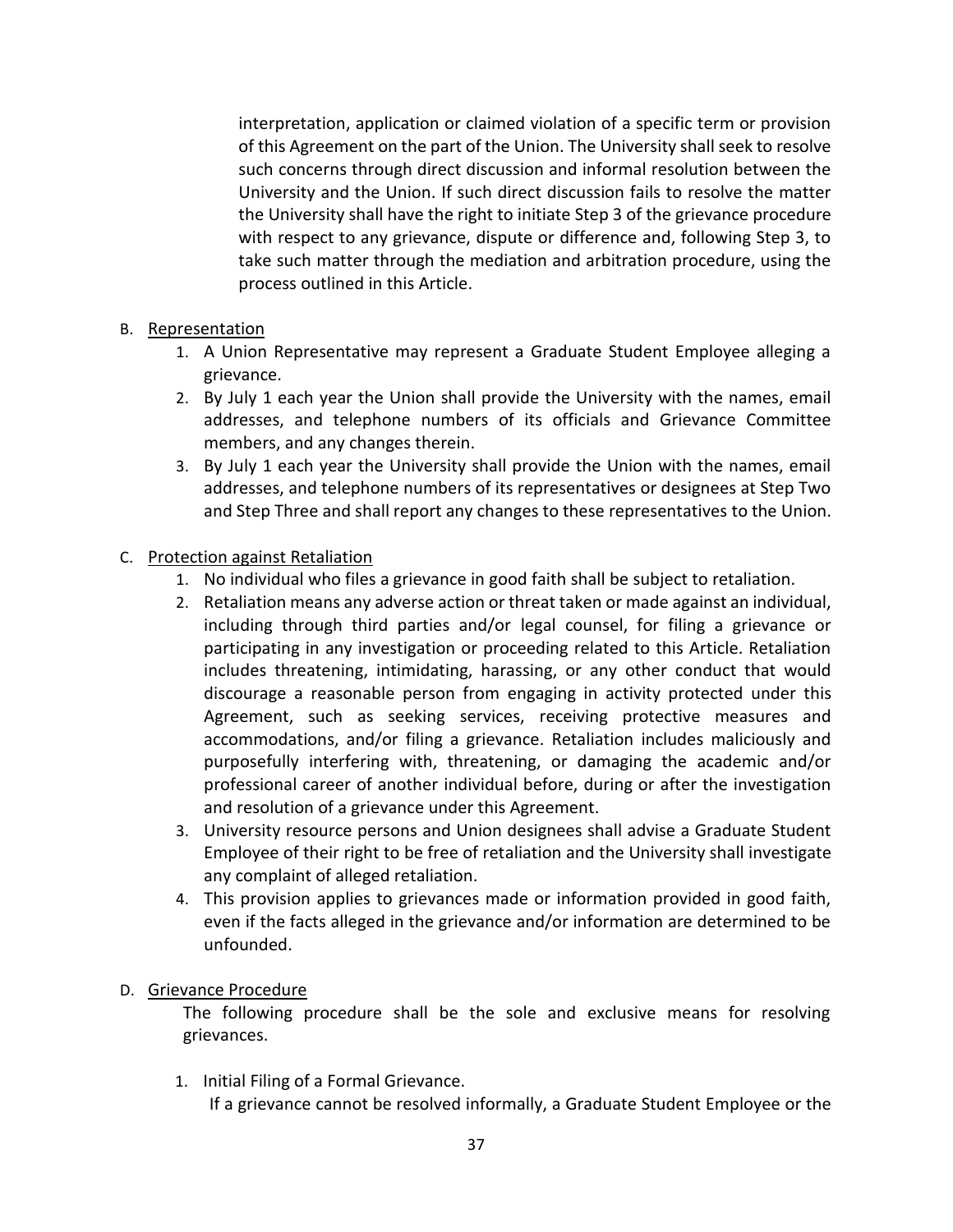Union shall initiate a grievance within thirty (30) days after the Graduate Student Employee first becomes aware, or reasonably could have known of, the act or circumstance that constitutes a grievance as defined in this Article. The grievance must be presented in writing. It must identify the Grievant, the provision of the Agreement that is the subject of the grievance, and sufficient details of the grievance to understand the violation claimed. It should include key relevant documentation and must state the relief requested. The initial filing should be made to the individual responsible for Step 1 in the process with a copy to the Office of the Dean of the Graduate School.

A grievance filing, issuance of a determination and all notices or communications during the grievance procedure shall be deemed submitted when sent by email or fax or delivered by hand to the appropriate individual at each Step. The date of the receipt shall be noted so that the parties can calculate the time limits. A hand delivery must occur during regular business hours.

At either Step One or Step Two in the absence of a designated Director of Graduate Studies and/or Department Chair, or where the individual holding that position has a potential conflict, notice can be sent to the Dean of the Graduate School or his/her designee.

- 2. Step One
	- a. The Union or a Graduate Student Employee, having a grievance in connection with their employment, shall file the grievance with the applicable Director of Graduate Study.
	- b. Within twenty one (21) days of receipt of the grievance a meeting shall be held to discuss the details of the grievance. The Director of Graduate Study may designate who shall conduct the meeting and may request the presence of other appropriate parties. A union representative may be present.
	- c. If the grievance is not resolved during the course of the Step One meeting or not settled before the determination must be issued, within fourteen (14) days of the meeting a written determination of the grievance at Step One shall be provided by the Director of Graduate Study to the Graduate Student Employee and the Union.
- 3. Step Two
	- a. If the matter is not resolved at Step One, the grievance may be appealed in writing to the Department Chair at the Union's option. The written grievance appeal must be submitted to the Department Chair within fourteen (14) days from the date of the determination in Step One.
	- b. A Step Two meeting with the appropriate University administrators, Graduate Student Employee and the Union and the Department Chair or their designees shall be held within fourteen (14) calendar days of submission of the appeal of the Step One determination. A union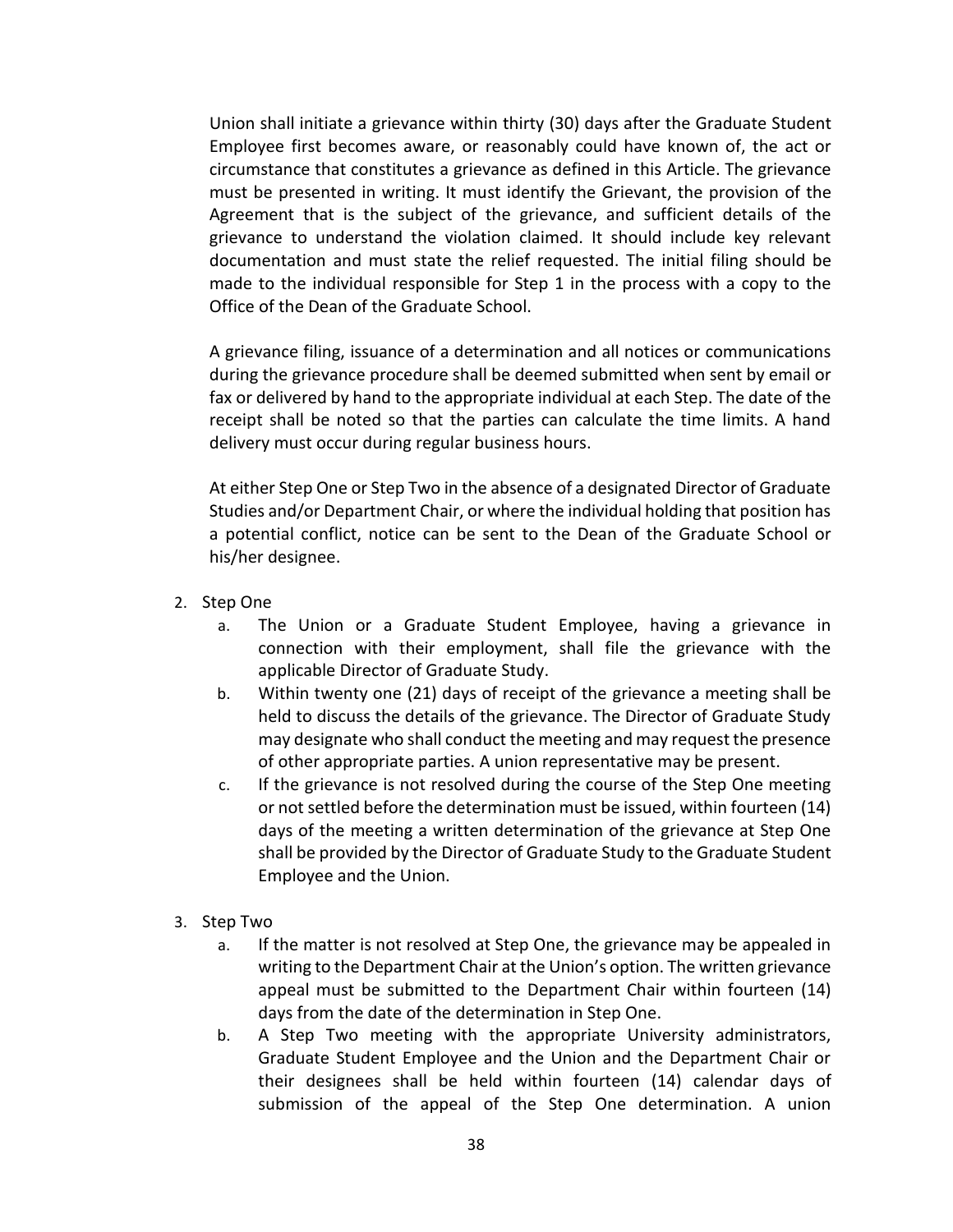representative may be present.

- c. If the grievance is not resolved during the course of the Step Two meeting or not settled before the determination must be issued, a written determination of the Step Two grievance shall be provided to the Graduate Student Employee and the Union within fourteen (14) calendar days following the meeting.
- 4. Step Three

a. If the matter is not resolved at Step Two, the grievance may be appealed by the Union to the Dean of the Graduate School or their designee, provided that the written appeal is submitted to the Dean of the Graduate School within fourteen (14) calendar days following submission by the University of the Step Two determination.

- b. Within fourteen (14) calendar days of submission of the Step Three grievance to the Dean of the Graduate School, the Dean shall set a meeting at a mutually convenient time and place for discussion of the grievance with the appropriate University administrators and the Union and the Graduate Student Employee.
- c. The Dean of the Graduate School shall arrange for a representative(s) of the appropriate dean or administrative head of an equivalent unit to be present at this discussion. A union representative may be present.
- d. If the grievance is not resolved during the course of the Step Three meeting or not settled before the determination must be issued, a written determination of the Step Three grievance shall be provided to the Graduate Student Employee and the Union within fourteen (14) calendar days following the meeting.

# E. Impartial Arbitration

A grievance which is not resolved at Step Three may be appealed to arbitration by the Union, provided that written notice of intent to arbitrate is submitted to the Dean of the Graduate School within twenty-one (21) calendar days following submission of the Step Three determination by the University. Such notice shall identify the grievance and the issue, set forth the provisions of the Agreement involved, and the remedy desired. If no such notice is given within the prescribed time limit set forth in this section, the grievance shall not be arbitrable.

Instead of resolving a grievance by proceeding to arbitration, the parties can mutually agree to undertake alternative dispute resolution procedures, such as mediation. The parties will select a mutually acceptable mediator. A request to proceed with mediation in place of arbitration shall be submitted to the University by the Union or to the Union by the University within twenty-one days of the Step Three determination and the parties have thirty days to make a final determination whether to pursue mediation in place of arbitration. Even if mediation is not successful in resolving all or a portion of the grievance, the use of mediation shall preclude arbitration of the grievance. If notice to mediate is not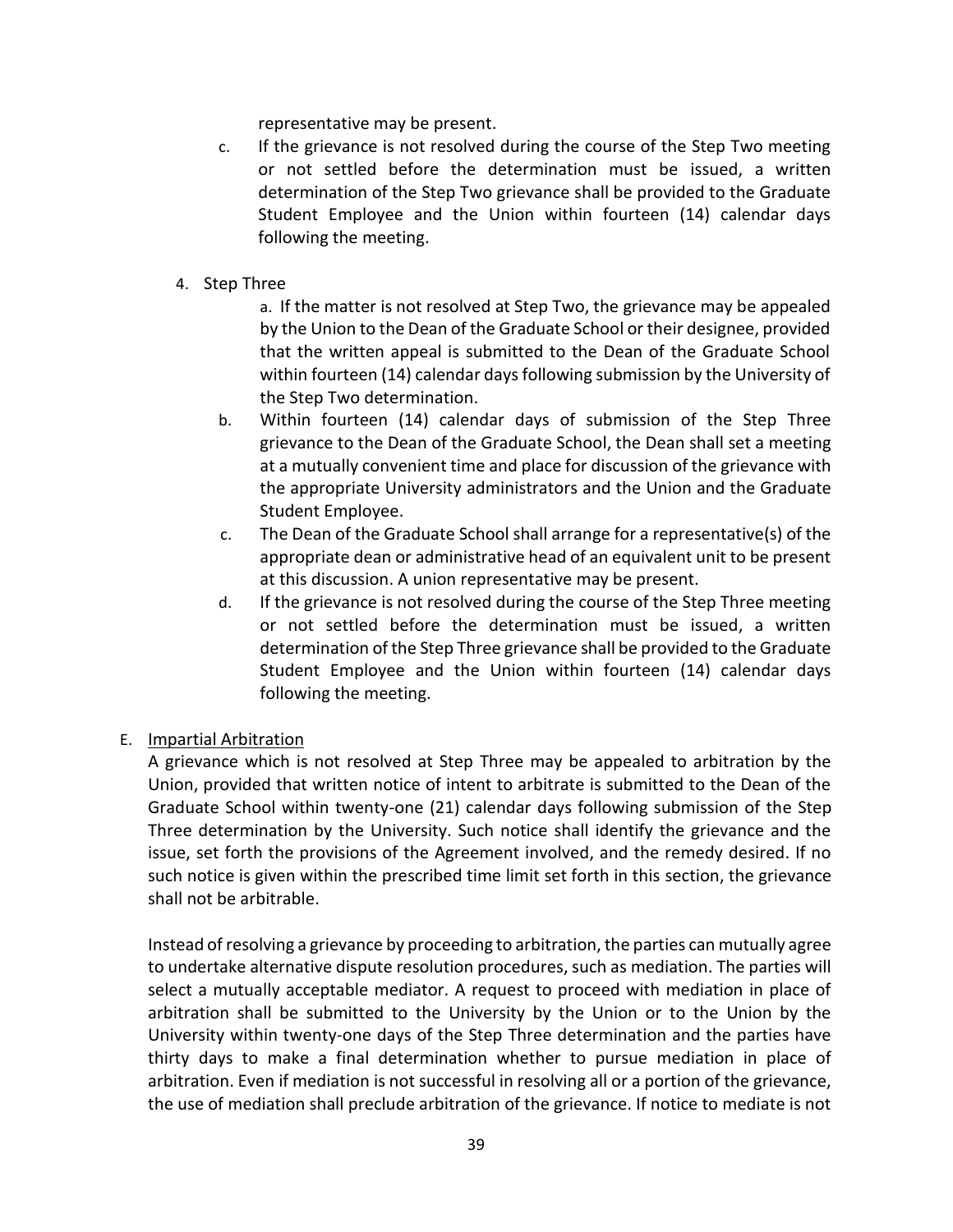given within the time limit, the option to pursue mediation shall no longer be available. The parties shall share equally in the cost of mediation.

- 1. Arbitrator. The parties shall select an arbitrator. If the parties cannot reach mutual agreement on an arbitrator within twenty-one (21) days of receipt of the notice of arbitration, the parties can request a list from the American Arbitration Association and the arbitration shall proceed under the Voluntary Labor Arbitration Rules of the AAA.
- 2. Every grievance submitted to an arbitrator for decision shall be subject to the following terms and conditions:
	- a. The arbitration shall be conducted in accordance with the Rules of the American Arbitration Association and the University or the Union or both shall forward to the arbitrator a copy of the grievance, the University's determination at Step Three, the Union notice of intent to arbitrate, and a copy of the Agreement.
	- b. Each party shall be responsible for their own costs of preparing and presenting the arbitration and the parties shall share equally the administrative fees of the AAA, the costs of the arbitrator and the cost for the transcript of the proceeding to be provided to the arbitrator. If the parties want their own copy of the transcript they shall be responsible for the cost of their individual copy.
	- c. At the close of the hearing, the arbitrator shall afford the University and the Union a reasonable opportunity to furnish briefs if either party requests the opportunity.
	- d. The authority of the arbitrator is strictly limited to, the determination of the specific grievance consistent with the terms of this Agreement.
	- e. The arbitrator shall not have any authority to add to, subtract from, or otherwise modify or disregard any of the terms, clauses, or provisions of this Agreement. The Arbitrator shall have no authority or jurisdiction to issue any award changing, modifying or restricting any action taken by the University on matters reserved to the University's discretion as provided in the Management Rights clause unless those actions are restricted by other specific terms of this Agreement.
	- f. The arbitrator shall render the decision in writing within thirty (30) calendar days following the hearing and submission of the briefs, if any.
	- g. The arbitrator's decision, when made in accordance with the arbitrator's jurisdiction and authority established by this Agreement, shall be final and binding upon the University, the Union, and the Employee(s) involved, although each party shall retain whatever rights it has under applicable state or federal law to challenge the decision and/or the award.
	- **h.** The provisions of this Section do not prohibit the University and the Union from mutually agreeing to expedited arbitration of a given grievance or grievances.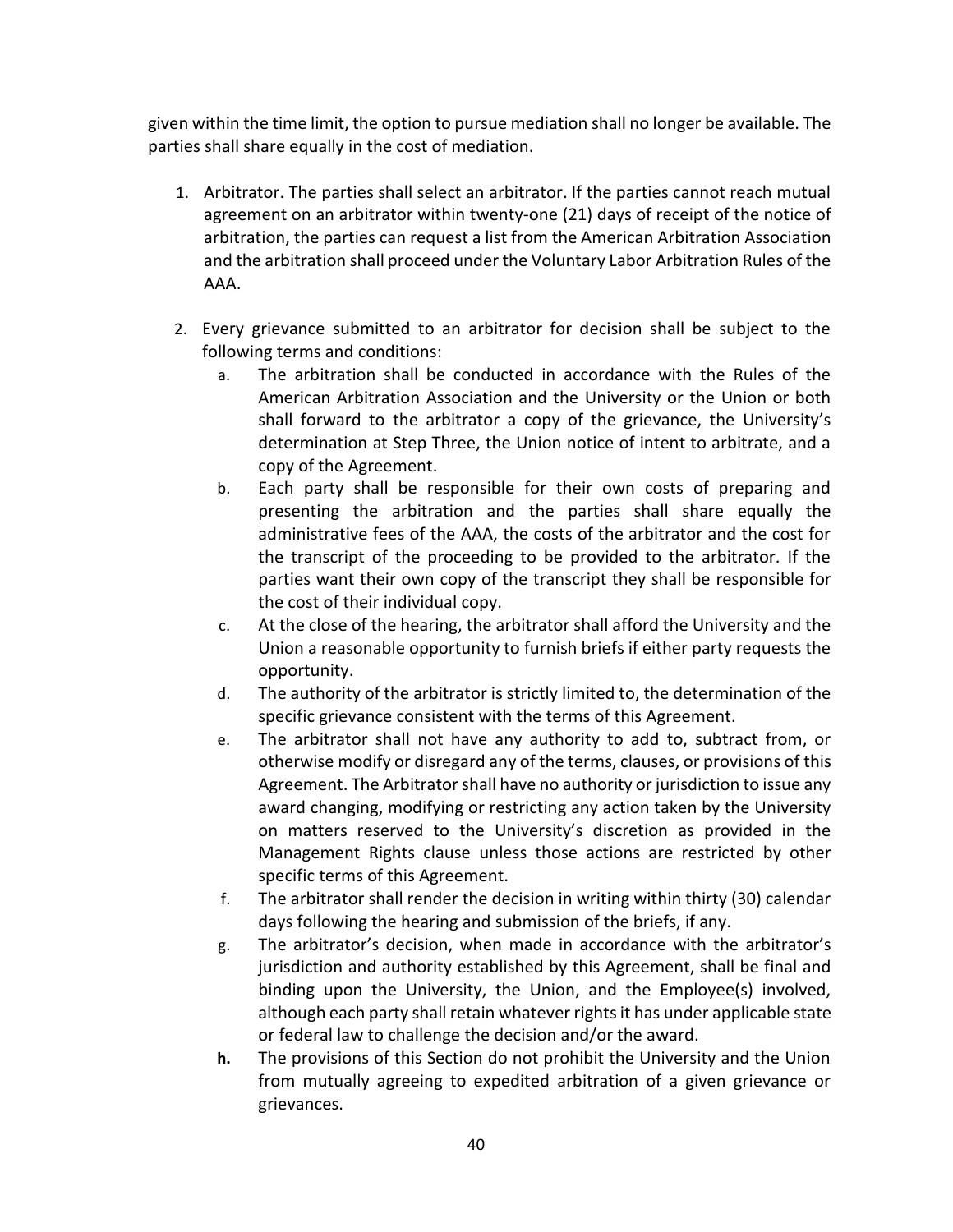#### **Article XII**

#### **Severability**

If any provision of this Agreement, in whole or in part, is declared to be illegal, void, or invalid by any court of competent jurisdiction or any administrative agency that has jurisdiction, all of the other terms, conditions, and provisions of this Agreement shall remain in full force and effect, to the same extent as if the invalid provision had never been part of the Agreement, except where the invalid provision goes to the heart of the Agreement. In such an event, the remainder of this Agreement shall continue to be binding upon the parties to it. In such an event, upon thirty (30) days' notice from either side, the parties agree to renegotiate any provision that has been invalidated.

In the event that the National Labor Relations Board or a federal court, or any equivalent entity, should find that graduate students serving as teaching assistants and/or research assistants do not qualify as employees under the National Labor Relations Act, this Agreement shall continue in force only until the date of its expiration, and then the University will have no further obligation to the union, in accordance with the agreement of the parties in the June 21, 2018 Pre-election Agreement, Part II , Section 10.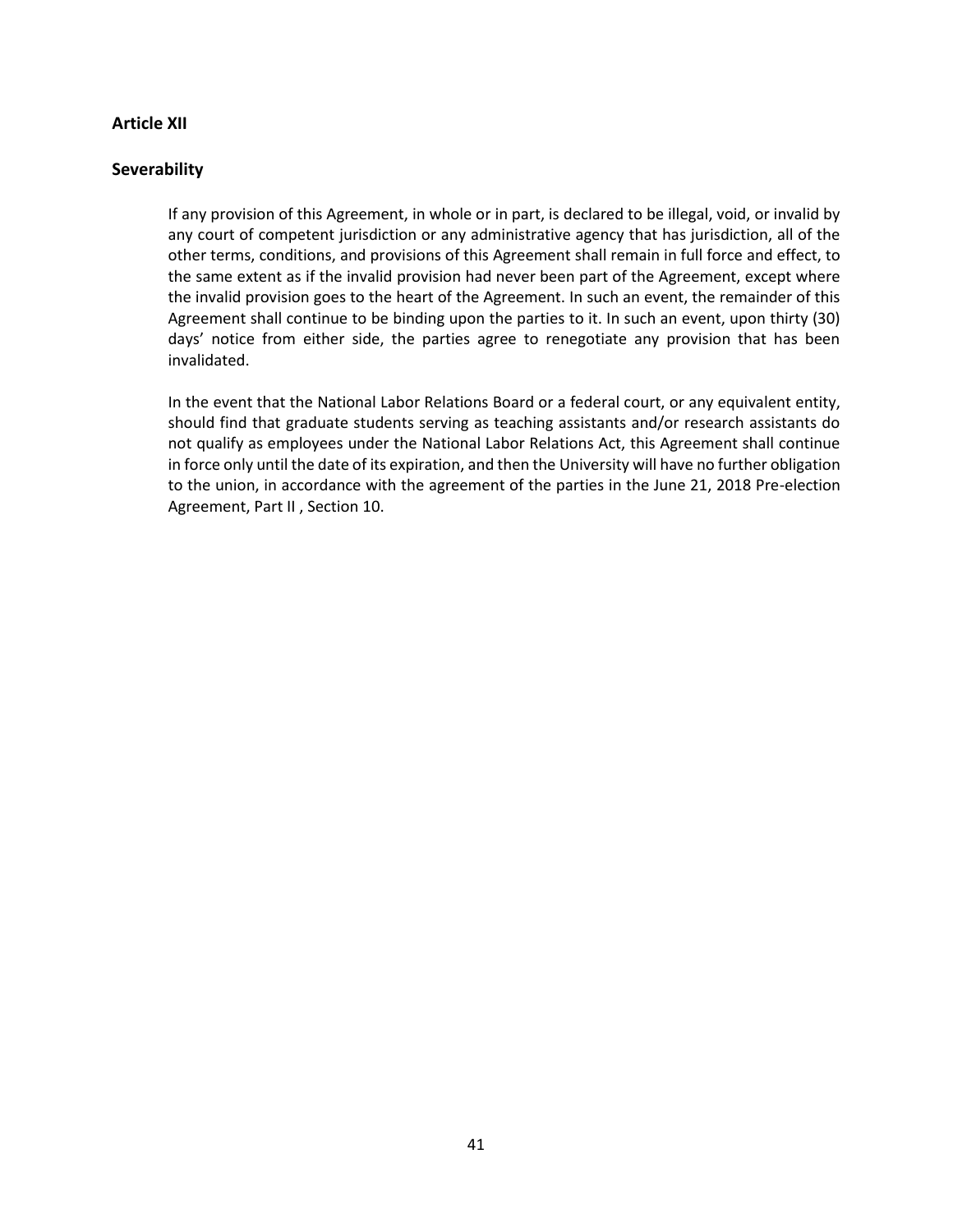#### **Article XIII**

#### **Entire Agreement**

The Union and the University had the opportunity during negotiations to make proposals with respect to any permitted bargaining subject matters. The Union and the University agree that all matters desired by either party have been presented, discussed and, where agreed to, incorporated into this Agreement. Accordingly, the Union and the University each voluntarily and unqualifiedly waives the right, and agrees that the other shall not be obligated to bargain collectively during the life of this Agreement with respect to any subject or matter whatsoever, whether or not within the contemplation of the parties, and whether or not referred to in this Agreement. This Agreement therefore contains the complete understanding of the Union and the University with respect to all issues between them, and may not be modified or amended except by an explicit agreement in writing signed by the authorized representatives of the Union and the University.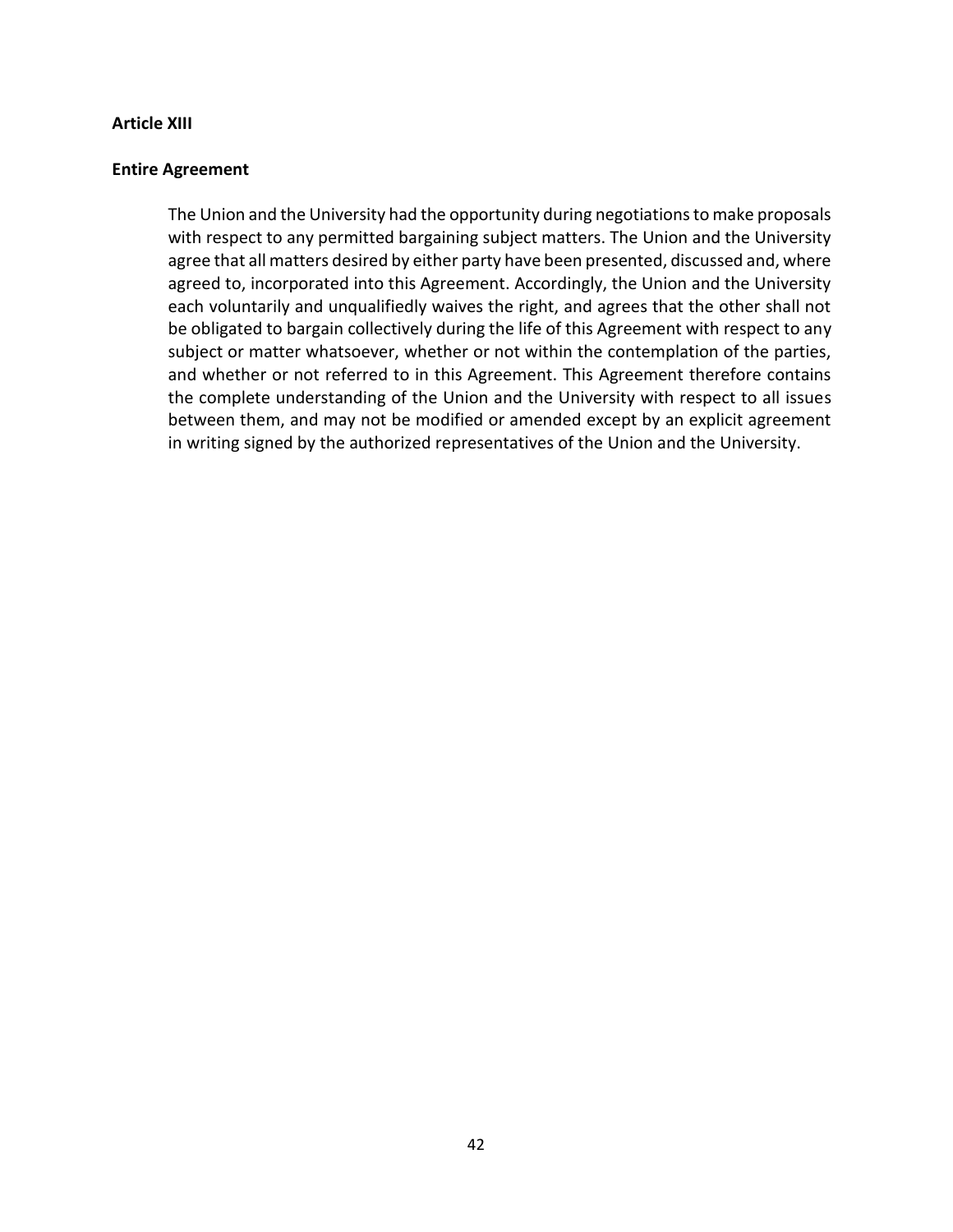# **Article XIV**

# **Duration of Agreement**

This Agreement shall be in full force and effect from July 1, 2020 until June 30, 2023.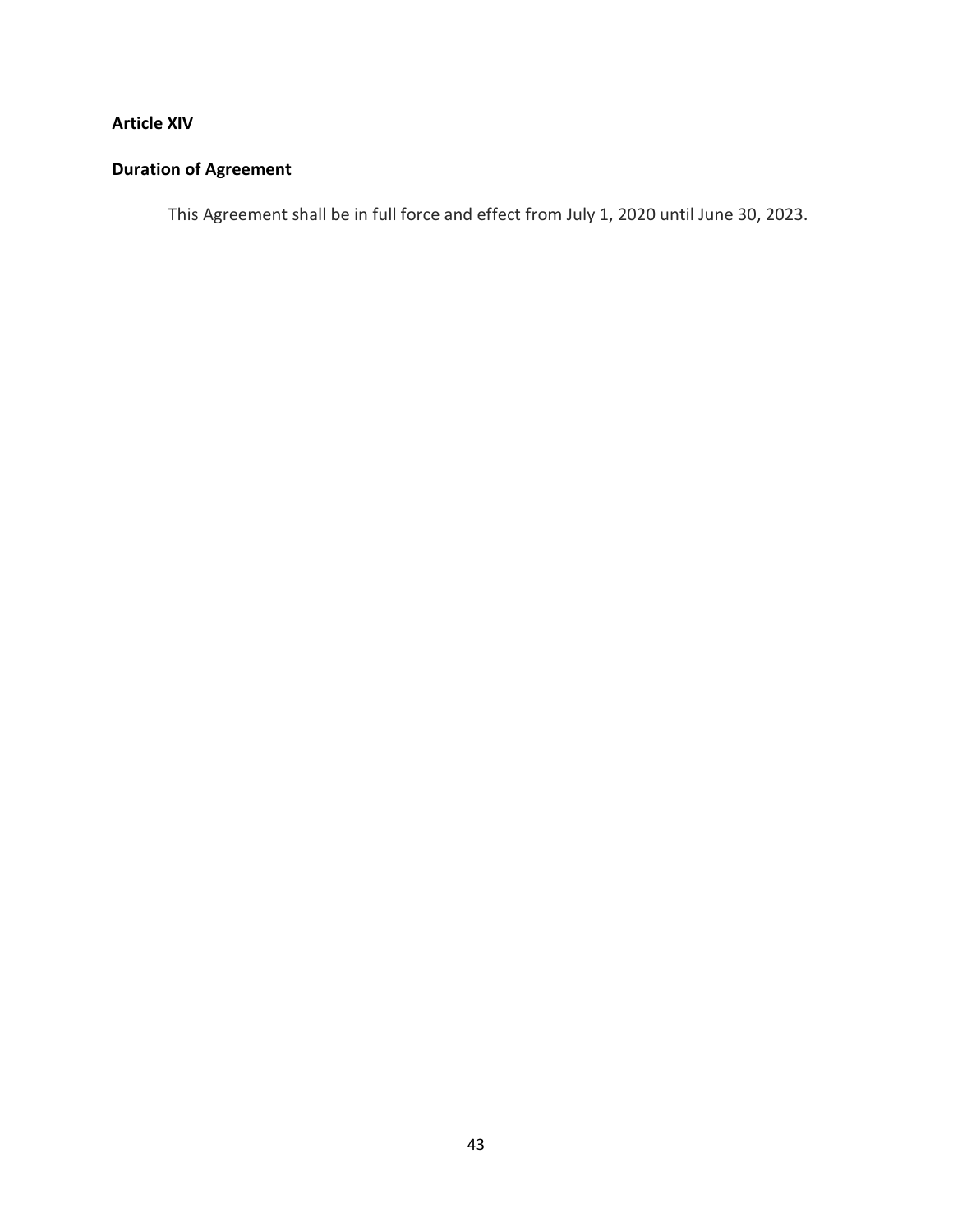### **Article XV**

#### **No Strike – No Lockout**

A. The Union, its unit members, representatives and agents, will not engage in, call for, encourage or condone, any strike, work stoppage, slowdown, sympathy strike, withholding of grades or academic evaluations, or other interference with or disruption of the University's operations or activities during the term of this Agreement or any extension of the Agreement.

Should any of the above actions occur, the Union will immediately notify the individuals involved in any activity in contradiction of this Article that their actions are contrary to the Agreement and they are to cease such activity and resume the responsibilities of their position. Following notice from the Union or University, any individual who continues to violate this Article may be subject to discipline as provided for in the Agreement and/or through other University policies, up to and including dismissal from their position.

The University agrees not to lockout any of the Graduate Student Employees covered by this Agreement during the term of the Agreement and any extension of the Agreement.

B. The parties have agreed in Article VIII to reconvene in January 2021 for the purpose of negotiating stipend rates for the academic year 2021 – 2022 and in January 2022 for the purpose of negotiating stipend rates for the academic year 2022 – 2023. In both of those years if the parties have not reached a mutual agreement on the stipend rate for the upcoming academic year by April 1 the Union may, notwithstanding grievance procedures elsewhere in this agreement, provide notice to the University that it wishes to immediately seek mediation with regard to setting those stipend rates. In this instance only, the University shall bear the full cost of the mediation procedures.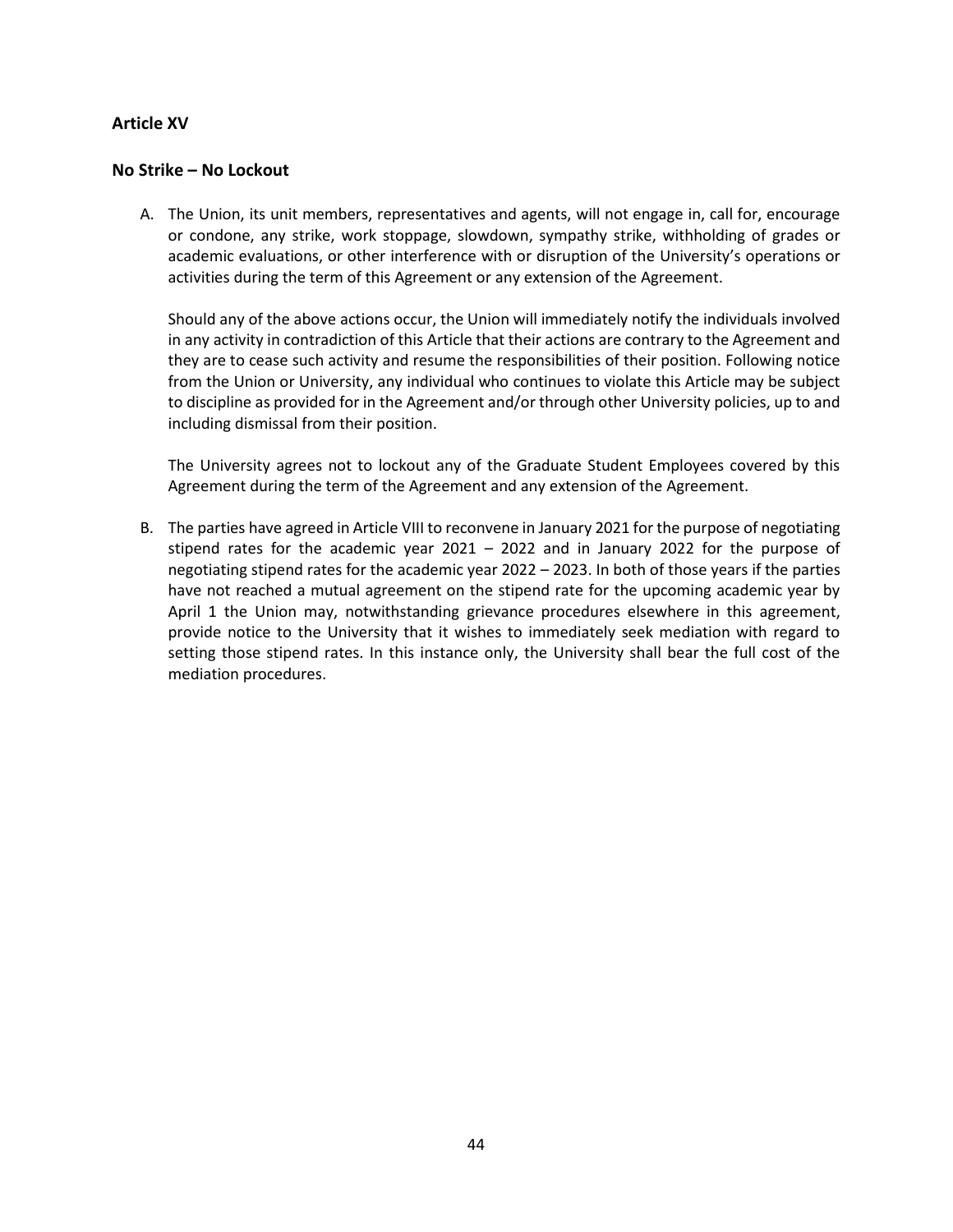# **Collective Bargaining Agreement Made by Brown University and SUGSE on Wednesday, June 3, 2020**

# **Agreed to and Accepted:**

| SUGSE: | Sierra V. Kaufman     | Brown University:        | Russell C. Carey   |
|--------|-----------------------|--------------------------|--------------------|
| Date:  | 06/03/2020            | Date:                    | June 5, 2020       |
|        |                       |                          |                    |
| SUGSE: | Rithika Ramamurthy    | <b>Brown University:</b> | Amanda Bailey      |
| Date:  | 06/03/2020            | Date:                    | June 5, 2020       |
|        |                       |                          |                    |
| SUGSE: | Gabriele N Borg       | Brown University:        | Ethan T. Bernstein |
| Date:  | 06/03/2020            | Date:                    | June 5, 2020       |
|        |                       |                          |                    |
| SUGSE: | Kaitlyn H. Hajdarovic | Brown University:        | James M. Green     |
| Date:  | 06/03/2020            | Date:                    | June 5, 2020       |
|        |                       |                          |                    |
| SUGSE: | Kaitlyn Quaranta      |                          |                    |
| Date:  | 06/03/2020            |                          |                    |
|        |                       |                          |                    |
| SUGSE: | A. Nicole Dusang      |                          |                    |
| Date:  | 06/04/2020            |                          |                    |
|        |                       |                          |                    |
| SUGSE: | Siraj Sindhu          |                          |                    |
| Date:  | 06/04/2020            |                          |                    |
|        |                       |                          |                    |
| SUGSE: | Max Weinreich         |                          |                    |
| Date:  | 06/04/2020            |                          |                    |
|        |                       |                          |                    |
| SUGSE: | Marlon Jiménez Oviedo |                          |                    |
| Date:  | 06/04/2020            |                          |                    |
|        |                       |                          |                    |
| SUGSE: | Mirjam Paninski       |                          |                    |
| Date:  | 06/05/2020            |                          |                    |
|        |                       |                          |                    |
| SUGSE: | Kyle Arnone, AFT      |                          |                    |
| Date:  | 06/05/2020            |                          |                    |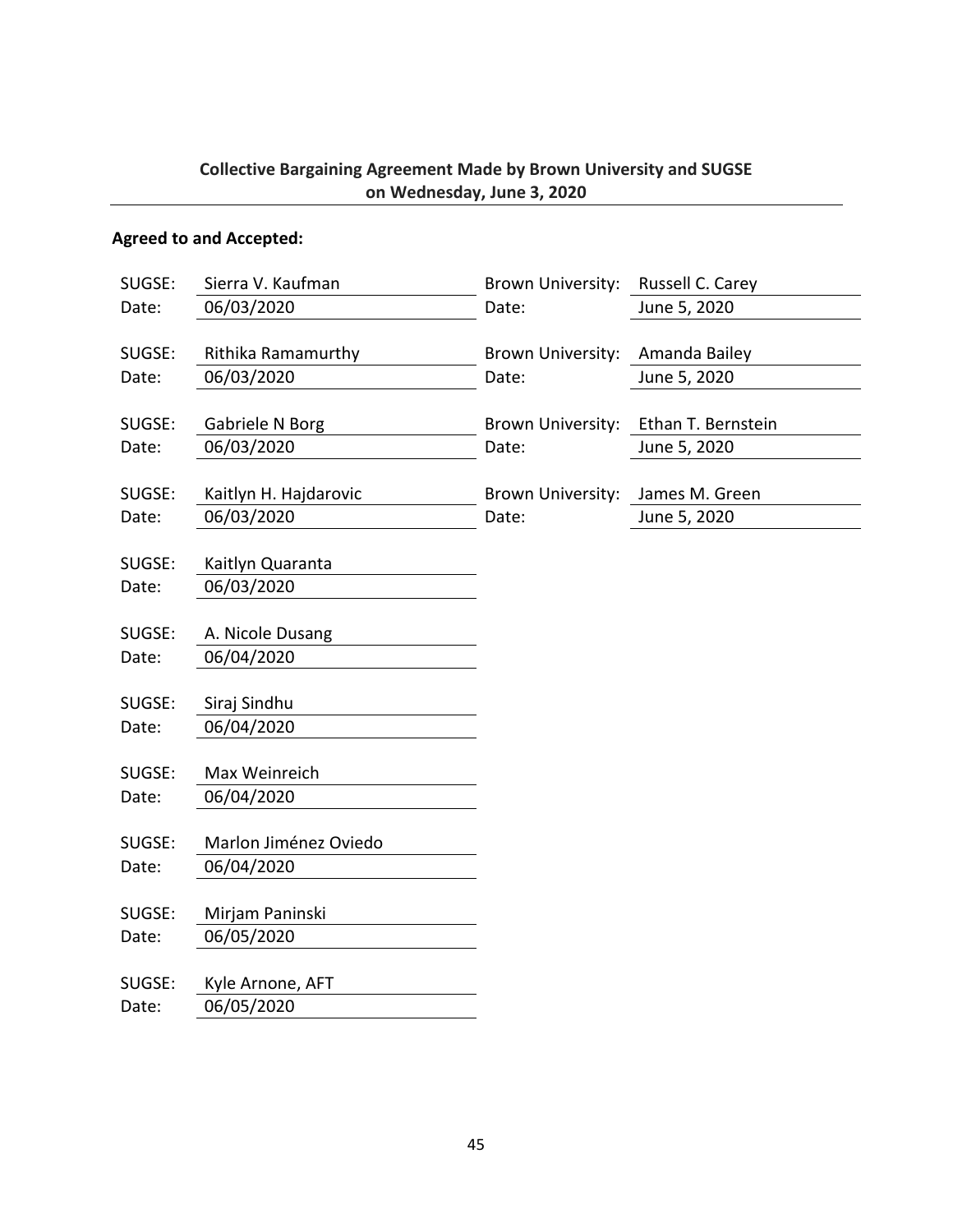**Appendix**

**The following four documents are Side Letters that are separate from the Collective Bargaining Agreement and are not subject to the terms of the Agreement, and in particular are not subject to the Agreement's Grievance and Arbitration provisions.**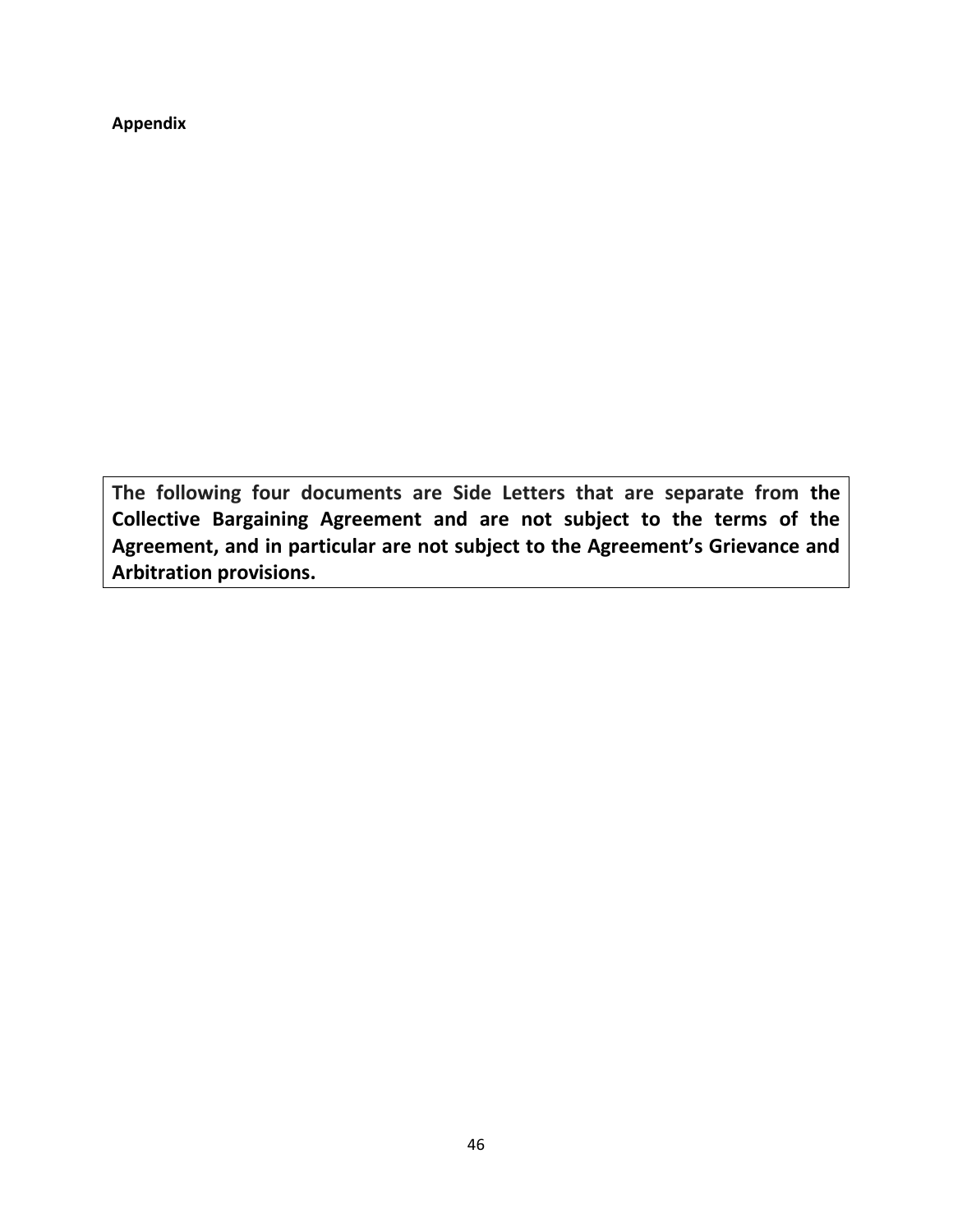#### **Between**

### **BROWN UNIVERSITY**

#### **And**

## **STAND UP FOR GRADUATE STUDENT EMPLOYEES, AFT, AFL-CIO**

#### **COVID-19 APPOINTMENT EXTENSIONS**

The University and SUGSE engaged in discussions about COVID-19 Appointment Extensions. It was agreed by the parties that the specific understanding on this matter would not be a part of the collective bargaining agreement and would be handled as a side letter effective only as provided by its terms. The parties agree that this Side Letter is separate from the collective bargaining agreement and is not subject to the terms of the Agreement, and in particular is not subject to the Agreement's Grievance and Arbitration provisions. The understanding of the University and SUGSE on this matter is as follows:

### **COVID-19 Appointment Extensions**

Many PhD graduate students who are in their third, fourth or fifth year of study in the spring semester of the 2019 – 2020 academic year have been disrupted by the COVID-19 pandemic with regard to their research and progress towards completion of their degree.

In recognition of this disruption the University announced on April 7, 2020 that beginning fall 2020, PhD students shall be eligible to apply for an additional semester of stipend support to compensate for time lost due to COVID-19. Given the length and continuing disruption of the pandemic, this initial commitment was being reassessed and the University was planning, separate and apart from contract negotiations, to increase the amount of stipend support through this program to two semesters. In parallel, SUGSE proposed to offer one-year funding extensions to graduate student employees who have advanced to candidacy.

Accordingly, the University proposes that the following be included in a side letter to the agreement:

● In recognition of the fact that doctoral programs and individual student circumstances vary widely, the University will form a COVID-19 Appointment Extension Committee, chaired by the Dean of the Graduate School (or designee) and composed of faculty, staff and students with appropriate representation from the academic divisions. The Committee will include four members of the administration, four members of the faculty (one from each division), and four graduate students (one from each division). The administrative and faculty members will be appointed by the Dean of the Graduate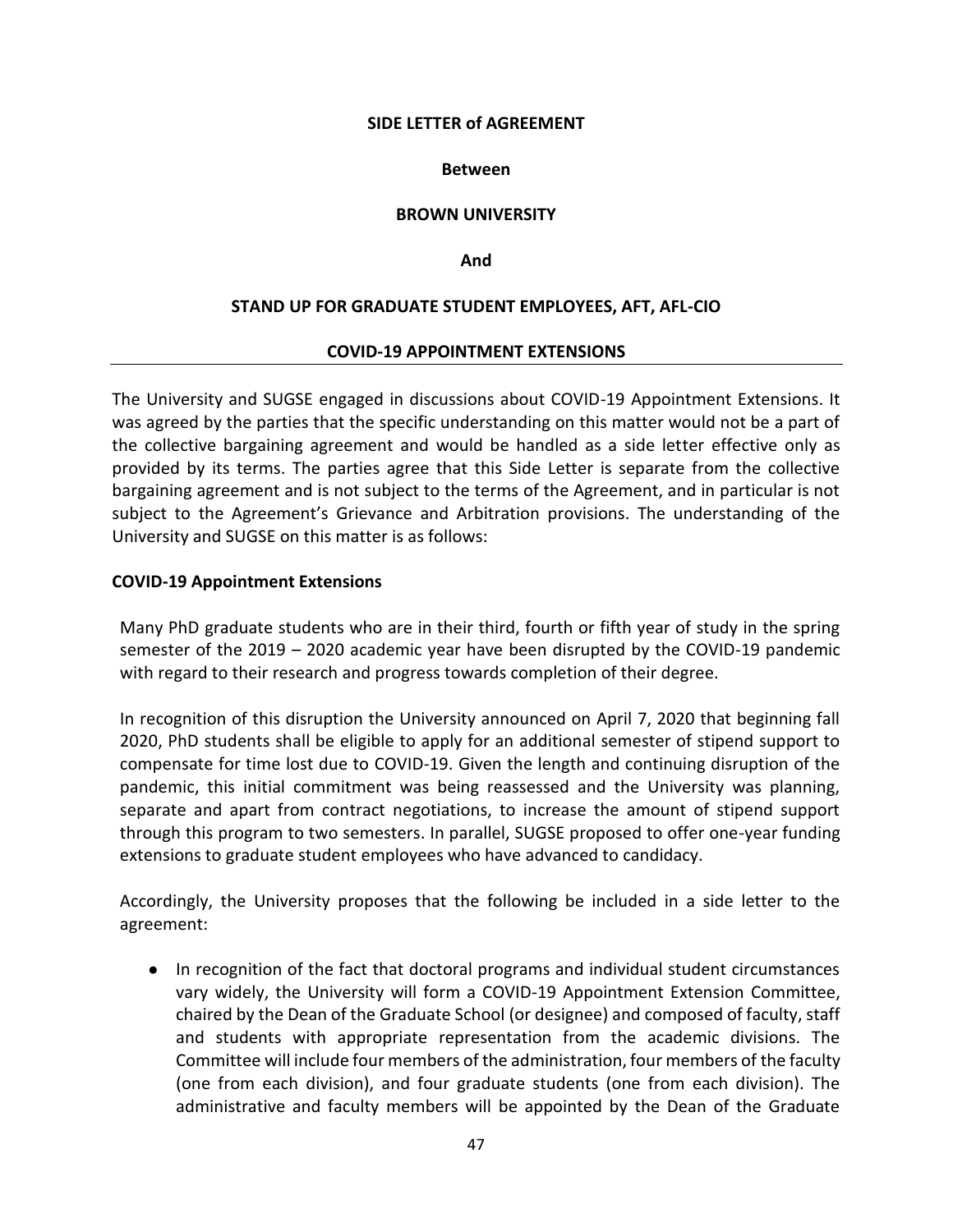School, and the students members will be appointed jointly by GSC and SUGSE. The purpose of the Committee will be to establish the criteria for the awarding of a COVID-19 Appointment Extension and other necessary details to aid in implementing the COVID- 19 Appointment Extensions. Following the establishment of the criteria it will be the responsibility of the Graduate School to administer COVID-19 Appointment Extensions, including responsibility for determining whether or not students requesting the extension meet the criteria. In establishing the criteria, the Committee shall be guided by the following broad principles:

- o As a general rule, students who are in their third, fourth or fifth year of study in spring semester 2020 shall be eligible for a two-semester appointment extension. Recognizing that students and programs vary, the intent of the University is to support students who have completed their course work, have advanced to candidacy, and were in the research or dissertation phase of their program in spring semester 2020. For many graduate students, the ability to conduct research is the most acute academic disruption caused by the pandemic; the intention of the COVID-19 Appointment Extension is to mitigate the impact of such disruptions on a student's ability to conduct research and complete the dissertation.
- $\circ$  In order to be eligible, students must be in good academic standing and eligible for re-enrollment at the time the COVID-19 Appointment Extensions would become effective.
- $\circ$  Notwithstanding the awarding of a one- or two-semester COVID-19 Appointment Extensions, students in the humanities and social sciences will remain eligible to apply for the Dissertation Completion Program (DCP) and the Dissertation Extension Program (DEP). COVID-19 Appointment Extensions, if awarded, will typically be in effect in the year prior to any approved DCP funding or DEP status but will not preclude consideration for DCP and/or DEP.
- $\circ$  The Committee will develop strategies with regard to the funding of COVID-19 Appointment Extensions, including balancing the prioritization of the use of grant funding, where applicable, with the intention of ensuring all eligible students, including those in research appointments in grant-funded labs, whose research has been disrupted by the pandemic are able to receive a COVID-19 Appointment Extension.
- $\circ$  In order to instill confidence in the criteria and the process for making COVID-19 Appointment Extensions, the Committee will develop an appeal process for students whose request for such an appointment is denied. In addition, the Committee will remain in place for duration of the program to provide assistance and support to the Graduate School as needed and will receive periodic reports from the Dean regarding the number of appointments made and denied by department or program.
- $\circ$  It is recognized that timely completion of the doctoral degree remains a shared value among students and programs. The intent of the University is to continue to support and promote incentives to students to complete their degree in a timely manner.
- o Each semester (up to two) of a COVID-19 Appointment Extension will include an appointment as a Teaching Assistant (I or II), Teaching Fellow, Proctor or Research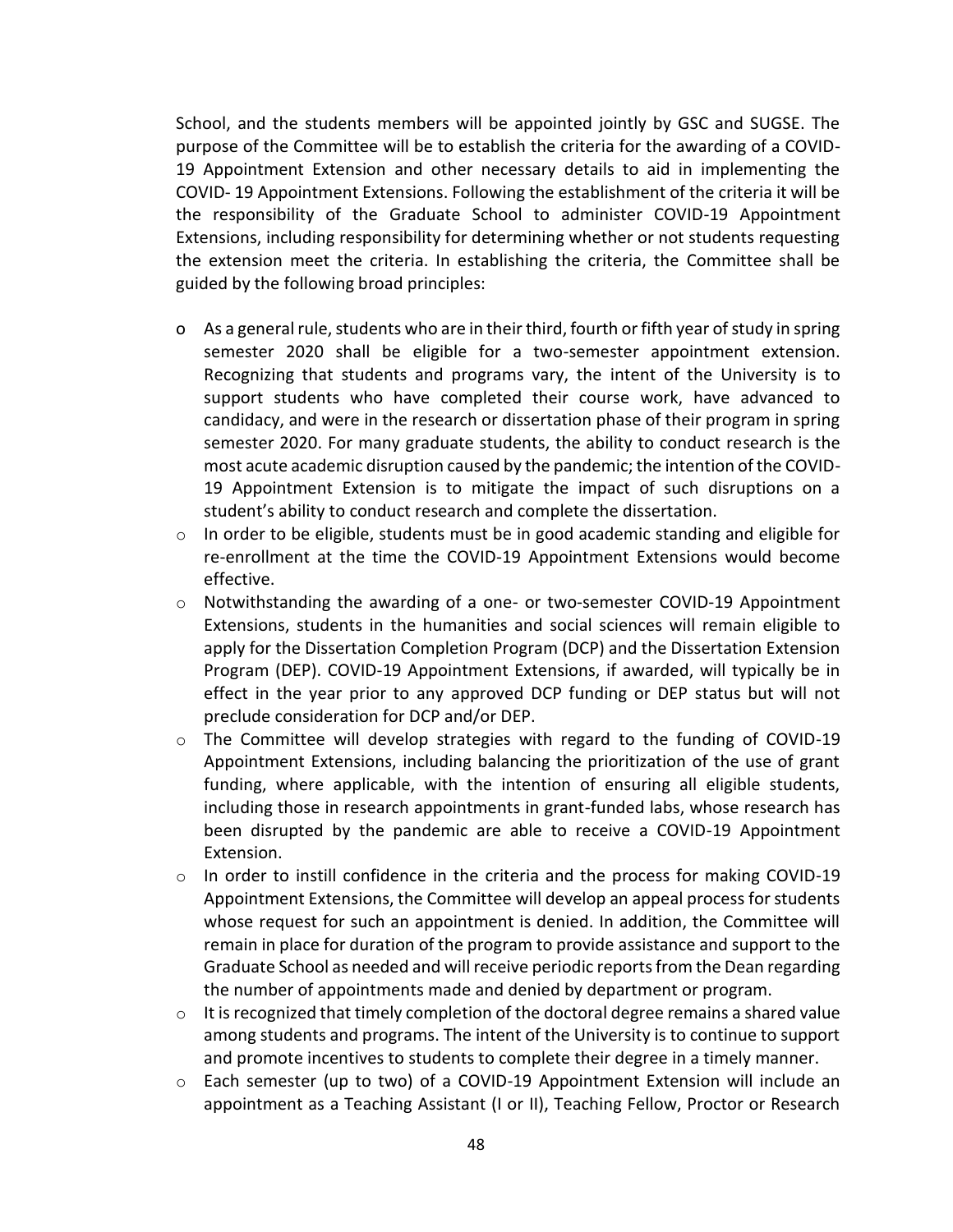Assistant.

- $\circ$  It is recognized that a small number of students who were in their previously approved and funded sixth year of study in the spring semester of the 2019 – 2020 academic year and were not completing their degree in that semester have been disrupted by the pandemic. Those students have already been provided an opportunity to request, and many have been awarded, an additional summer of stipend support under the program announced on April 7, 2020. To the extent any of those students wish to be considered for an additional semester COVID-19 Appointment Extension, including serving for that semester as a Teaching Assistant (I or II), Teaching Fellow, Proctor or Research Assistant, the Committee will include them as fully eligible.
- $\circ$  This Side Letter will be provided to the Committee to ensure that all Committee members have a similar understanding of the aims and underlying principles of COVID-19 Appointment Extensions.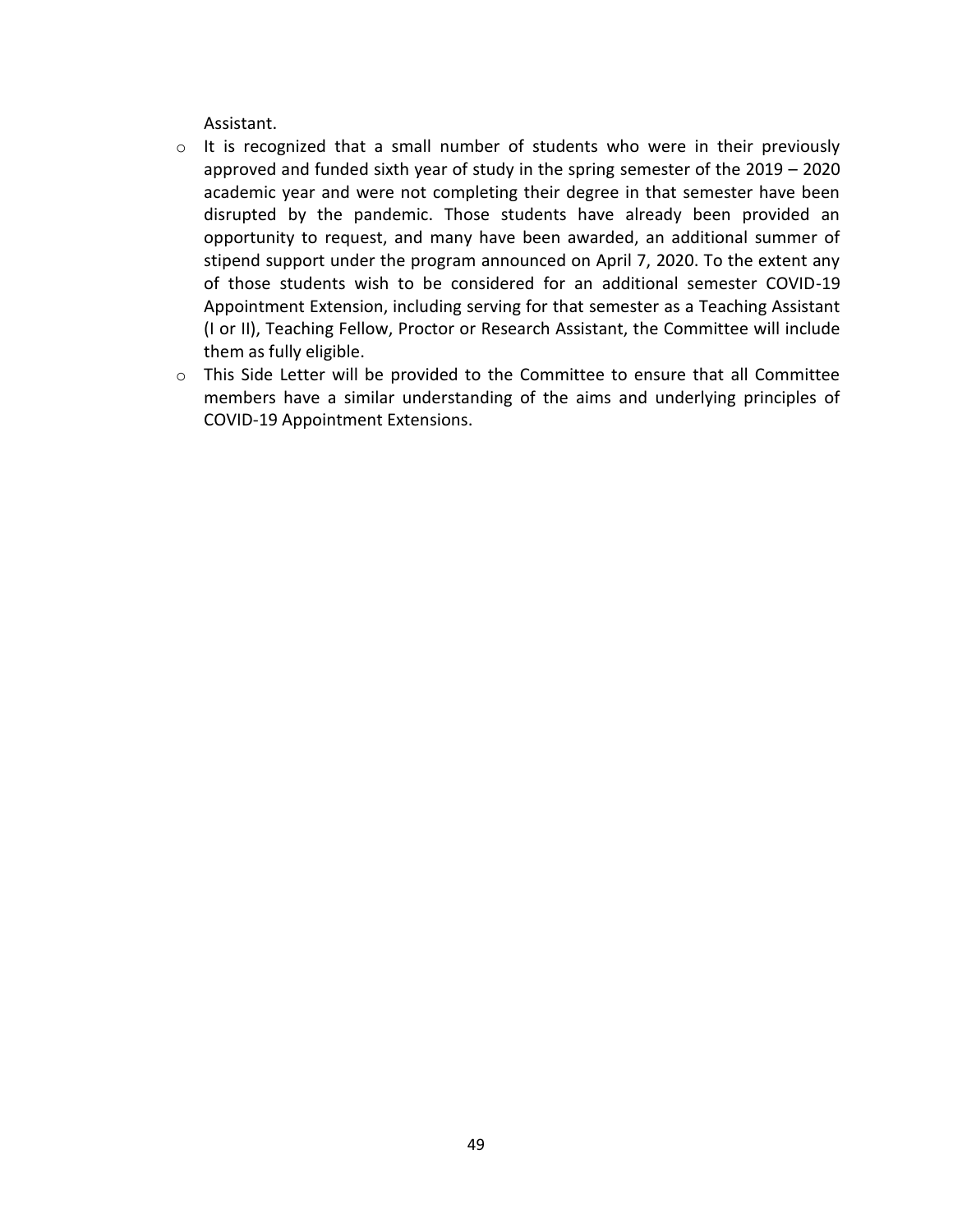#### **Between**

#### **BROWN UNIVERSITY**

**And**

#### **STAND UP FOR GRADUATE STUDENT EMPLOYEES, AFT, AFL-CIO**

#### **COVID-19 TESTING AND/OR COVID-19 TREATMENT OUT-OF-POCKET EXPENSES**

The University and SUGSE engaged in discussions about COVID-19 Testing and/or COVID-19 Treatment Out-of-Pocket Expenses. It was agreed by the parties that the specific understanding on this matter would not be a part of the collective bargaining agreement and would be handled as a side letter effective only as provided by its terms. The parties agree that this Side Letter is separate from the collective bargaining agreement and is not subject to the terms of the Agreement, and in particular is not subject to the Agreement's Grievance and Arbitration provisions. The understanding of the University and SUGSE on this matter is as follows:

#### **COVID-19 Testing and/or COVID-19 Treatment Out-of-Pocket Expenses**

The University will reimburse Graduate Student Employees who are enrolled in the Brown University Student Health Insurance Plan for any unreimbursed covered medical expenses related to COVID-19 testing or COVID-19 treatment up to the Out-of-Pocket maximum per policy year under the Student Health Insurance Plan (in 2020 up to \$6,350 per insured person or \$12,700 for all insureds in a family), effective July 1, 2020 through December 30, 2021, which date can be extended by mutual assent of the parties.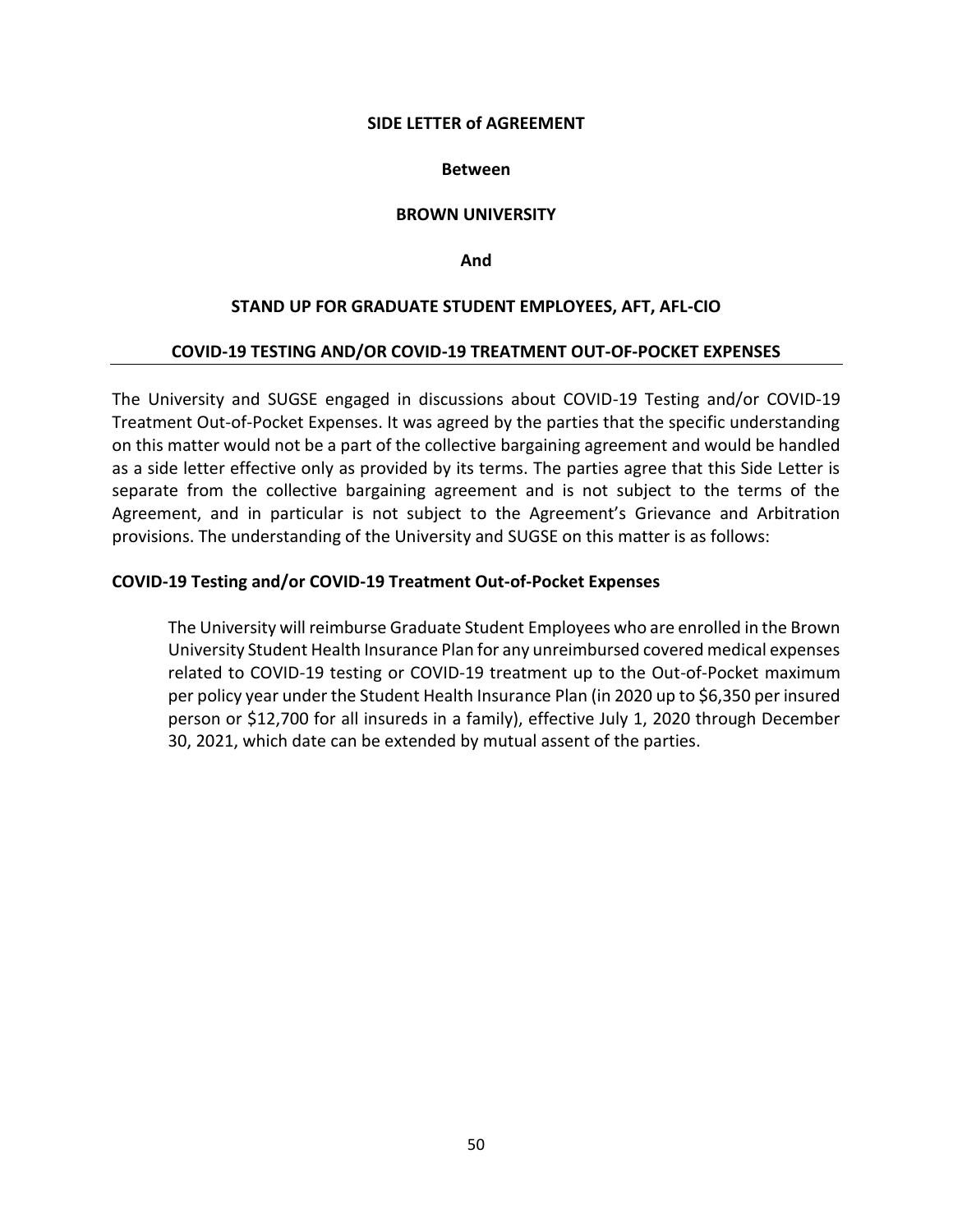#### **Between**

#### **BROWN UNIVERSITY**

#### **And**

#### **STAND UP FOR GRADUATE STUDENT EMPLOYEES, AFT, AFL-CIO**

#### **HOURLY COMPENSATION**

The University and SUGSE engaged in discussions about Hourly Compensation. It was agreed by the parties that the specific understanding on this matter would not be a part of the collective bargaining agreement and would be handled as a side letter effective only as provided by its terms. The parties agree that this Side Letter is separate from the collective bargaining agreement and is not subject to the terms of the Agreement, and in particular is not subject to the Agreement's Grievance and Arbitration provisions. The understanding of the University and SUGSE on this matter is as follows:

#### **Hourly Compensation**

The University will undertake a review during the 2020-2021 academic year and establish new policies and practices as necessary regarding the roles, responsibilities, and compensation for those graduate students who are hired into hourly positions. The objectives of the review will include clear and consistent practices across departments, known pay rates for hourly positions, and compliance with all legal, regulatory and university policy aspects of hourly employment. We anticipate the minimum hourly rate for such work will be \$15 per hour. The parties recognize that, pursuant to Article I of the Agreement, students who are compensated on an hourly basis are excluded from the bargaining unit.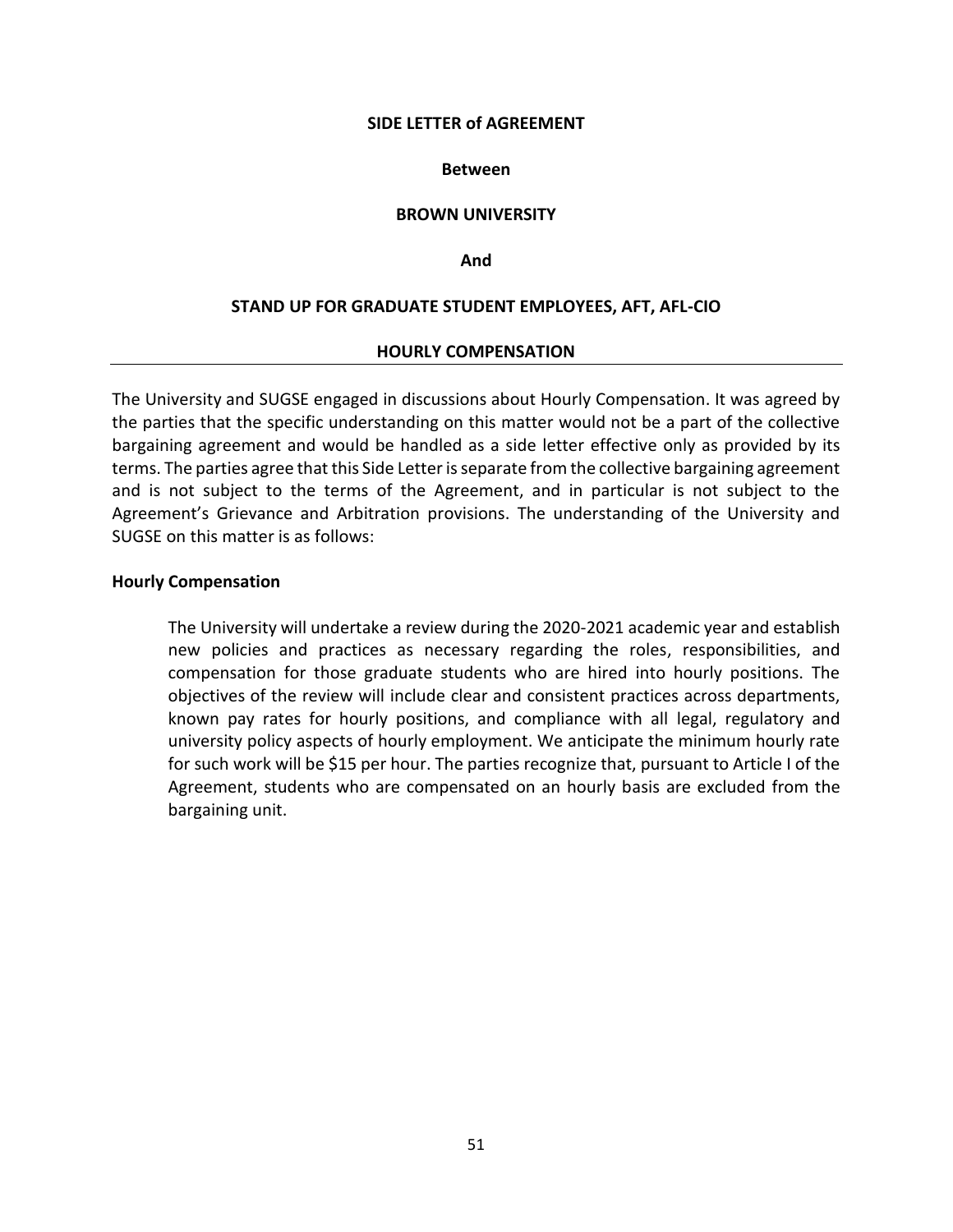#### **Between**

#### **BROWN UNIVERSITY**

**And**

#### **STAND UP FOR GRADUATE STUDENT EMPLOYEES, AFT, AFL-CIO**

## **MEDICAL LEAVE AND MEDICAL ACCOMMODATION, CHILD CARE SUBSIDY AND PARENTAL RELIEF**

The University and SUGSE engaged in discussions about Medical Leave and Medical Accommodation, Child Care Subsidy, and Parental Relief. It was agreed by the parties that the specific understanding on these matters would not be a part of the collective bargaining agreement and would be handled as a side letter effective only as provided by its terms. The parties agree that this Side Letter is separate from the collective bargaining agreement and is not subject to the terms of the Agreement, and in particular is not subject to the Agreement's Grievance and Arbitration provisions. The understanding of the University and SUGSE on these matters is as follows:

#### **Medical Leave and Medical Accommodation**

- Medical Leave:
	- A. Graduate students are eligible to apply for a one-time grant of \$1,200 at the start of the medical leave.
- Medical Accommodation:
	- A. Graduate students are eligible for up to 4 weeks of short-term medical accommodation, in which they are relieved of their duties, maintain their active status and pay. As with all reasonable accommodations, documentation from a medical provider will be required when requesting a short-term medical accommodation. Documentation must state that the student is expected to be able to return to full-time study at the end of the requested accommodation duration. Medical documentation will also be required before a Graduate Student Employee on short-term medical accommodation resumes their duties. (No confidential information need be shared except with the student support staff in the Graduate School and health care providers.)

#### **Child Care Subsidy**

● The University will increase eligibility for the childcare subsidy to all dependent children in a household.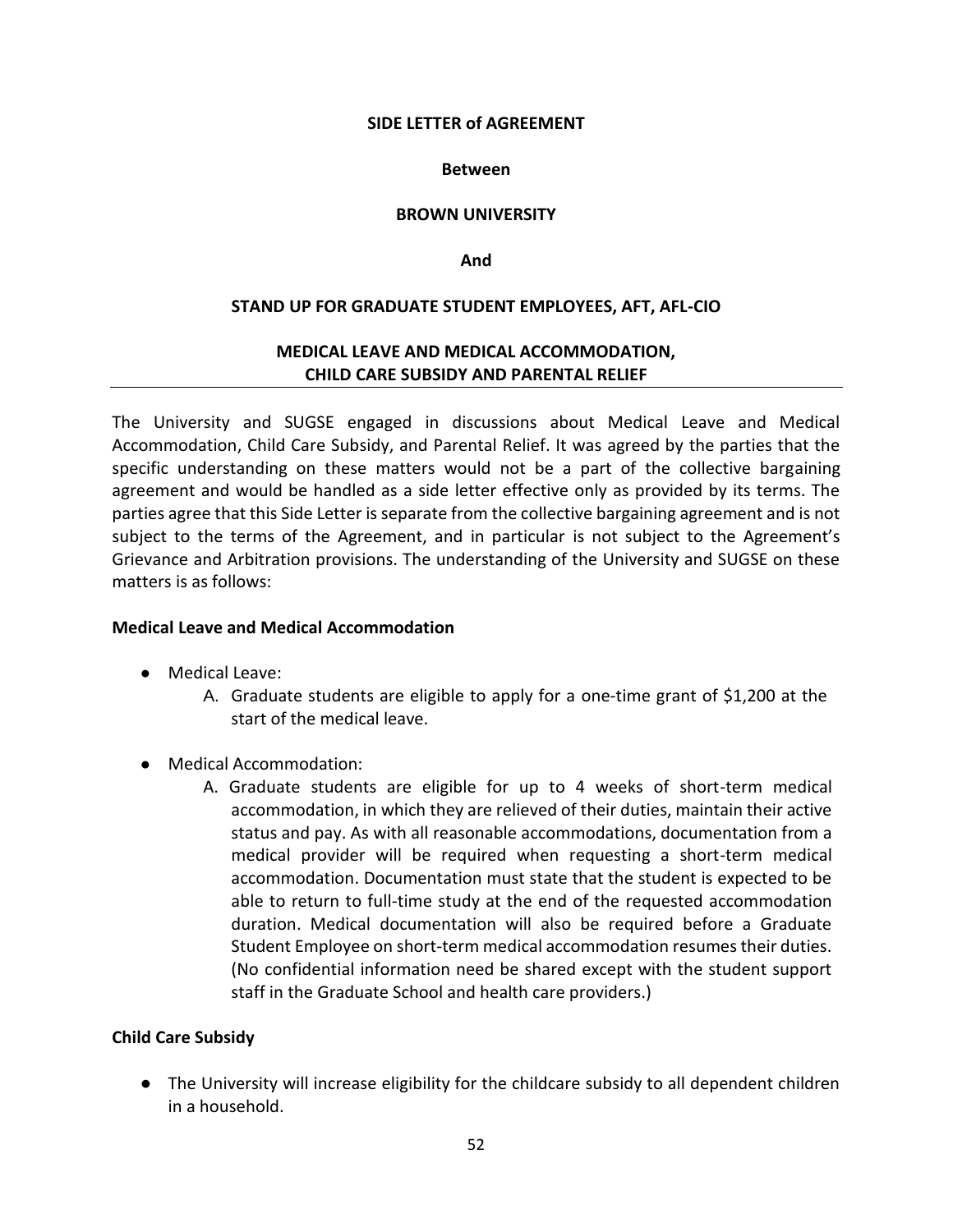- The University will, beginning with the 2020 2021 academic year, increase the childcare subsidy per dependent child to \$5,000 per year, up to a maximum of \$15,000 per household. While the amount of the subsidy may be reviewed from time to time, the parties recognize that there is no commitment or obligation that it be increased on an annual basis.
- All existing eligibility requirements for the childcare subsidy remain applicable

# **Parental Relief**

● In instances in which co-parents are both graduate students at Brown, the Graduate School will allow both parents to utilize the parental relief accommodation.